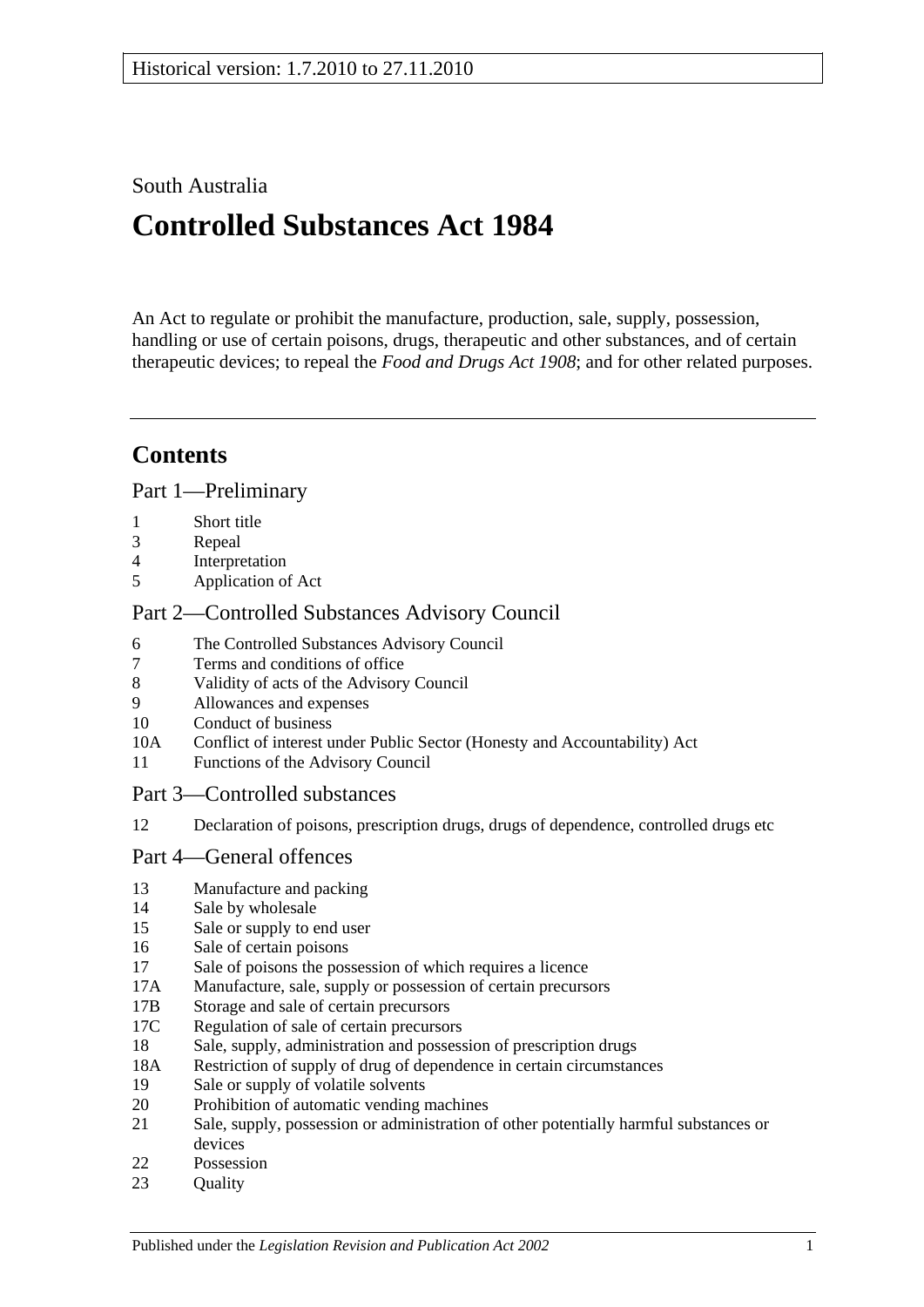- 24 [Packaging and labelling](#page-20-3)
- 25 [Storage](#page-21-0)
- 26 [Transport](#page-21-1)
- 27 [Use](#page-21-2)
- 28 [Prohibition of advertisement](#page-21-3)
- 29 [Regulation of advertisement](#page-21-4)
- 30 Forgery [etc of prescriptions](#page-21-5)

## [Part 5—Offences relating to controlled drugs, precursors and plants](#page-22-0)

[Division 1—Preliminary](#page-22-1)

31 [Application of Part](#page-22-2)

[Division 2—Commercial offences](#page-23-0)

#### [Subdivision 1—Trafficking in controlled drugs](#page-23-1)

32 [Trafficking](#page-23-2)

[Subdivision 2—Manufacture of controlled drugs](#page-24-0)

- 33 [Manufacture of controlled drugs for sale](#page-24-1)
- 33A [Sale, manufacture etc of controlled precursor](#page-24-2)

#### [Subdivision 3—Cultivation and sale of controlled plants](#page-25-0)

- 33B [Cultivation of controlled plants for sale](#page-25-1)
- 33C [Sale of controlled plants](#page-25-2)

[Subdivision 4—Sale of equipment for use in connection with consumption of controlled](#page-26-0)  [drugs](#page-26-0)

33D [Sale of equipment](#page-26-1)

#### [Division 3—Offences involving children and school zones](#page-26-2)

- 33E [Application of Division](#page-26-3)
- 33F [Sale, supply or administration of controlled drug to child](#page-27-0)
- 33G [Sale, supply or administration of controlled drug in school zone](#page-27-1)
- 33GA [Sale of equipment to child for use in connection with consumption of controlled drugs](#page-27-2)
- 33H [Procuring child to commit offence](#page-27-3)

## [Division 4—Other offences](#page-28-0)

- 33I [Supply or administration of controlled drug](#page-28-1)
- 33J [Manufacture of controlled drugs](#page-28-2)
- 33K [Cultivation of controlled plants](#page-28-3)
- 33L [Possession or consumption of controlled drug etc](#page-29-0)
- 33LA [Possession of prescribed equipment](#page-29-1)
- 33LB [Possession of a prescribed quantity of a controlled precursor](#page-29-2)

#### [Division 5—General provisions relating to offences](#page-30-0)

- 33M [Interpretation](#page-30-1)
- 33N [Aggregation of offences](#page-30-2)
- 33O [Offences involving more than one kind of substance](#page-31-0)
- 33OA [Basis for determining quantity of controlled substance](#page-32-0)
- 33P [Knowledge or recklessness with respect to identity or quantity](#page-33-0)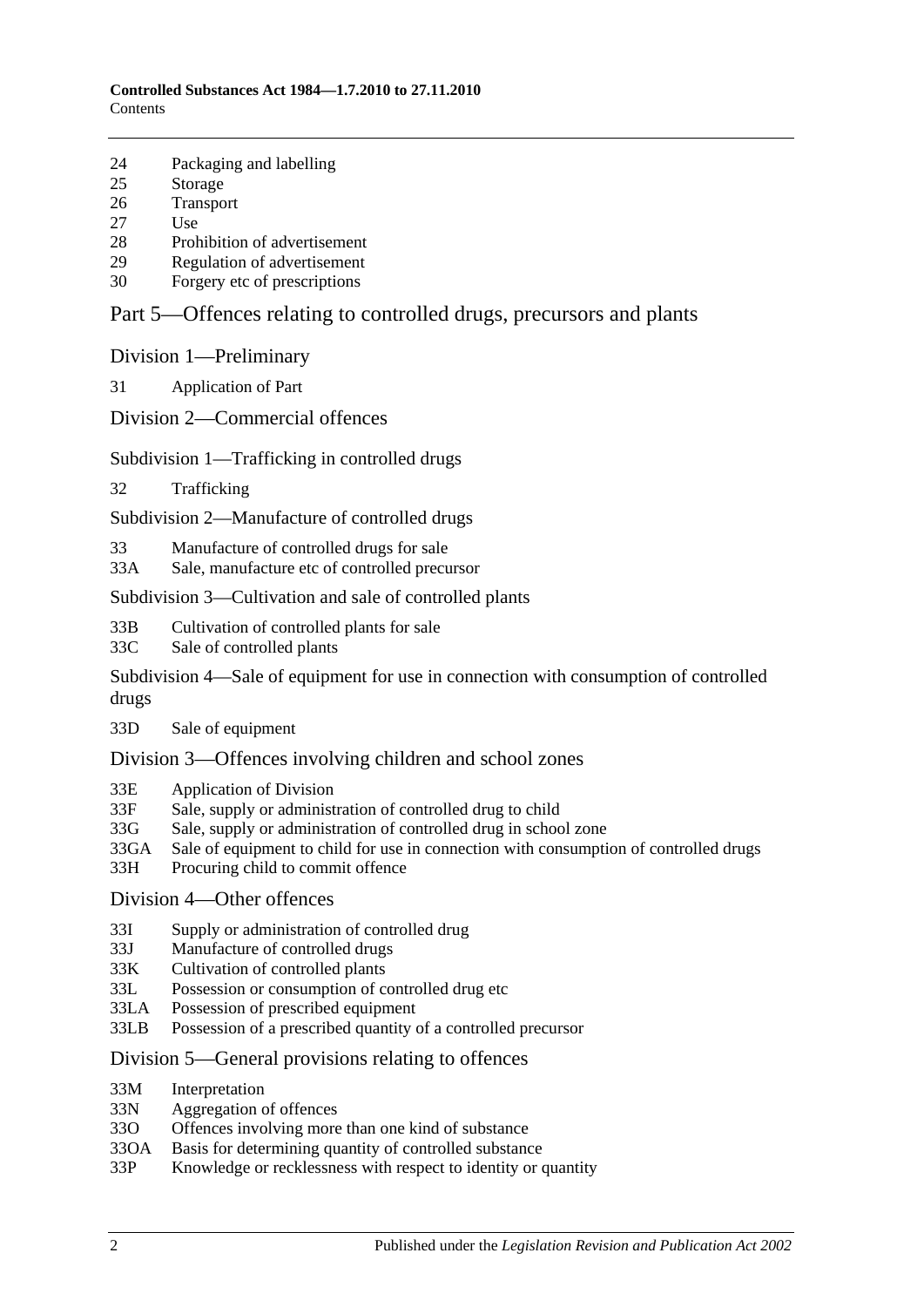- 33Q [Alternative conviction—mistake as to identity of controlled substance](#page-33-1)
- 33R [Alternative verdicts](#page-33-2)
- 33S [No accessorial liability for certain offences](#page-33-3)

#### [Division 6—Procedure in relation to simple possession offences](#page-33-4)

- 34 [Application of this Division](#page-33-5)
- 35 [Accreditation of drug assessment and treatment services](#page-34-0)
- 36 [Referral for assessment](#page-34-1)
- 37 [Assessment of referred person](#page-34-2)
- 38 [Undertakings](#page-35-0)
- 39 [Release from custody for the purposes of assessment or undertaking](#page-36-0)
- 40 [Prosecution of simple possession offences](#page-36-1)
- 40A [Confidentiality](#page-37-0)

## [Part 6—Offences, penalties etc](#page-37-1)

- 44 [Matters to be considered when court fixes penalty](#page-37-2)
- 45 [Offences committed by body corporate](#page-38-0)
- 45A [Expiation of simple cannabis offences](#page-38-1)

#### [Part 7—Search, seizure, forfeiture and analysis](#page-39-0)

- 50 [Authorised officers](#page-39-1)
- 51 [Analysts](#page-39-2)
- 52 [Power to search, seize etc](#page-39-3)
- 52A [General drug detection powers](#page-41-0)
- 52B [Special powers relating to drug transit routes](#page-42-0)
- 52C [Report to Minister on issue of authorisations](#page-44-0)
- 52D [General provisions relating to exercise of powers](#page-44-1)
- 52E [Seized property and forfeiture](#page-45-0)
- 53 [Analysis](#page-46-0)

#### [Part 8—Miscellaneous](#page-47-0)

- 55 [Licences, authorities and permits](#page-47-1)
- 56 [Permits for research etc](#page-48-0)
- 57 [Power of Minister to prohibit certain activities](#page-48-1)
- 57A [Warnings](#page-49-0)
- 58 [Publication of information](#page-49-1)
- 60 [Minister may require certain information to be given](#page-50-0)
- 60A [Confidentiality](#page-51-0)
- 60B [False or misleading information](#page-51-1)
- 61 [Evidentiary provisions](#page-51-2)
- 62 [Money for this Act to be appropriated](#page-52-0)
- 62A [Delegation](#page-52-1)
- 63 [Regulations](#page-52-2)

#### [Legislative history](#page-55-0)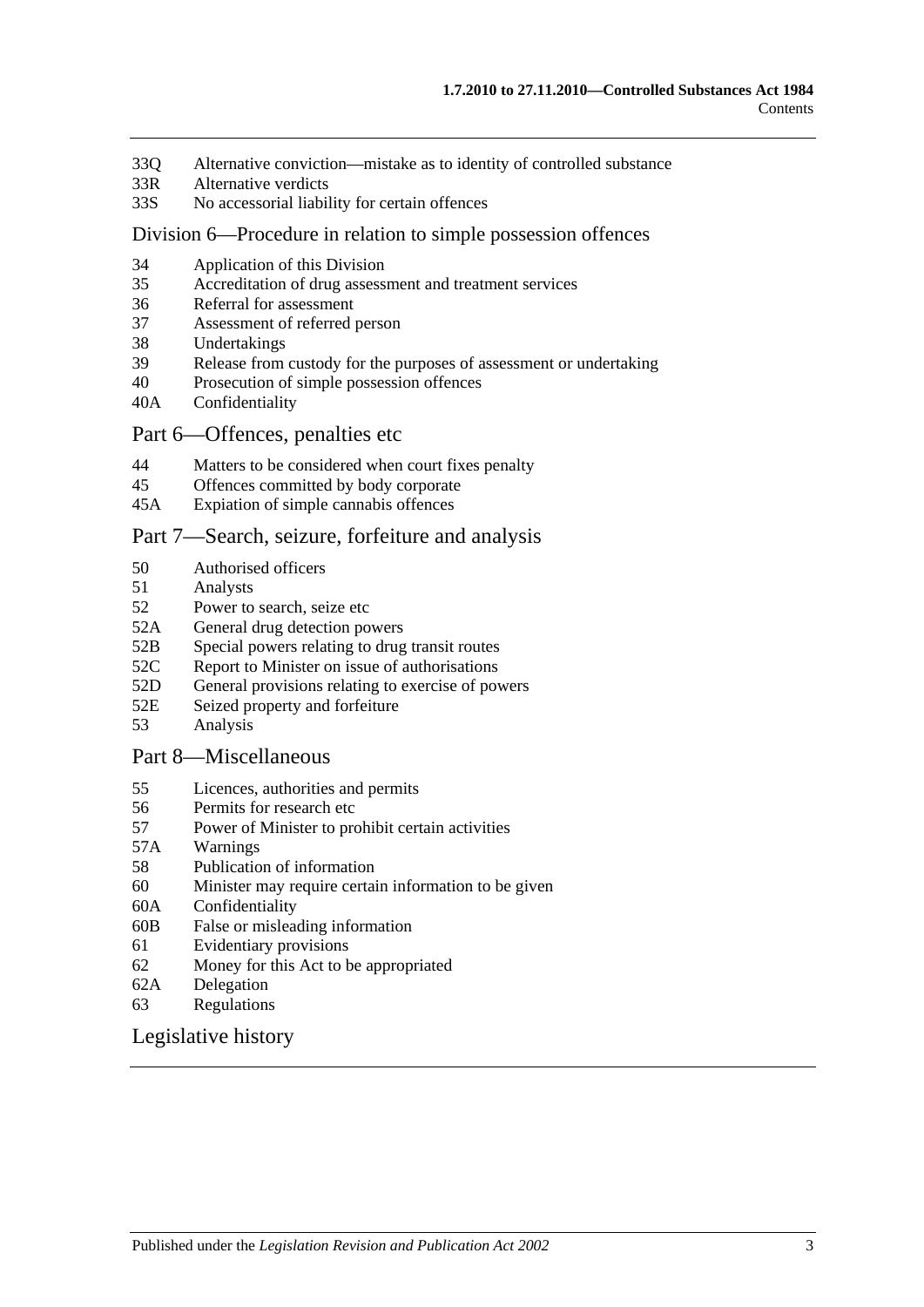# <span id="page-3-0"></span>**The Parliament of South Australia enacts as follows:**

# **Part 1—Preliminary**

## <span id="page-3-1"></span>**1—Short title**

This Act may be cited as the *Controlled Substances Act 1984*.

## <span id="page-3-2"></span>**3—Repeal**

*(1) The [Food and Drugs Act](http://www.legislation.sa.gov.au/index.aspx?action=legref&type=act&legtitle=Food%20and%20Drugs%20Act%201908) 1908 is repealed.*

**Note—**

Section 3(1) had not come into operation at the date of the publication of this version.

## <span id="page-3-4"></span><span id="page-3-3"></span>**4—Interpretation**

(1) In this Act, unless the contrary intention appears—

*the Advisory Council* means the Controlled Substances Advisory Council established under [Part 2;](#page-9-1)

*analyst* means—

- (a) a person appointed as an analyst for the purposes of this Act; or
- (b) a person holding a position of a class approved by the Governor for the purposes of this Act;

*artificially enhanced cultivation* means—

- (a) cultivation in a solution comprised wholly or principally of water enriched with nutrients; or
- (b) cultivation involving the application of an artificial source of light or heat;

*assessment service* means a drug assessment service accredited under [Division](#page-33-4) 2 of Part 5:

*authorised officer*—see [section](#page-39-4) 50(1);

*cannabis* means a plant, or any part (including the seed) of a plant, of the genus *cannabis*, but does not include cannabis resin or cannabis oil;

*cannabis oil* means a substance that contains chemicals of any one or more of the following classes;

- (a) cannabinoids;
- (b) tetrahydrocannabinols;
- (c) alkyl homologues of tetrahydrocannabinols,

where the amount of soluble material in any quantity of the substance, when dissolved in the solvent known as hexane, constitutes more than 85 per cent of the weight of that quantity of substance;

*cannabis resin* means a substance that contains chemicals of any one or more of the following classes:

(a) cannabinoids;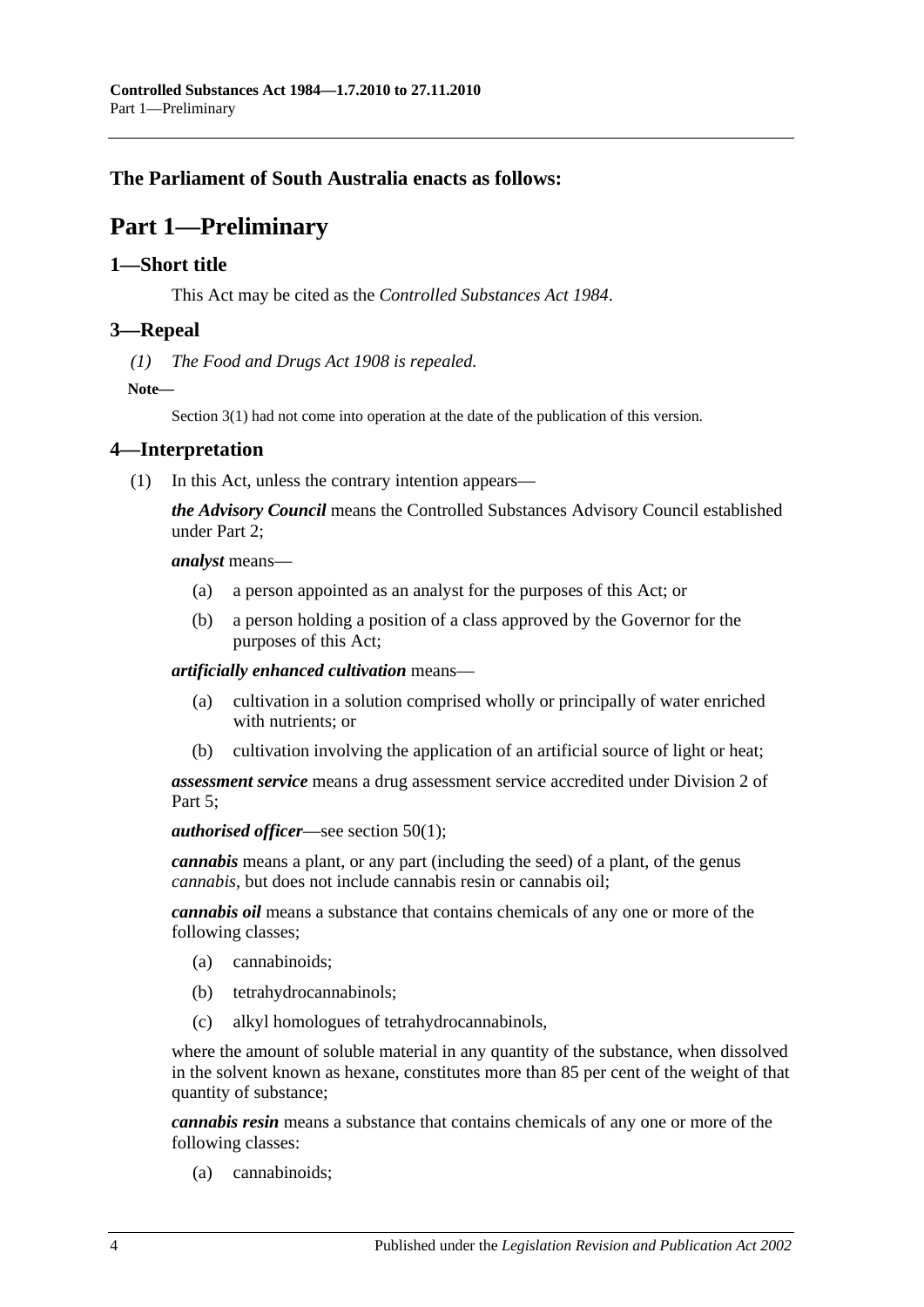- (b) tetrahydrocannabinols;
- (c) alkyl homologues of tetrahydrocannabinols,

where the amount of soluble material in any quantity of the substance, when dissolved in the solvent known as hexane, constitutes more than 15 per cent but not more than 85 per cent of the weight of that quantity of substance;

*child* means a person under the age of 18 years and, in relation to the alleged commission of an offence, means a person who was, at the time of the alleged commission of the offence, under that age;

*commercial quantity* of a controlled drug, controlled precursor or controlled plant means—

- (a) in relation to a controlled drug or controlled precursor contained in a mixture—
	- (i) a quantity of the drug or precursor that equals or exceeds the amount prescribed as a commercial quantity for the drug or precursor (as the case may be) in its pure form; or
	- (ii) a quantity of the mixture that equals or exceeds the amount prescribed as a commercial quantity for any mixture containing the drug or precursor (as the case may be); or
	- (iii) a number of discrete dosage units of the mixture that equals or exceeds the number of discrete dosage units prescribed as a commercial quantity for any mixture containing the drug or precursor (as the case may be); or
- (b) in relation to a controlled drug or controlled precursor that is not contained in a mixture—a quantity of the drug or precursor that equals or exceeds the amount prescribed as a commercial quantity for the drug or precursor (as the case may be) in its pure form; or
- (c) in relation to a controlled plant—
	- (i) a number of the plant that equals or exceeds the number of plants prescribed as a commercial quantity for the plant; or
	- (ii) a weight of the plant that equals or exceeds the weight prescribed as a commercial quantity for the plant;

#### *controlled drug* means—

- (a) a drug of dependence; or
- (b) a substance declared by the regulations to be a controlled drug for the purposes of this Act,

but does not include a controlled plant;

*controlled plant* means a growing cannabis plant or a cutting of a cannabis plant (provided that the cutting has been planted or otherwise placed in a growing medium) or any other plant declared by the regulations to be a controlled plant for the purposes of this Act;

*controlled precursor* means a substance declared by the regulations to be a controlled precursor for the purposes of this Act;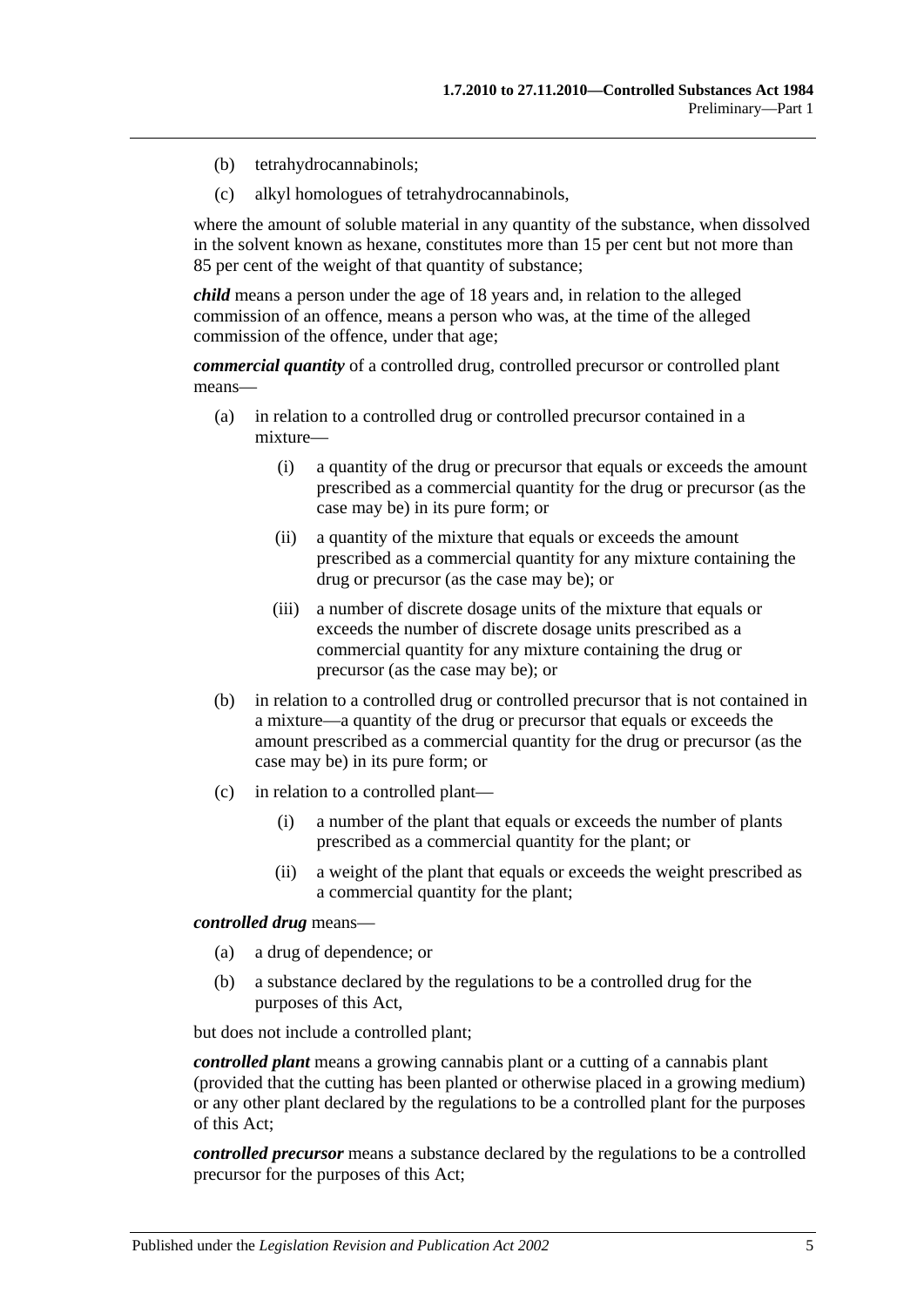*cultivate* a controlled plant means—

- (a) plant a seed, seedling or cutting of the plant or transplant the plant; or
- (b) nurture, tend or grow the plant; or
- (c) harvest the plant (including pick any part of the plant or separate any resin or other substance from the plant); or
- (d) dry the harvested plant or part of the plant; or
- (e) take part in the process of cultivation of the plant;

*dentist* means a person registered under the *Health Practitioner Regulation National Law*—

- (a) to practise in the dental profession as a dentist (other than as a student); and
- (b) in the dentists division of that profession;

*the Department* means the department of the Minister to whom the administration of this Act has been committed;

*discrete dosage unit*, in relation to a controlled drug or controlled precursor contained in a mixture, means an amount of the mixture which—

- (a) is prepared or apparently prepared for the purpose of being administered as a single dose; and
- (b) contains an amount of the controlled drug or controlled precursor (as the case may be) that is not more than the amount prescribed by regulation (if any) in relation to the drug or precursor for the purposes of this definition;

*drug detection dog* means a dog that has completed training of a kind approved by the Commissioner of Police for the purpose of detecting the presence of a controlled drug, controlled precursor or controlled plant;

*drug of dependence* means a poison declared by the regulations to be a drug of dependence;

*electronic drug detection system* means—

- (a) an electronic device of a kind approved by the Commissioner of Police; or
- (b) a system, of a kind approved by the Commissioner of Police, that involves the use of an electronic device,

for the purpose of detecting the presence of a controlled drug, controlled precursor or controlled plant;

#### *general drug detection* means—

- (a) walking or otherwise placing a drug detection dog in the vicinity of a person or property; or
- (b) using an electronic drug detection system in relation to a person or property in a manner prescribed by regulation,

for the purpose of determining whether the dog or system (as the case may be) detects the presence of a controlled drug, controlled precursor or controlled plant (but does not include any other conduct by a person that would constitute a search);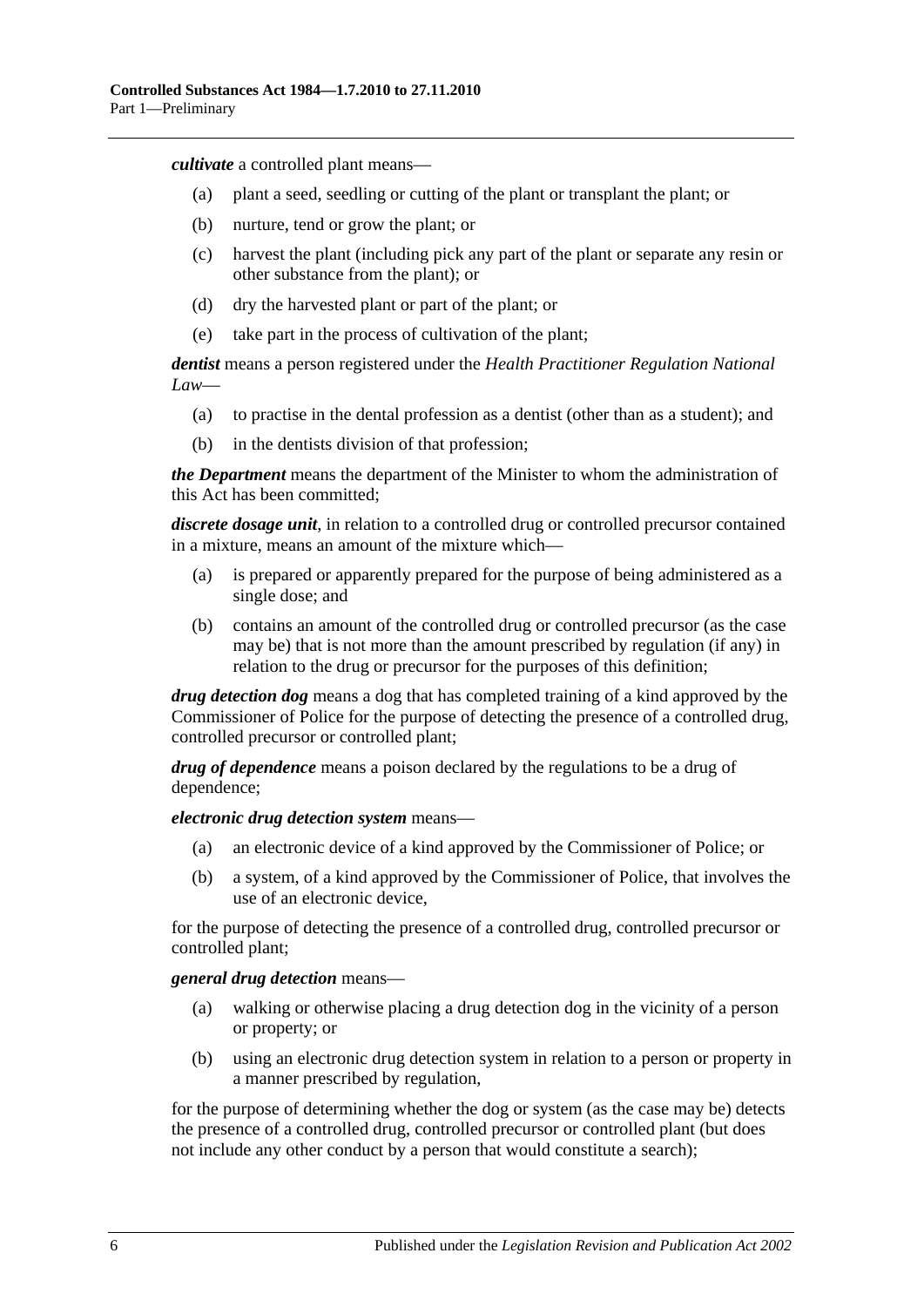*large commercial quantity* of a controlled drug, controlled precursor or controlled plant means—

- (a) in relation to a controlled drug or controlled precursor contained in a mixture—
	- (i) a quantity of the drug or precursor that equals or exceeds the amount prescribed as a large commercial quantity for the drug or precursor (as the case may be) in its pure form; or
	- (ii) a quantity of the mixture that equals or exceeds the amount prescribed as a large commercial quantity for any mixture containing the drug or precursor (as the case may be); or
	- (iii) a number of discrete dosage units of the mixture that equals or exceeds the number of discrete dosage units prescribed as a large commercial quantity for any mixture containing the drug or precursor (as the case may be); or
- (b) in relation to a controlled drug or controlled precursor that is not contained in a mixture—a quantity of the drug or precursor that equals or exceeds the amount prescribed as a large commercial quantity for the drug or precursor (as the case may be) in its pure form; or
- (c) in relation to a controlled plant—
	- (i) a number of the plant that equals or exceeds the number of plants prescribed as a large commercial quantity for the plant; or
	- (ii) a weight of the plant that equals or exceeds the weight prescribed as a large commercial quantity for the plant;

*manufacture*, in relation to a controlled drug means—

- (a) undertake any process by which the drug is extracted, produced or refined; or
- (b) take part in the process of manufacture of the substance;

*medical practitioner* means a person registered under the *Health Practitioner Regulation National Law* to practise in the medical profession (other than as a student);

*nurse* means a person registered under the *Health Practitioner Regulation National Law* to practise in the nursing and midwifery profession as a nurse (other than as a student);

*owner*, in relation to premises, includes the occupier of the premises;

*pharmacist* means a person registered under the *Health Practitioner Regulation National Law* to practise in the pharmacy profession (other than as a student);

*poison* means a substance declared by the regulations to be a poison for the purposes of this Act;

*possession* of a substance or thing includes—

- (a) having control over the disposition of the substance or thing; and
- (b) having joint possession of the substance or thing;

*premises* means any land, building, structure, vehicle, vessel or aircraft;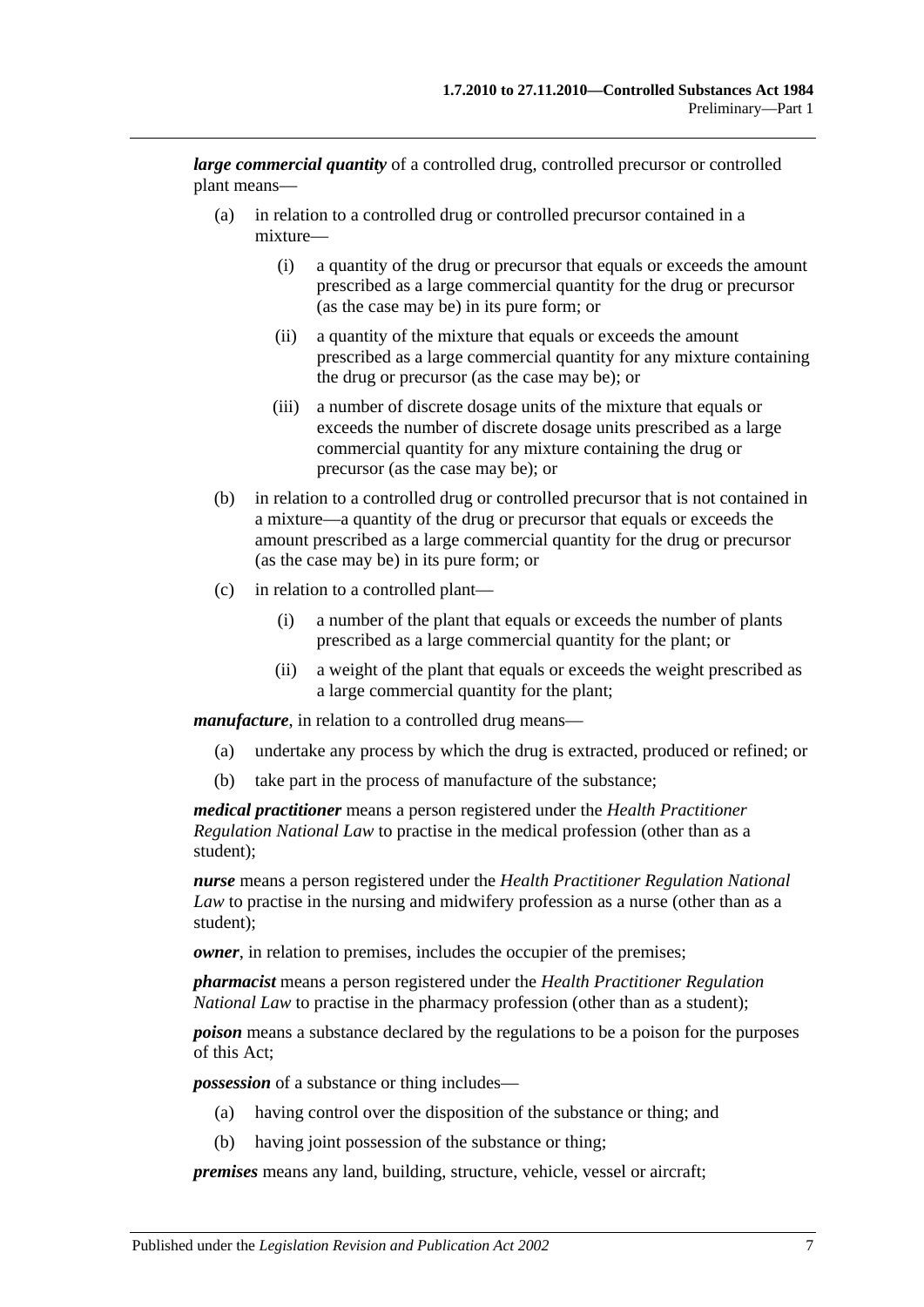*prescription drug* means a poison declared by the regulations to be a prescription drug for the purposes of this Act;

*product* of a controlled plant includes—

- (a) a seed of the plant; and
- (b) a part of the plant (whether live or dead); and
- (c) a substance separated from the plant;

*school zone* means the grounds of a primary or secondary school and the area within 500 metres of the boundary of the school;

*sell* means sell, barter or exchange, offer or agree to sell, barter or exchange or expose for sale, barter or exchange;

*senior police officer* means a member of the police force of or above the rank of Inspector;

*simple possession offence* means an offence against [section](#page-29-3) 33L(1) other than an offence relating to a prescribed controlled drug;

*substance* means any gaseous, liquid or solid substance and includes a plant or fungus;

*supply* means provide or distribute or offer to provide or distribute;

*therapeutic device* means a device declared by the regulations to be a therapeutic device for the purposes of this Act;

*therapeutic substance* means a substance declared by the regulations to be a therapeutic substance for the purposes of this Act;

*traffic* in a controlled drug means—

- (a) sell the drug; or
- (b) have possession of the drug intending to sell it; or
- (c) take part in the process of sale of the drug;

*trafficable quantity* of a controlled drug or controlled plant means—

- (a) in relation to a controlled drug contained in a mixture—
	- (i) a quantity of the drug that equals or exceeds the amount prescribed as a trafficable quantity for the drug in its pure form; or
	- (ii) a quantity of the mixture that equals or exceeds the amount prescribed as a trafficable quantity for any mixture containing the drug; or
	- (iii) a number of discrete dosage units of the mixture that equals or exceeds the number of discrete dosage units prescribed as a trafficable quantity for any mixture containing the drug; or
- (b) in relation to a controlled drug that is not contained in a mixture—a quantity of the drug that equals or exceeds the amount prescribed as a trafficable quantity for the drug in its pure form; or
- (c) in relation to a controlled plant—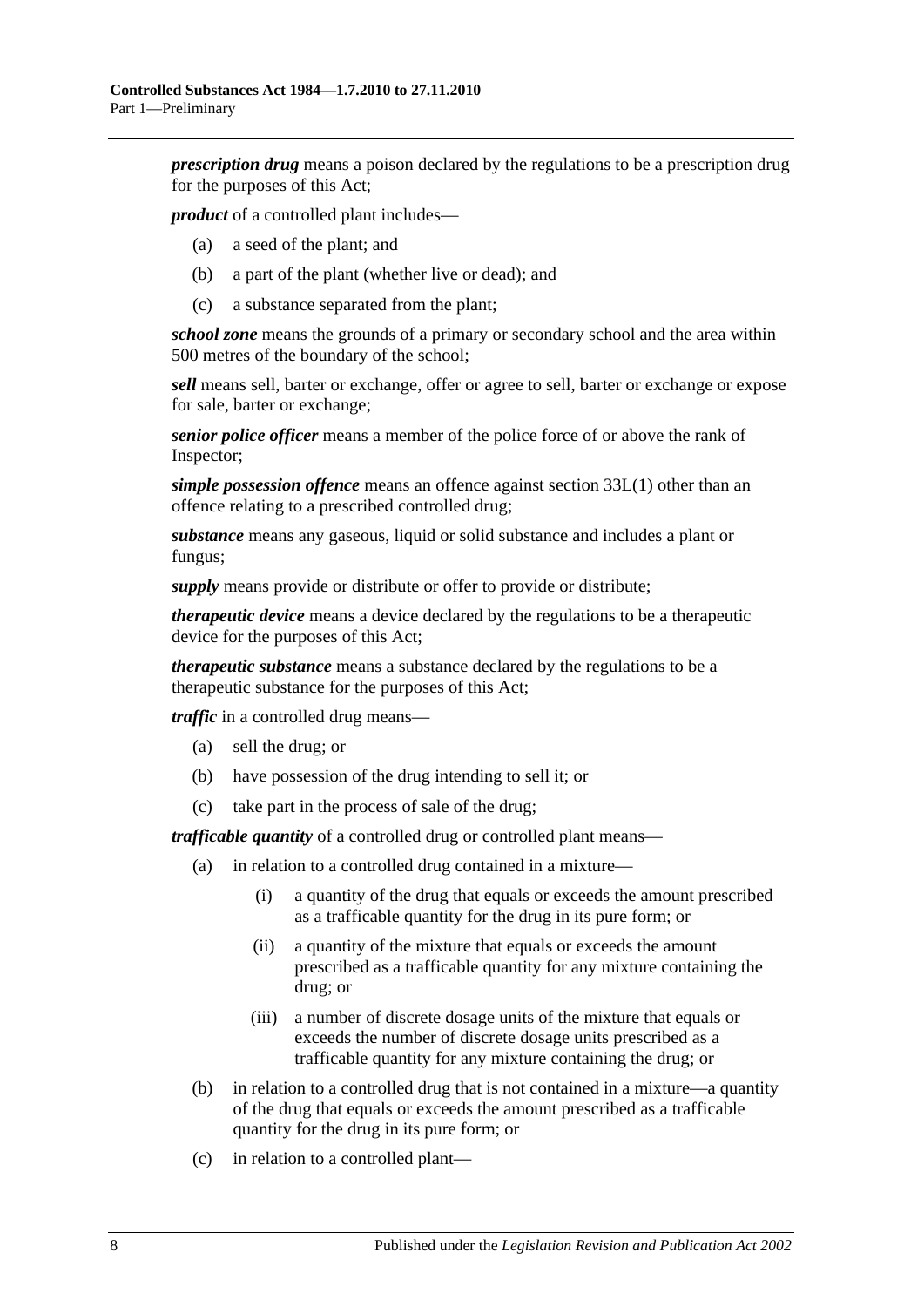- (i) a number of the plant that equals or exceeds the number of plants prescribed as a trafficable quantity for the plant; or
- (ii) a weight of the plant that equals or exceeds the weight prescribed as a trafficable quantity for the plant;

*vessel* means any ship, boat or other water craft;

*veterinary surgeon* means a person registered as a veterinary surgeon under the *[Veterinary Surgeons Act](http://www.legislation.sa.gov.au/index.aspx?action=legref&type=act&legtitle=Veterinary%20Surgeons%20Act%201985) 1985*;

*volatile solvent* means a substance declared by the regulations to be a volatile solvent for the purposes of this Act.

- (2) A substance is an analogue of another for the purposes of this Act if—
	- (a) they both have substantially similar chemical structures; or
	- (b) they both have substantially similar pharmacological effects.
- (3) Subject to the regulations, an analogue of a controlled drug (not being an analogue that is itself declared by regulation to be a drug of dependence or a controlled drug) is by virtue of this subsection a controlled drug.
- (4) For the purposes of this Act, a person takes part in the process of sale, manufacture or cultivation of a controlled drug or controlled plant if the person directs, takes or participates in any step, or causes any step to be taken, in the process of sale, manufacture or cultivation of the drug or plant.
- (5) For the purposes of this Act, a step in the process of sale of a controlled drug includes, without limitation, any of the following when done for the purpose of sale of the drug:
	- (a) storing the drug;
	- (b) carrying, transporting, loading or unloading the drug;
	- (c) packaging the drug, separating the drug into discrete units or otherwise preparing the drug;
	- (d) guarding or concealing the drug;
	- (e) providing or arranging finance (including finance for the acquisition of the drug);
	- (f) providing or allowing the use of premises or jointly occupying premises.
- (6) For the purposes of this Act, a step in the process of manufacture of a controlled drug includes, without limitation, any of the following when done for the purpose of manufacture of the drug:
	- (a) acquiring equipment, substances or materials;
	- (b) storing equipment, substances or materials;
	- (c) carrying, transporting, loading or unloading equipment, substances or materials;
	- (d) guarding or concealing equipment, substances or materials;
	- (e) providing or arranging finance (including finance for the acquisition of equipment, substances or materials);
	- (f) providing or allowing the use of premises or jointly occupying premises.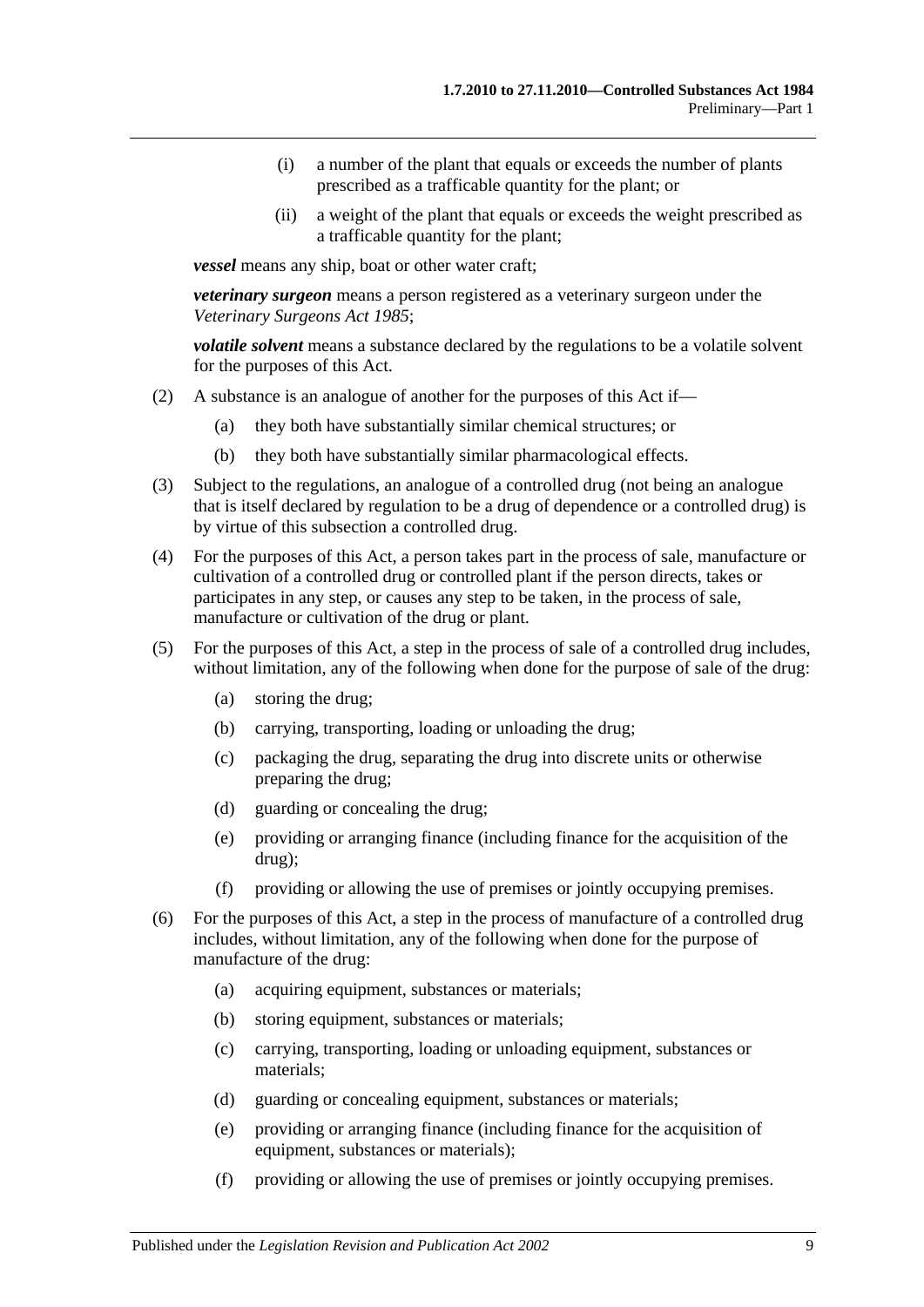- <span id="page-9-3"></span>(7) For the purposes of this Act, a step in the process of cultivation of a controlled plant includes, without limitation, any of the following when done for the purpose of cultivation of the plant:
	- (a) acquiring the plant or equipment, substances or materials;
	- (b) storing the plant or equipment, substances or materials;
	- (c) carrying, transporting, loading or unloading the plant or equipment, substances or materials;
	- (d) guarding or concealing the plant or equipment, substances or materials;
	- (e) providing or arranging finance (including finance for the acquisition of the plant or equipment, substances or materials);
	- (f) providing or allowing the use of premises or jointly occupying premises.
- (8) In [subsection](#page-9-3) (7)—

*materials* includes seeds, seedlings and cuttings.

## <span id="page-9-0"></span>**5—Application of Act**

- (1) This Act binds the Crown.
- (2) The provisions of this Act are in addition to, and do not derogate from the obligations imposed by, the provisions of any other Act.
- (3) The provisions of this Act do not limit or derogate from any civil remedy at law or in equity.

# <span id="page-9-1"></span>**Part 2—Controlled Substances Advisory Council**

## <span id="page-9-2"></span>**6—The Controlled Substances Advisory Council**

- (1) The *Controlled Substances Advisory Council* is established.
- (2) The Advisory Council consists of 10 members appointed by the Governor, upon the nomination of the Minister, of whom—
	- (a) 1 (the presiding member) is an officer or employee of the Department or of another administrative unit of the Public Service, or body incorporated under the *[South Australian Health Commission Act](http://www.legislation.sa.gov.au/index.aspx?action=legref&type=act&legtitle=South%20Australian%20Health%20Commission%20Act%201976) 1976*, involved in the administration of this Act; and
	- (b) 1 is a medical practitioner; and
	- (c) 1 is a member of the police force; and
	- (ca) 1 is a legal practitioner who, in the opinion of the Minister, has experience in the administration and operation of this Act; and
	- (d) 2 are persons who, in the opinion of the Minister, have qualifications and extensive experience in the field of chemistry, pharmacy or pharmacology; and
	- (e) 1 is a person who, in the opinion of the Minister, has had extensive experience in the manufacture or sale of substances or devices to which this Act applies; and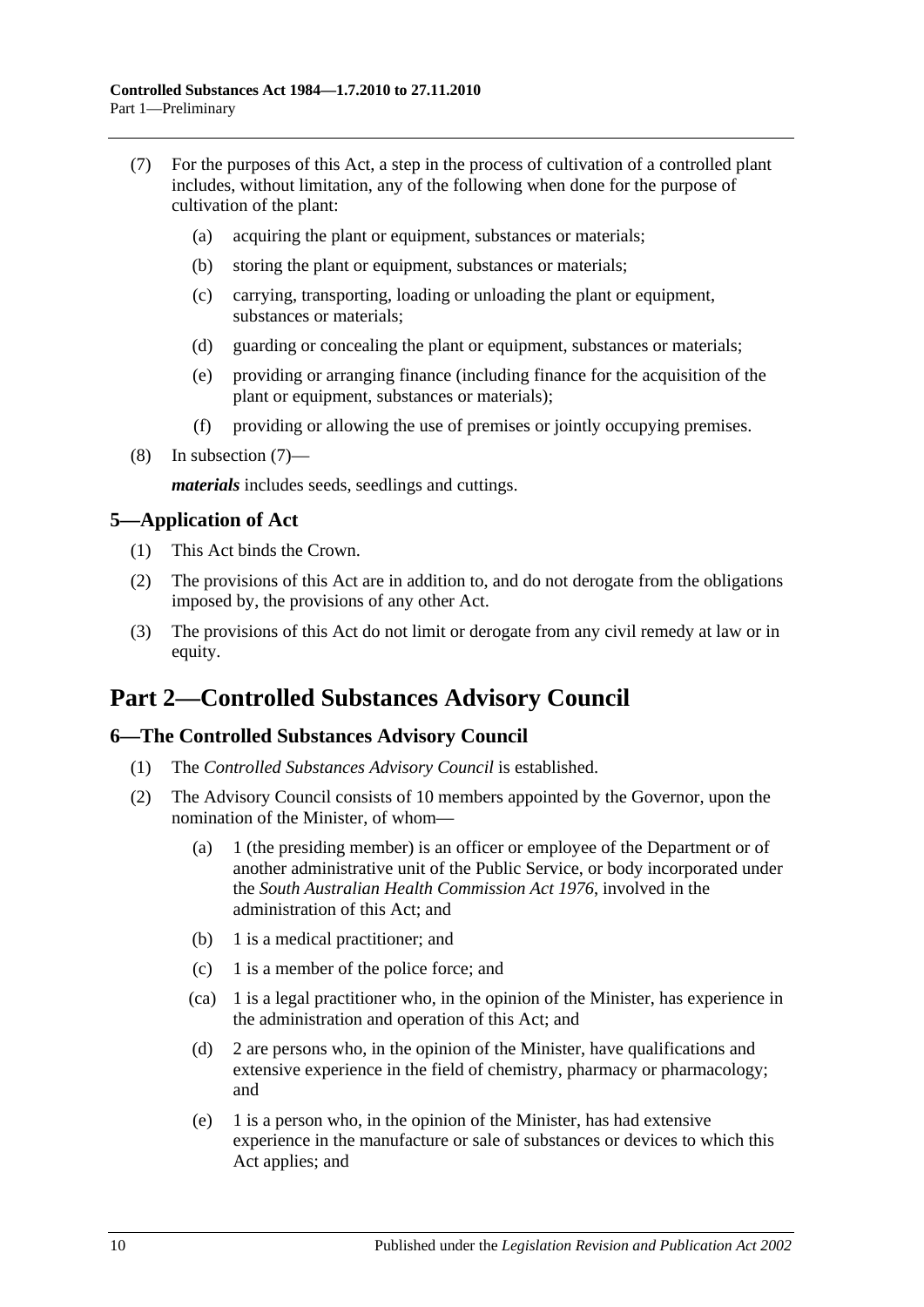- (f) 2 are persons who, in the opinion of the Minister, have a wide knowledge of the factors and issues involved in controlling the manufacture, sale and supply of substances or devices to which this Act applies; and
- $(g)$  1 is, in the opinion of the Minister, a suitable person to represent the interests of the general public.
- (3) The Governor may appoint a suitable person to be the deputy of a member of the Advisory Council.
- (4) Where a member is for any reason absent or unable to act as a member of the Advisory Council, his or her deputy may act as a member of the Advisory Council.

## <span id="page-10-0"></span>**7—Terms and conditions of office**

- (1) A member of the Advisory Council will be appointed for a term of office, not exceeding 3 years, specified in the instrument of appointment and will, upon the expiration of any such term, be eligible for reappointment.
- <span id="page-10-4"></span>(2) The Governor may remove a member of the Advisory Council from office on the ground of—
	- (a) mental or physical incapacity to carry out satisfactorily the duties of office; or
	- (b) neglect of duty; or
	- (c) dishonourable conduct.
- (3) The office of a member of the Advisory Council becomes vacant if the member—
	- (a) dies; or
	- (b) completes a term of office and is not reappointed; or
	- (c) resigns by giving notice in writing to the Minister; or
	- (d) is removed from office by the Governor pursuant to [subsection](#page-10-4) (2).
- (4) Upon the office of a member of the Advisory Council becoming vacant, a person must be appointed to that office in accordance with this Act.

#### <span id="page-10-1"></span>**8—Validity of acts of the Advisory Council**

An act or proceeding of the Advisory Council is not invalid by reason of a vacancy in the membership of the Advisory Council or of a defect in the appointment of a person to the Advisory Council.

#### <span id="page-10-2"></span>**9—Allowances and expenses**

A member of the Advisory Council is entitled to receive such allowances and expenses as the Governor may from time to time determine

#### <span id="page-10-3"></span>**10—Conduct of business**

- (1) The presiding member or, in the presiding member's absence, his or her deputy, will preside at any meeting of the Advisory Council.
- (2) In the absence of both the presiding member and the presiding member's deputy from a meeting of the Advisory Council, the members present may elect one of their number to preside at that meeting.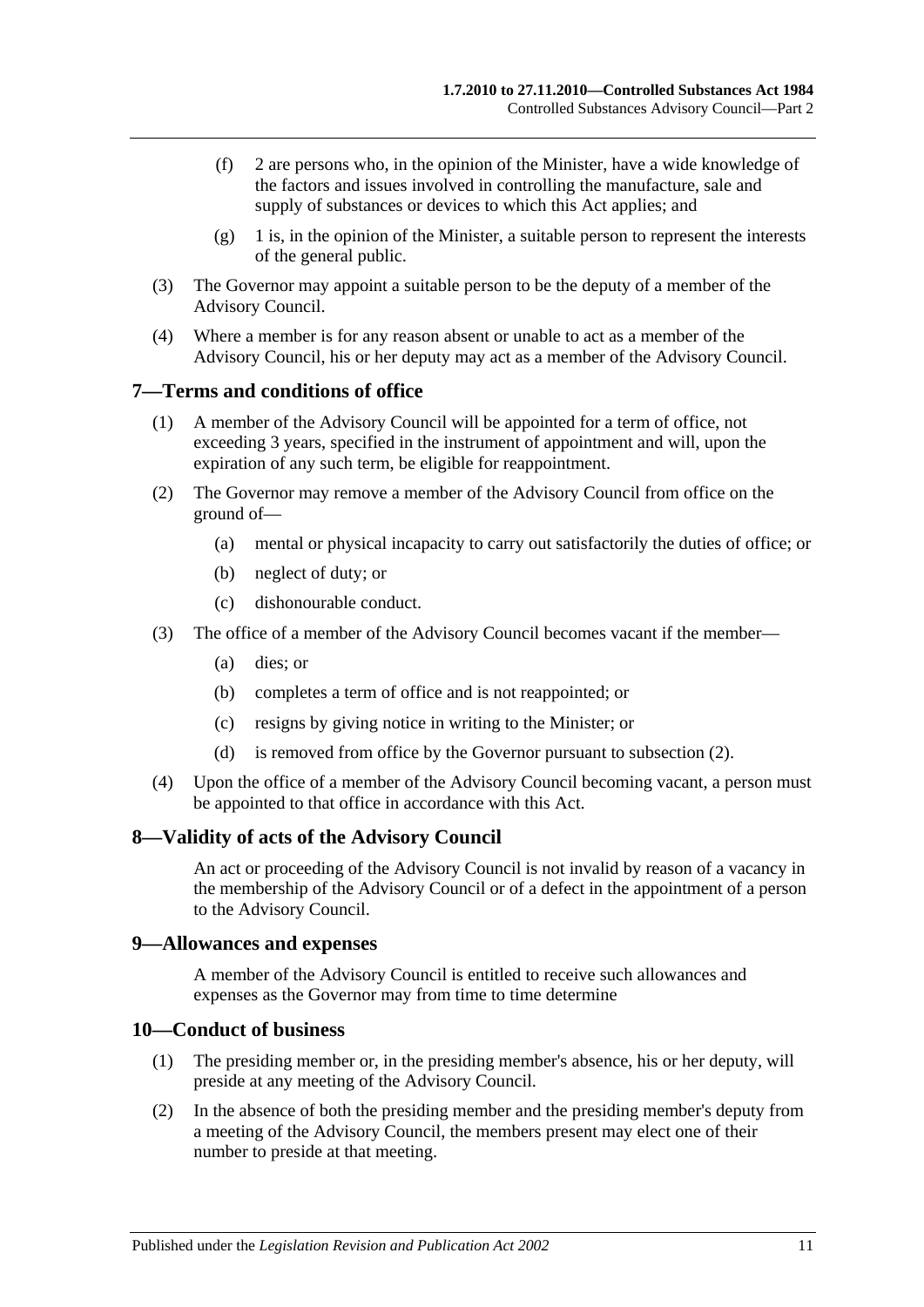- (3) Six members constitute a quorum of the Advisory Council, and no business may be transacted at any meeting of the Advisory Council unless a quorum is present.
- (4) A decision carried by the votes of a majority of the members present at a meeting is a decision of the Advisory Council.
- (5) The person presiding at a meeting of the Advisory Council will, in the event of an equality of votes, have a second, or casting, vote.
- (6) Subject to this Act, the business of the Advisory Council may be conducted in a manner determined by the Advisory Council.

## <span id="page-11-0"></span>**10A—Conflict of interest under Public Sector (Honesty and Accountability) Act**

A member of the Advisory Council will not be taken to have a direct or indirect interest in a matter for the purposes of the *[Public Sector \(Honesty and Accountability\)](http://www.legislation.sa.gov.au/index.aspx?action=legref&type=act&legtitle=Public%20Sector%20(Honesty%20and%20Accountability)%20Act%201995)  Act [1995](http://www.legislation.sa.gov.au/index.aspx?action=legref&type=act&legtitle=Public%20Sector%20(Honesty%20and%20Accountability)%20Act%201995)* by reason only of the fact that the member has an interest in a matter that is shared in common with those engaged in or associated with the manufacture or sale of substances or devices to which the *[Controlled Substances Act](http://www.legislation.sa.gov.au/index.aspx?action=legref&type=act&legtitle=Controlled%20Substances%20Act%201984) 1984* applies generally, or a substantial section of those engaged in or associated with the manufacture or sale of such substances or devices.

## <span id="page-11-1"></span>**11—Functions of the Advisory Council**

- (1) The functions of the Advisory Council are as follows:
	- (a) to keep under review substances and devices that are subject to this Act or that may, in the opinion of the Advisory Council, need to be brought under this Act and the controls (if any) that are, or should be, applicable to them; and
	- (b) to advise the Minister on the measures that should, in the opinion of the Advisory Council, be taken in relation to imposing, withdrawing or varying controls in respect of any of those substances or devices; and
	- (c) to monitor the administration and operation of this Act; and
	- (d) such other functions as the Minister may assign to the Advisory Council.
- (2) The Advisory Council may make recommendations to the Minister for—
	- (a) amendments to this Act; or
	- (b) making, varying or revoking regulations under this Act.
- (3) The Advisory Council must advise the Minister upon any matter referred by the Minister to the Advisory Council for advice.
- (4) The Advisory Council may establish subcommittees for the purpose of giving advice to the Advisory Council in the performance of its functions.
- (5) A subcommittee will consist of such members of the Advisory Council, and such other persons co-opted by the Advisory Council, as the Advisory Council thinks fit.
- <span id="page-11-2"></span>(6) The Advisory Council must, not later than 31 October in each year, report to the Minister on the administration and operation of this Act during the previous financial year.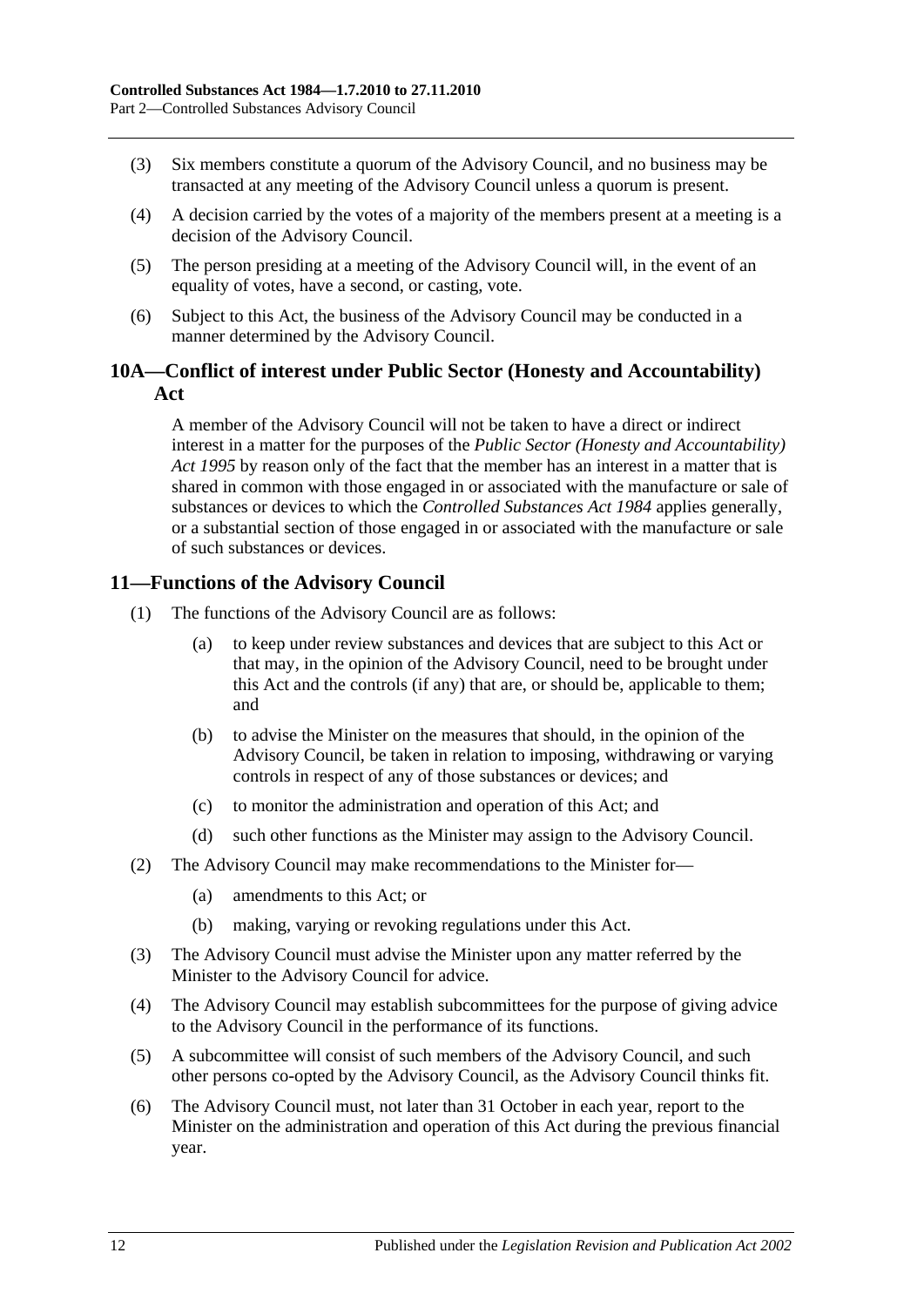(7) The Minister must, as soon as practicable after receipt of a report submitted under [subsection](#page-11-2) (6), cause a copy of the report to be laid before each House of Parliament.

# <span id="page-12-0"></span>**Part 3—Controlled substances**

## <span id="page-12-1"></span>**12—Declaration of poisons, prescription drugs, drugs of dependence, controlled drugs etc**

#### **Note—**

Section 12(5) & (6) had not come into operation at the date of the publication of this version.

- (1) The Governor may, by regulation, declare, individually or by class, any substance that in the Governor's opinion has the potential to be harmful to humans to be a poison for the purposes of this Act.
- (2) The Governor may, by regulation, declare, individually or by class, a poison to be a prescription drug for the purposes of this Act.
- (3) The Governor may, by regulation, declare, individually or by class, a poison that in the Governor's opinion may lead to dependence in humans to be a drug of dependence for the purposes of this Act.
- (4) The Governor may, by regulation, declare, individually or by class, any substance that in the Governor's opinion may lead to dependence in humans or is of exceptional danger to humans to be a controlled drug for the purposes of this Act.
- (4a) The Governor may, by regulation, declare, individually or by class, a substance that in the Governor's opinion may be used in the manufacture of a controlled drug to be a controlled precursor for the purposes of this Act.
- (4b) The Governor may, by regulation, declare, individually or by class, a plant that in the Governor's opinion has the potential if it, or any product of it, is smoked or consumed by, or administered to, humans to lead to dependence in humans to be a controlled plant for the purposes of this Act.
- *(5) The Governor may, by regulation, declare, individually or by class, a substance that in the Governor's opinion is or may be used, or is designed to be used, as a therapeutic substance to be a therapeutic substance for the purposes of this Act.*
- *(6) The Governor may, by regulation, declare, individually or by class, any device that in the Governor's opinion is or may be used, or is designed to be used—*
	- *(a) for a purpose related to the physical or mental health or hygiene of humans; or*
	- *(b) for the purposes of contraception; or*
	- *(c) for cosmetic purposes,*

*to be a therapeutic device for the purposes of this Act.*

- (7) The Governor may, by regulation, declare, individually or by class, any substance that in the Governor's opinion is a volatile solvent, or contains a volatile solvent, to be a volatile solvent for the purposes of this Act.
- (8) In any regulations made for the purposes of this section, the Governor may assign a poison, drug of dependence, therapeutic substance or therapeutic device to a specified class or specified classes.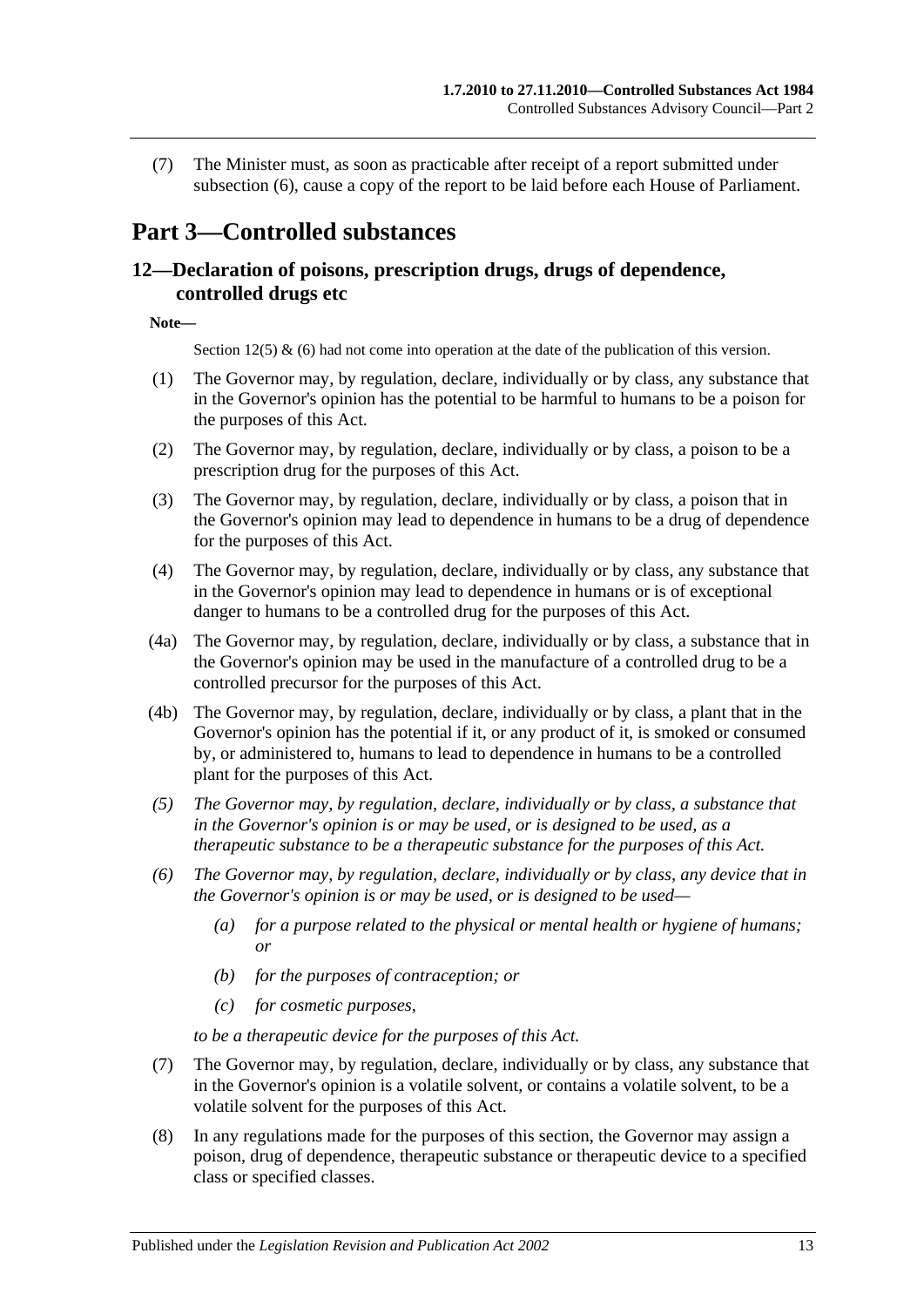# <span id="page-13-0"></span>**Part 4—General offences**

## <span id="page-13-3"></span><span id="page-13-1"></span>**13—Manufacture and packing**

- (1) A person must not manufacture or pack a poison, therapeutic substance or therapeutic device to which this section applies unless the person—
	- (a) is a medical practitioner, pharmacist, dentist or veterinary surgeon acting in the ordinary course of his or her profession; or
	- (b) is licensed to do so by the Minister.

Maximum penalty: \$10 000.

- (2) This section applies to such poisons (other than drugs of dependence), therapeutic substances or therapeutic devices as may be prescribed, individually or by class, by the regulations.
- (3) In proceedings for an offence against [subsection](#page-13-3) (1), the paragraphs of the subsection are to be treated as providing exceptions, and, if the complaint negatives the exceptions or alleges that the defendant acted without lawful authority, no proof will be required in relation to the exceptions by the prosecution but the application of an exception will be a matter for proof by the defendant.
- (4) In this section—

#### *manufacture*—

- (a) in relation to a substance, means undertake any process by which the substance is extracted, produced, refined, separated into discrete units or otherwise prepared; and
- (b) in relation to a device, means undertake any process by which the device is produced.

## <span id="page-13-4"></span><span id="page-13-2"></span>**14—Sale by wholesale**

- (1) A person must not sell by wholesale a poison, therapeutic substance or therapeutic device to which this section applies unless the person—
	- (a) is a pharmacist acting in the ordinary course of his or her profession; or
	- (b) is licensed to do so by the Minister.

Maximum penalty: \$10 000.

- (2) This section applies to such poisons (other than drugs of dependence), therapeutic substances or therapeutic devices as may be prescribed, individually or by class, by the regulations.
- (3) In proceedings for an offence against [subsection](#page-13-4) (1), the paragraphs of the subsection are to be treated as providing exceptions, and, if the complaint negatives the exceptions or alleges that the defendant acted without lawful authority, no proof will be required in relation to the exceptions by the prosecution but the application of an exception will be a matter for proof by the defendant.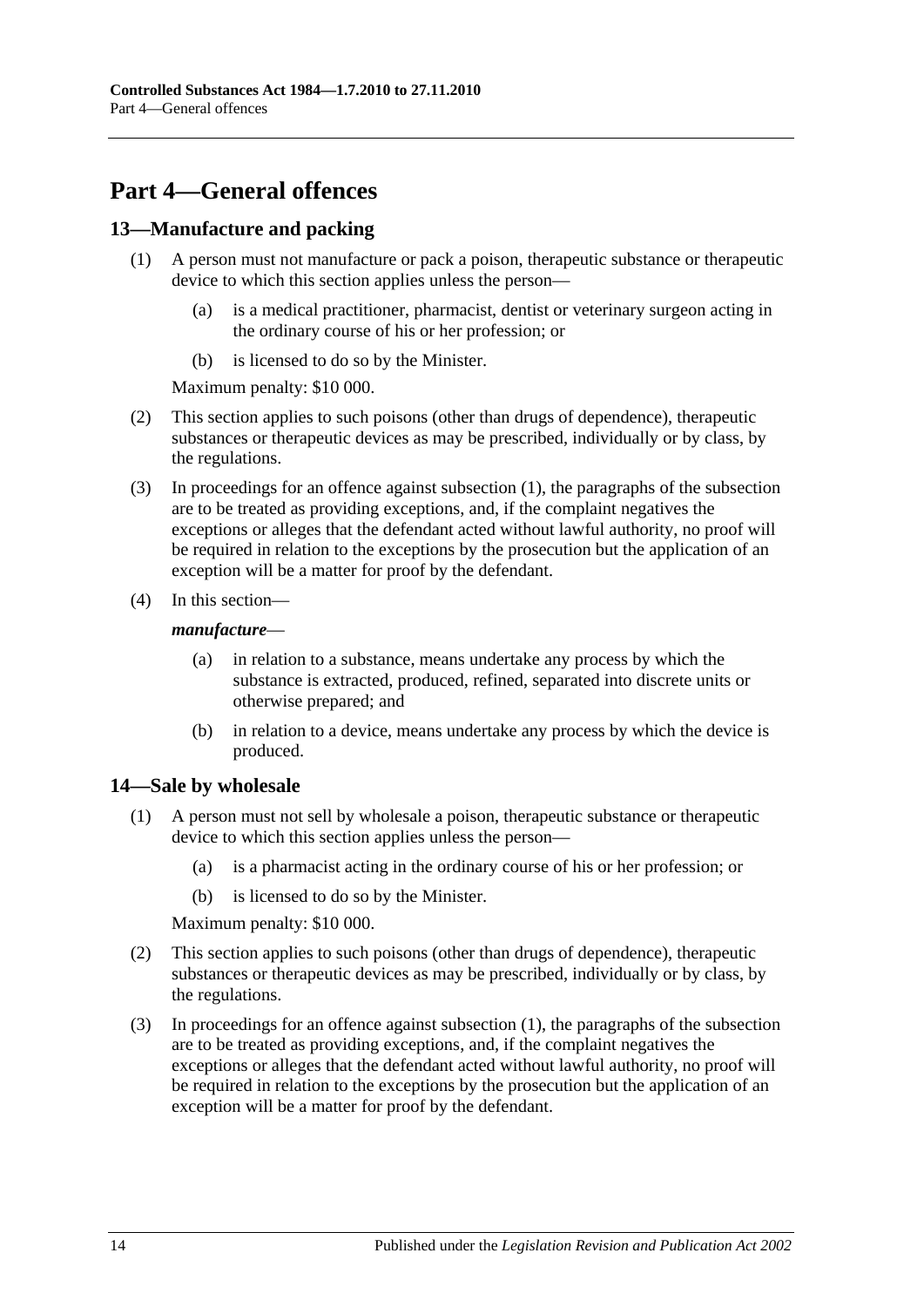#### <span id="page-14-3"></span><span id="page-14-0"></span>**15—Sale or supply to end user**

- (1) A person must not sell by retail or supply to a person a poison, therapeutic substance or therapeutic device to which this section applies unless the person—
	- (a) is a pharmacist, medical practitioner, dentist or veterinary surgeon acting in the ordinary course of his or her profession; or
	- (b) is licensed to do so by the Minister.

Maximum penalty: \$10 000.

- (2) This section applies to such poisons (other than drugs of dependence), therapeutic substances or therapeutic devices as may be prescribed, individually or by class, by the regulations.
- (3) In proceedings for an offence against [subsection](#page-14-3) (1), the paragraphs of the subsection are to be treated as providing exceptions, and, if the complaint negatives the exceptions or alleges that the defendant acted without lawful authority, no proof will be required in relation to the exceptions by the prosecution but the application of an exception will be a matter for proof by the defendant.

#### <span id="page-14-1"></span>**16—Sale of certain poisons**

(1) A person must not sell a poison to which this section applies to a person under the age of 18 years.

Maximum penalty: \$10 000.

- (2) A person must not sell a poison to which this section applies—
	- (a) unless the purchaser is known to the vendor; or
	- (b) unless the purchaser produces satisfactory evidence of his or her identity.

Maximum penalty: \$10 000.

- (3) Where a person seeks to purchase a poison to which this section applies, the vendor must ask the prospective purchaser the purpose for which the poison is required, and must not proceed with the sale unless the question is satisfactorily answered. Maximum penalty: \$10 000.
- (4) A person who sells poisons to which this section applies must keep a record of—
	- (a) the names of the purchasers of those poisons; and
	- (b) the stated purposes for which they were purchased; and
	- (c) such other matters as may be prescribed.

Maximum penalty: \$10 000.

(5) This section applies to such poisons as may be prescribed, individually or by class, by the regulations.

#### <span id="page-14-2"></span>**17—Sale of poisons the possession of which requires a licence**

A person must not sell a poison the possession of which requires a licence under this Act unless the purchaser produces his or her licence.

Maximum penalty: \$10 000.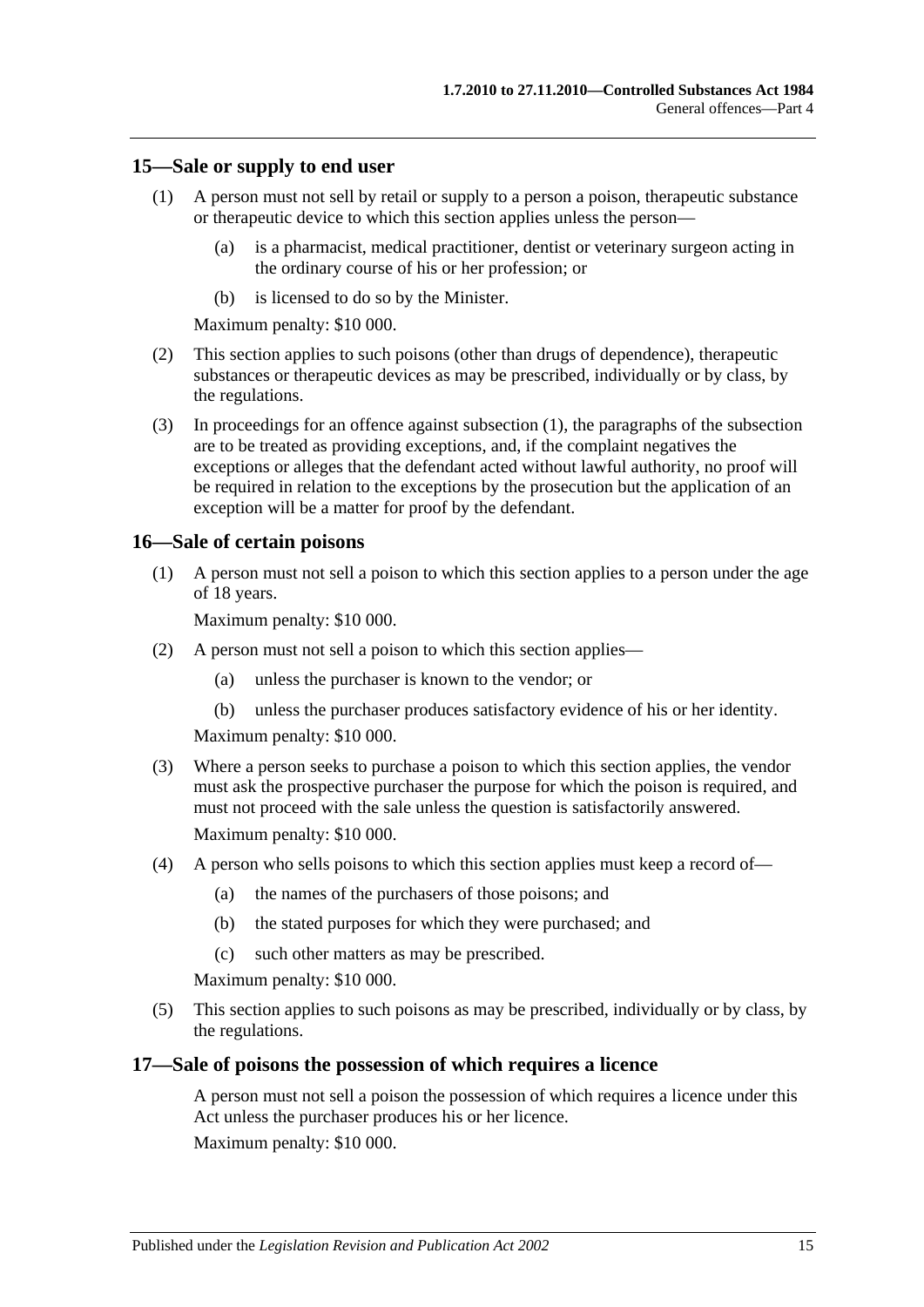## <span id="page-15-0"></span>**17A—Manufacture, sale, supply or possession of certain precursors**

(1) A person must not, unless he or she holds a permit from the Minister to do so, manufacture, sell or supply a poison to which this section applies (a *section 17A precursor*).

Maximum penalty: \$15 000 or imprisonment for 3 years, or both.

(2) A person must not, unless he or she holds a permit from the Minister to do so, be in possession of a section 17A precursor.

Maximum penalty: \$10 000 or imprisonment for 2 years, or both.

(3) A person must not sell a section 17A precursor unless the purchaser produces the permit under which the person is entitled to be in possession of the section 17A precursor.

Maximum penalty: \$10 000 or imprisonment for 2 years, or both.

(4) This section applies to such poisons as may be prescribed, individually or by class, by the regulations.

## <span id="page-15-1"></span>**17B—Storage and sale of certain precursors**

- (1) A person must not sell a poison to which this section applies (a *section 17B precursor*) to another person unless—
	- (a) the purchaser holds an account with the seller; and
	- (b) the sale is transacted as a sale on account pursuant to a duly completed order form supplied by the purchaser; and
	- (c) the order form is accompanied by a duly completed end user statement in the form prescribed by regulation; and
	- (d) the person collecting the precursor produces his or her driver's licence, passport or other satisfactory evidence of the person's identity that includes a photograph; and
	- (e) the seller is satisfied that the person collecting the precursor is the purchaser or is acting on behalf of the purchaser; and
	- (f) the seller duly completes the seller's section of the end user statement.

Maximum penalty: \$10 000 or imprisonment for 3 years, or both.

- <span id="page-15-2"></span>(2) A seller of section 17B precursors—
	- (a) must, in relation to each sale of such a precursor, keep a record of—
		- (i) the name and address of the purchaser; and
		- (ii) the name of the precursor and the quantity sold; and
		- (iii) the date of the sale; and
	- (b) must retain an end user statement for at least 5 years after the date of the sale to which it relates; and
	- (c) must make the record referred to in [paragraph](#page-15-2) (a) and the end user statements available for inspection at any time by an authorised officer.

Maximum penalty: \$10 000 or imprisonment for 3 years, or both.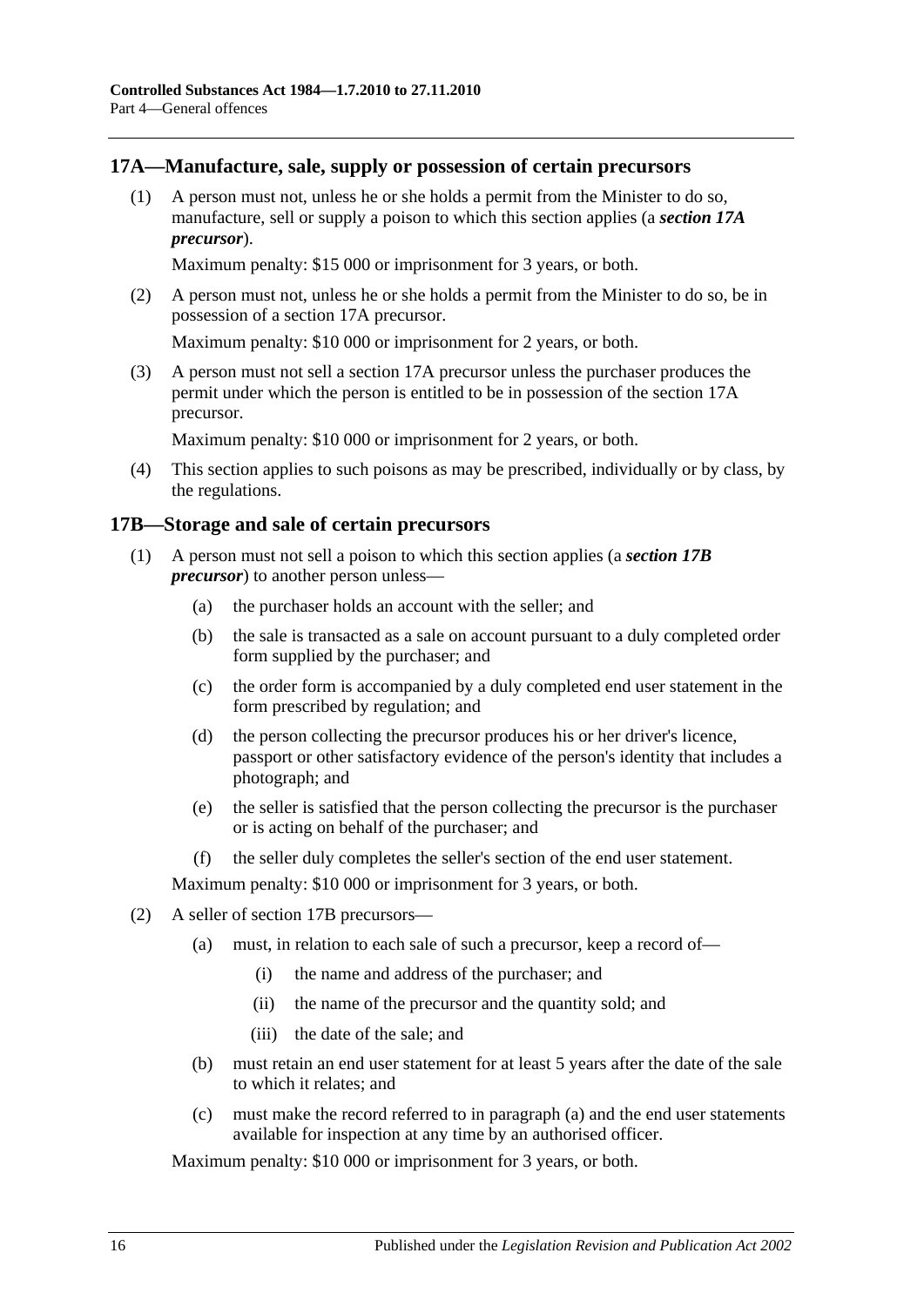- (3) A seller of section 17B precursors must, if at any time he or she forms a suspicion that an order or enquiry for the purchase of such a precursor may be connected to an unlawful use of the precursor, inform the Commissioner of Police of the suspicion. Maximum penalty: \$1 000 or imprisonment for 12 months, or both.
- (4) A seller of section 17B precursors—
	- (a) must keep those precursors in storage that is secure from access by any person other than the seller or a person who is authorised in writing by the seller to have such access: and
	- (b) must retain such a written authorisation while it is current and for at least 5 years after it ceases to have effect and make it available for inspection at any time by an authorised officer; and
	- (c) must cause the stock of those precursors to be checked, after each sale, by some person other than the person who directly handled the sale.

Maximum penalty: \$1 000 or imprisonment for 12 months, or both.

- (5) This section does not apply in relation to the sale of a section 17B precursor if the sale—
	- (a) is of a section 17B precursor contained in a preparation designed, packaged and labelled for human or animal therapeutic use; and
	- (b) is made to, or by, a medical practitioner, dentist, veterinary surgeon, pharmacist or nurse acting in the ordinary course of his or her profession or a member of any other prescribed profession acting in the ordinary course of that profession.
- (6) This section applies to such poisons as may be prescribed, individually or by class, by the regulations.

#### <span id="page-16-0"></span>**17C—Regulation of sale of certain precursors**

- (1) A person must not sell a poison to which this section applies (a *section 17C precursor*) to another person unless—
	- (a) the purchaser provides the seller with a duly completed end user statement in the form prescribed by regulation; and
	- (b) the purchaser produces his or her driver's licence, passport or other satisfactory evidence of the person's identity that includes a photograph; and
	- (c) the seller duly completes the seller's section of the end user statement.

Maximum penalty: \$10 000 or imprisonment for 3 years, or both.

(2) A seller of section 17C precursors must, if at any time he or she forms a suspicion that an order or enquiry for the purchase of such a precursor may be connected to an unlawful use of the precursor, inform the Commissioner of Police of the suspicion.

Maximum penalty: \$1 000 or imprisonment for 12 months, or both.

- (3) This section does not apply in relation to the sale of a section 17C precursor if the sale—
	- (a) is of a section 17C precursor contained in a preparation designed, packaged and labelled for human or animal therapeutic use; and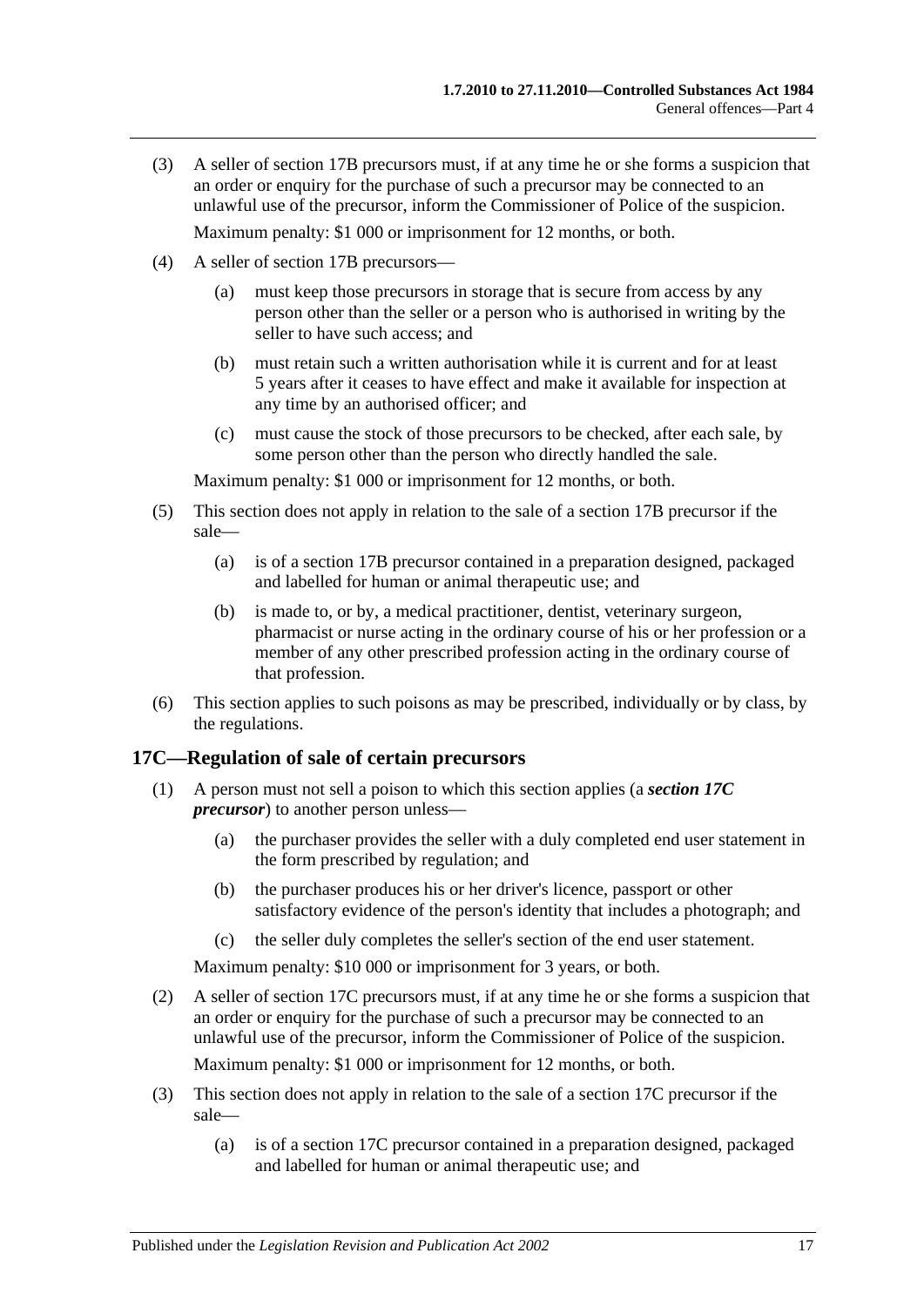- (b) is made to, or by, a medical practitioner, dentist, veterinary surgeon, pharmacist or nurse acting in the ordinary course of his or her profession or a member of any other prescribed profession acting in the ordinary course of that profession.
- (4) This section applies to such poisons as may be prescribed, individually or by class, by the regulations.

## <span id="page-17-1"></span><span id="page-17-0"></span>**18—Sale, supply, administration and possession of prescription drugs**

- (1) A person must not sell by retail, supply or administer to another person or to an animal, or prescribe for a person or an animal, a prescription drug (not being a drug of dependence) unless he or she is—
	- (a) a medical practitioner, dentist, veterinary surgeon or nurse acting in the ordinary course of his or her profession; or
	- (b) a member of any other prescribed profession acting in the ordinary course of that profession and in accordance with the regulations; or
	- (c) a pharmacist dispensing the prescription of a medical practitioner, dentist, veterinary surgeon or member of a prescribed profession; or
	- (d) a person administering to another person or to an animal a prescription drug that has been lawfully prescribed for or supplied to that other person, or that animal; or
	- (e) a person licensed to do so by the Minister.

Maximum penalty: \$10 000 or imprisonment for 2 years.

(2) A member of a profession referred to in or prescribed under [subsection](#page-17-1) (1) must not supply or administer to another person a prescribed prescription drug unless he or she holds prescribed qualifications.

Maximum penalty: \$10 000 or imprisonment for 2 years.

- <span id="page-17-2"></span>(3) A person must not have in his or her possession a prescription drug (not being a drug of dependence) unless he or she—
	- (a) is the person, or is acting on behalf of the person, for whom the drug has been lawfully prescribed or supplied; or
	- (b) is the owner, or is acting on behalf of the owner, of an animal for whom the drug has been lawfully prescribed or supplied; or
	- (c) is a person authorised by law to sell or supply prescription drugs; or
	- (d) is licensed to do so by the Minister; or
	- (e) has other lawful authority or reasonable excuse for doing so.

Maximum penalty: \$10 000 or imprisonment for 2 years.

(4) In proceedings for an offence against [subsection](#page-17-1) (1) or [\(3\),](#page-17-2) the paragraphs of the subsection are to be treated as providing exceptions, and, if the complaint negatives the exceptions or alleges that the defendant acted without lawful authority and, in the case of a complaint for an offence against [subsection](#page-17-2) (3), without reasonable excuse, no proof will be required in relation to the exceptions by the prosecution but the application of an exception will be a matter for proof by the defendant.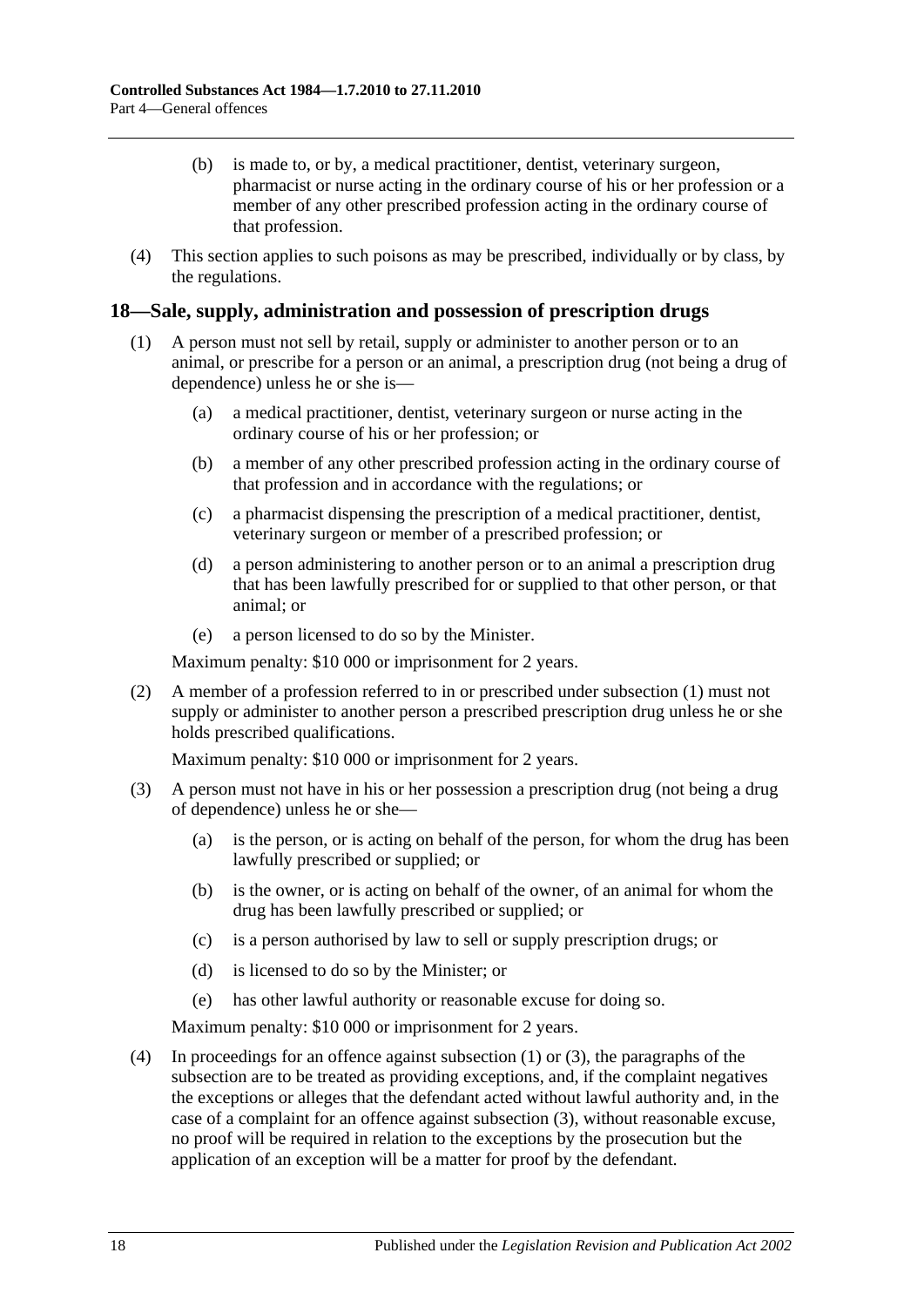#### <span id="page-18-0"></span>**18A—Restriction of supply of drug of dependence in certain circumstances**

- (1) A medical practitioner or dentist must not prescribe any drug of dependence for, or supply any drug of dependence to—
	- (a) a person for regular use by the person during a period exceeding 2 months, or during a period that, together with any other period for which a drug of dependence has, to the practitioner's or dentist's knowledge, been prescribed or supplied by a medical practitioner or dentist, would result in drugs of dependence being regularly used by the person during a period exceeding 2 months; or
	- (b) a person who the practitioner or dentist knows or has reasonable cause to believe is dependent on drugs,

unless the practitioner or dentist prescribes or supplies the drug in accordance with an authority granted by the Minister under this section or in circumstances that are exempted from this subsection by the regulations.

Maximum penalty: \$4 000 or imprisonment for 4 years.

- (2) For the purposes of this section, a person is dependent on drugs if—
	- (a) the person—
		- (i) has acquired, as a result of the repeated administration of prescription drugs or controlled drugs, an overpowering desire for the continued administration of such drugs; and
		- (ii) is likely to suffer mental or physical distress or disorder on cessation of the administration of such drugs; or
	- (b) the person has a history of consuming or using prescription drugs or controlled drugs in a quantity or manner that—
		- (i) in the case of drugs lawfully supplied to the person—is contrary to the prescribing medical practitioner's or dentist's instructions relating to consumption or use of the drug; and
		- (ii) in any case—presents a risk to the person's health.
- (3) An application for the authority of the Minister to prescribe or supply a drug of dependence under this section must—
	- (a) be in writing and be signed by the medical practitioner or dentist who proposes to prescribe or supply the drug; and
	- (b) contain such information as may be prescribed.
- (4) The Minister may give an authority to the medical practitioner or dentist by whom any such application is made to prescribe for or supply to the person to whom the application relates a drug of dependence specified in the authority for therapeutic purposes.
- (5) Any such authority must be in writing and must specify—
	- (a) the quantity of the drug of dependence that may be so prescribed or supplied by the medical practitioner or dentist; and
	- (b) the period for which any such drug may be so prescribed or supplied.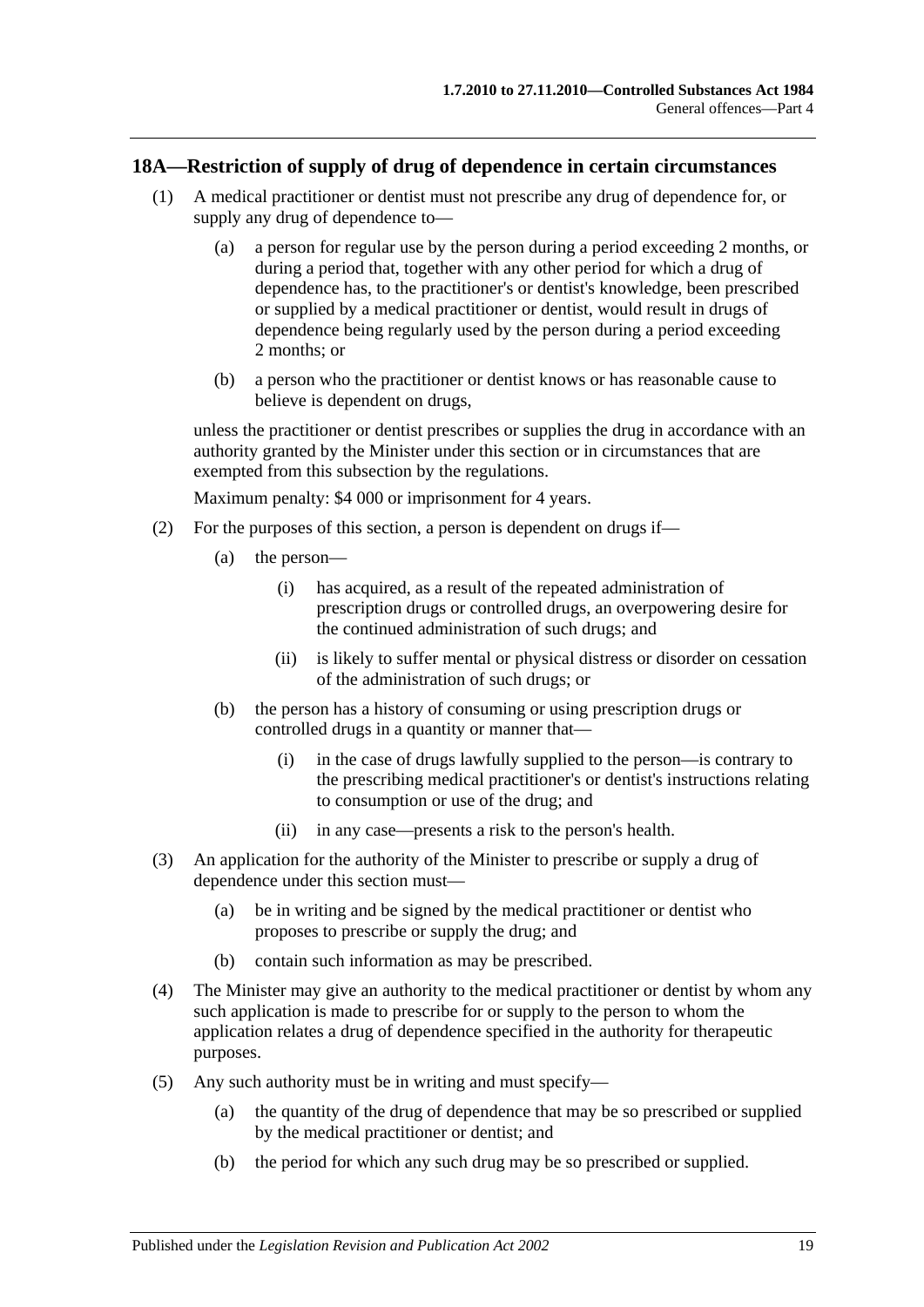- (6) In the case of an emergency the Minister may issue a temporary authority to a person to prescribe or supply a drug of dependence under this section.
- (7) A temporary authority—
	- (a) may be applied for, and given, orally; and
	- (b) cannot operate in respect of a period longer than 2 months.
- (8) An authority or temporary authority given under this section—
	- (a) may be subject to such conditions as the Minister thinks fit; and
	- (b) may be varied or revoked by the Minister at any time by notice in writing given personally or by post to the holder of the authority or temporary authority.

#### <span id="page-19-0"></span>**19—Sale or supply of volatile solvents**

- (1) A person must not sell or supply a volatile solvent to another person if he or she suspects, or there are reasonable grounds for suspecting, that the other person—
	- (a) intends to inhale the solvent; or
	- (b) intends to sell or supply the solvent to a further person for inhalation by that further person.

Maximum penalty: \$10 000 or imprisonment for 2 years.

(2) If a person, acting at the request of another person, purchases a volatile solvent on behalf of the other person for the purpose of inhalation, the person is guilty of an offence.

Maximum penalty: \$10 000 or imprisonment for 2 years.

<span id="page-19-2"></span>(3) A person must not sell or supply a volatile solvent to which this subsection applies to a person under the age prescribed for the volatile solvent.

Maximum penalty: \$10 000.

- (4) [Subsection](#page-19-2) (3) applies to such volatile solvents as may be prescribed, individually or by class, by the regulations.
- <span id="page-19-3"></span>(5) An authorised officer may confiscate a volatile solvent (together with its container) found in the possession of a person if the authorised officer has reason to suspect that the person has the solvent for the purpose of inhalation.
- (6) Anything confiscated under [subsection](#page-19-3) (5) is forfeited to the Crown and may be sold, destroyed or otherwise disposed of as the Minister or the Commissioner of Police directs.

#### <span id="page-19-1"></span>*20—Prohibition of automatic vending machines*

#### *Note—*

*Section 20 had not come into operation at the date of the publication of this version.*

- *(1) A person must not—*
	- *(a) whether on premises of which the person is the owner or in any other place—*
		- *(i) install an automatic vending machine for the sale or supply of a poison, therapeutic substance or therapeutic device; or*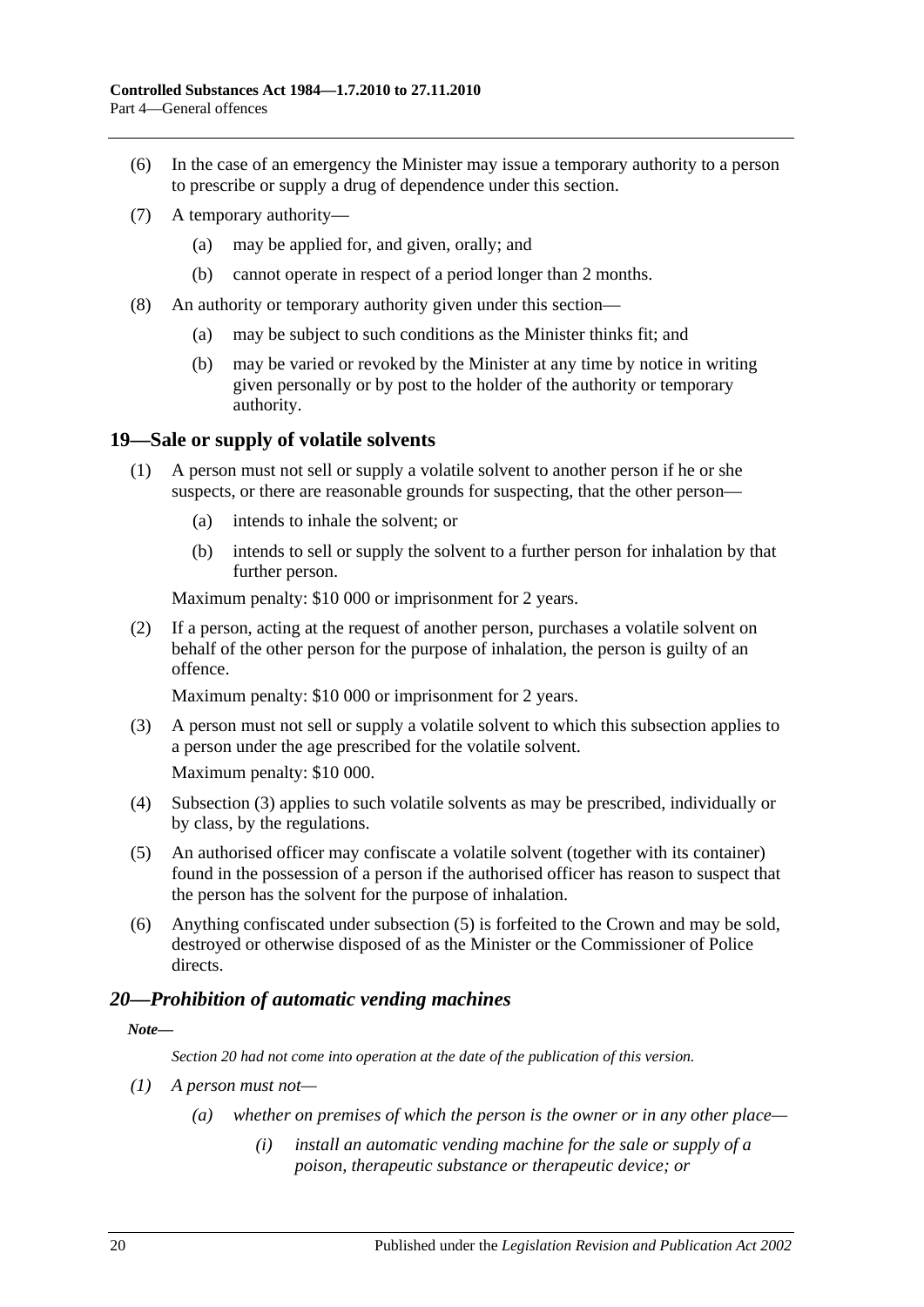- *(ii) sell or supply a poison, therapeutic substance or therapeutic device by means of an automatic vending machine; or*
- *(b) permit or suffer any such vending machine to be installed or operated on premises of which he or she is the owner.*

*Maximum penalty: \$5 000.*

*(2) This section does not apply to a poison, therapeutic substance or therapeutic device prescribed, or of a class prescribed, by regulation.*

## <span id="page-20-0"></span>**21—Sale, supply, possession or administration of other potentially harmful substances or devices**

- <span id="page-20-4"></span>(1) The Minister may, by notice published in the Gazette, prohibit the sale, supply, possession or administration of—
	- (a) any substance or device specified in the order, being a substance or device that should not, in the Minister's opinion, be sold, supplied, possessed or administered pending evaluation of its harmful properties; and
	- (b) in the case of a substance, any preparation containing that substance.
- (2) A person must not contravene a notice published under [subsection](#page-20-4) (1). Maximum penalty: \$10 000 or imprisonment for 2 years.
- (3) The Minister may, by notice published in the Gazette, vary or revoke a notice published under [subsection](#page-20-4) (1).
- (4) Upon publishing a notice under this section, the Minister must refer the subject matter of the notice to the Advisory Council for its consideration.

#### <span id="page-20-1"></span>**22—Possession**

(1) A person must not have in his or her possession a poison to which this section applies unless licensed to do so by the Minister.

Maximum penalty: \$10 000.

(2) This section applies to such poisons (other than drugs of dependence) as may be prescribed, individually or by class, by the regulations.

#### <span id="page-20-2"></span>**23—Quality**

(1) A person must not sell by wholesale or by retail or supply a poison, therapeutic substance or therapeutic device that does not conform with the regulations.

Maximum penalty: \$10 000.

(2) It is a defence for a person charged with an offence against this section to prove that he or she did not know and could not, by the exercise of reasonable diligence, have known that the subject matter of the offence did not conform with the regulations.

#### <span id="page-20-3"></span>**24—Packaging and labelling**

A person must not sell by wholesale or by retail or supply to a person a poison, therapeutic substance or therapeutic device unless—

- (a) it is enclosed in a package or container; and
- (b) the package or container conforms with the regulations; and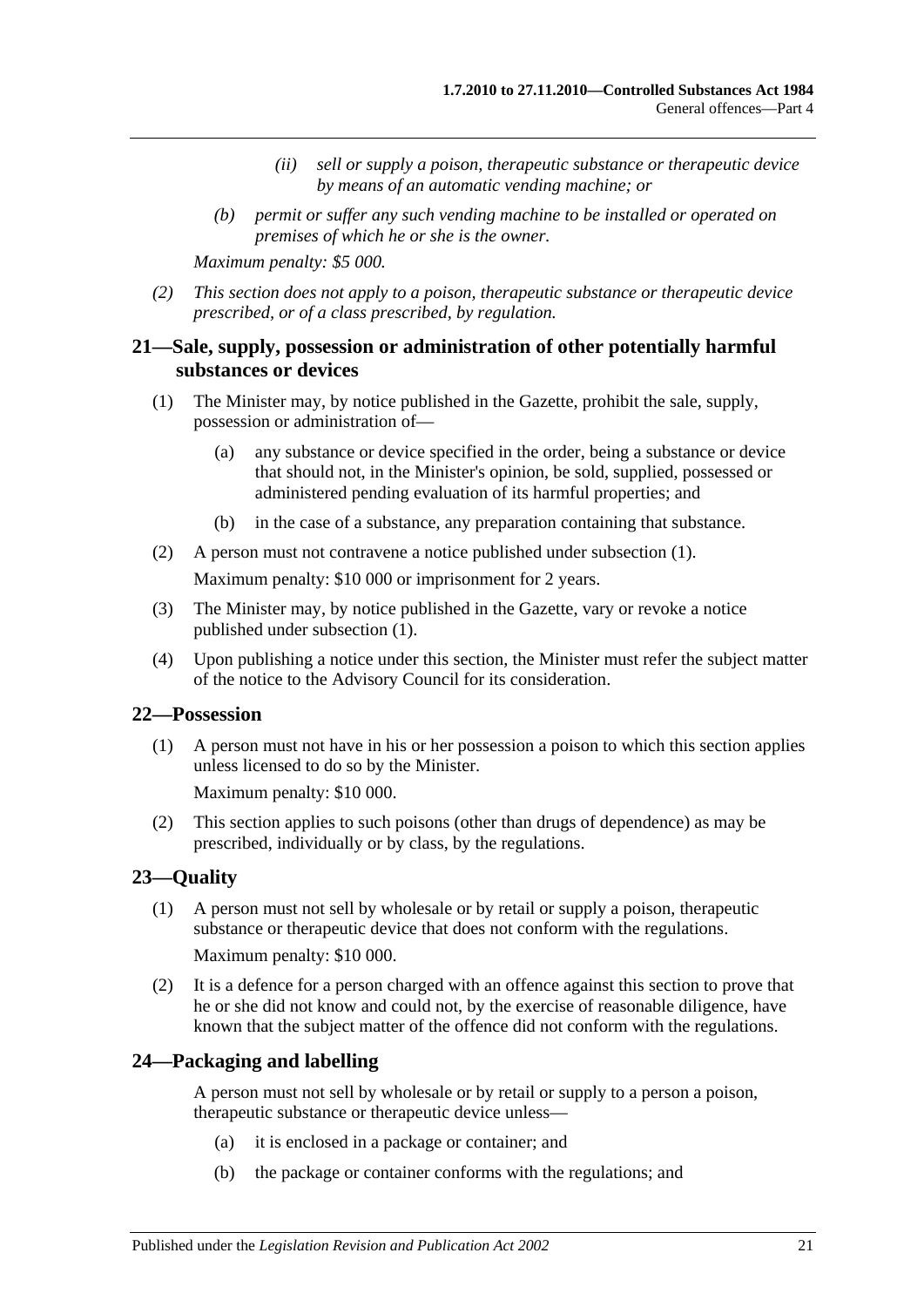(c) the package or container is labelled in accordance with the regulations. Maximum penalty: \$10 000.

#### <span id="page-21-0"></span>**25—Storage**

A person must not store a poison, therapeutic substance or therapeutic device contrary to the regulations.

Maximum penalty: \$10 000.

#### <span id="page-21-1"></span>**26—Transport**

A person must not transport a poison, therapeutic substance or therapeutic device contrary to the regulations.

Maximum penalty: \$10 000.

#### <span id="page-21-2"></span>**27—Use**

A person must not—

- (a) use a poison, therapeutic substance or therapeutic device for a purpose or in a manner prohibited by the regulations; or
- (b) sell, supply, prescribe, or purchase a poison, therapeutic substance or therapeutic device for a purpose prohibited by the regulations.

Maximum penalty: \$10 000.

#### <span id="page-21-3"></span>**28—Prohibition of advertisement**

(1) A person must not advertise that a poison, therapeutic substance or therapeutic device to which this section applies is available for sale or supply.

Maximum penalty: \$10 000.

(2) This section applies to such poisons, therapeutic substances and therapeutic devices as may be prescribed, individually or by class, by the regulations.

#### <span id="page-21-4"></span>**29—Regulation of advertisement**

A person must comply with the regulations in advertising that a poison, therapeutic substance or therapeutic device is available for sale or supply.

Maximum penalty: \$10 000.

#### <span id="page-21-5"></span>**30—Forgery etc of prescriptions**

(1) A person must not forge or fraudulently alter or utter a prescription or other document, or have in his or her possession such a prescription or document knowing it to be forged or fraudulently altered, with a view to obtaining a prescription drug.

Maximum penalty: \$15 000 or imprisonment for 5 years.

- (2) A person must not knowingly, by false representation, obtain—
	- (a) a prescription drug; or
	- (b) a prescription for a prescription drug.

Maximum penalty: \$10 000 or imprisonment for 2 years.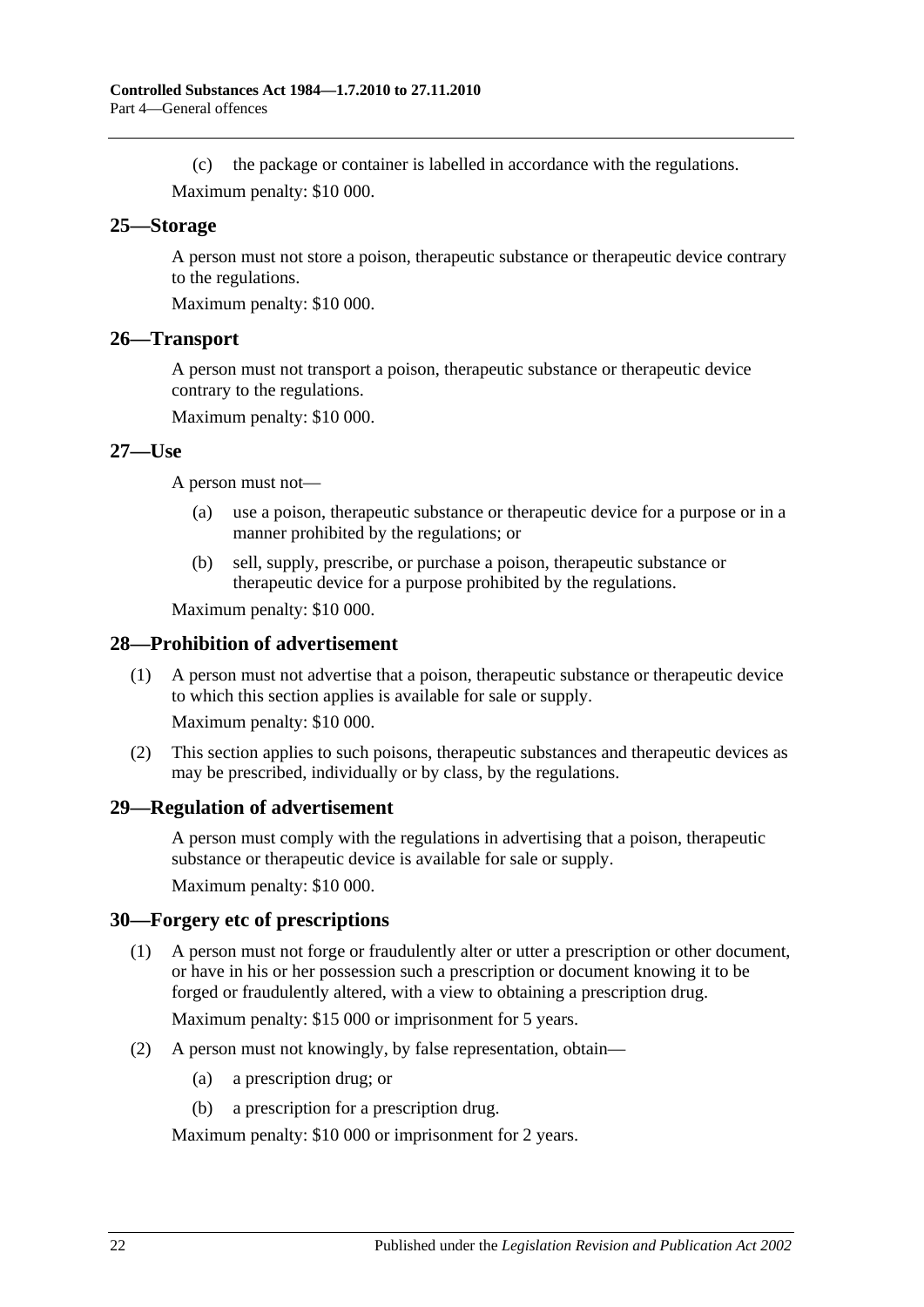- (2a) A person must not, in or in connection with obtaining a prescription drug, give to the person prescribing or supplying the drug a name or address that is false. Maximum penalty: \$10 000.
- (3) A pharmacist must retain any prescription or other document that he or she has reasonable cause to believe has been forged or fraudulently altered and must forthwith deliver any such prescription or document to the Commissioner of Police.

# <span id="page-22-0"></span>**Part 5—Offences relating to controlled drugs, precursors and plants**

## <span id="page-22-1"></span>**Division 1—Preliminary**

## <span id="page-22-5"></span><span id="page-22-2"></span>**31—Application of Part**

- <span id="page-22-4"></span><span id="page-22-3"></span>(1) This Part does not apply to—
	- (a) the sale, manufacture, supply, administration or possession of any substance or the sale, manufacture, supply or possession of any equipment by a person who—
		- (i) is acting in the ordinary course of his or her profession as a medical practitioner, dentist, veterinary surgeon, pharmacist, nurse or other prescribed profession; or
		- (ii) is acting in accordance with a licence or permit issued by the Minister under this Act; or
	- (b) the possession of a relevant controlled drug, or of equipment for use in connection with the consumption or administration of a relevant controlled drug, by—
		- (i) a person—
			- (A) for whom the drug has been lawfully prescribed; or
			- (B) to whom the drug has been lawfully supplied for the purpose of consumption or administration by the person; or
		- (ii) a person—
			- (A) being the owner of an animal for whom the drug has been lawfully prescribed; or
			- (B) to whom the drug has been lawfully supplied for the purpose of consumption by or administration to an animal owned by the person; or
		- (iii) a person acting on behalf of a person referred to in [subparagraph](#page-22-3) (i) or [\(ii\);](#page-22-4) or
	- (c) the administration or supply, or the giving of permission for the administration or supply, of a relevant controlled drug to a person—
		- (i) for whom the drug has been lawfully prescribed; or
		- (ii) to whom the drug has been lawfully supplied for the purpose of consumption or administration by the person; or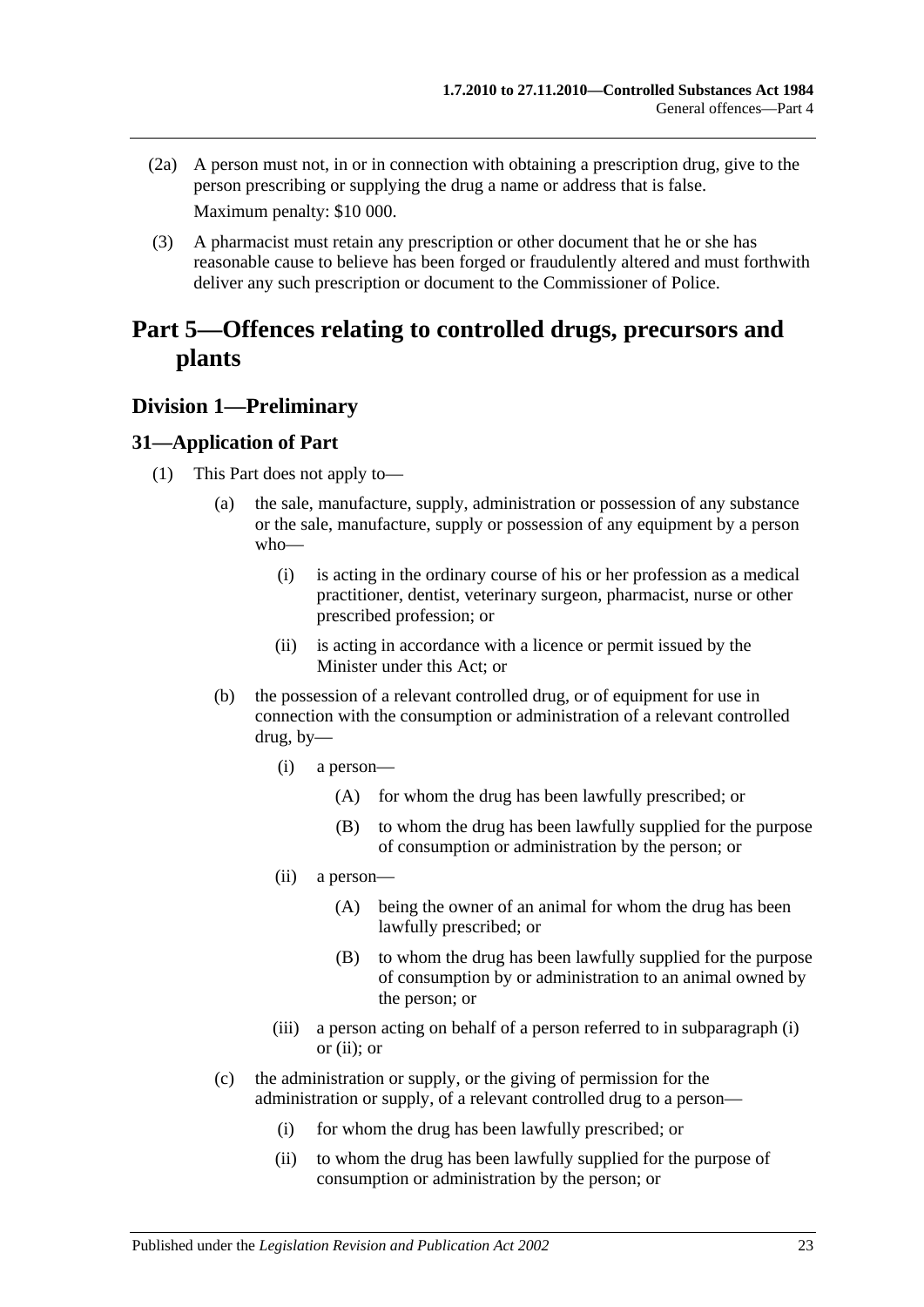- (d) the consumption or administration of a relevant controlled drug by a person—
	- (i) for whom the drug has been lawfully prescribed; or
	- (ii) to whom the drug has been lawfully supplied for the purpose of consumption or administration by the person.
- (2) In proceedings for an offence against this Part, [subsection](#page-22-5) (1) is to be treated as providing exceptions, and no proof will be required in relation to any exception by the prosecution but the application of an exception will be a matter for proof by the defendant.
- (3) In this section—

*relevant controlled drug* means a controlled drug other than a controlled drug of a kind excluded from this definition by regulation.

## <span id="page-23-1"></span><span id="page-23-0"></span>**Division 2—Commercial offences**

## **Subdivision 1—Trafficking in controlled drugs**

## <span id="page-23-4"></span><span id="page-23-2"></span>**32—Trafficking**

(1) A person who traffics in a large commercial quantity of a controlled drug is guilty of an offence.

Maximum penalty: \$500 000 or imprisonment for life, or both.

<span id="page-23-5"></span>(2) A person who traffics in a commercial quantity of a controlled drug is guilty of an offence.

Maximum penalty: \$200 000 or imprisonment for 25 years, or both.

- <span id="page-23-3"></span>(3) A person who traffics in a controlled drug is guilty of an offence. Maximum penalty: \$50 000 or imprisonment for 10 years, or both.
- (4) An offence against [subsection](#page-23-3) (3) involving cannabis, cannabis resin or cannabis oil (and not involving any other controlled drug) must be prosecuted, and dealt with by the Magistrates Court, as a summary offence but if the Court determines that a person found guilty of such an offence should be sentenced to a term of imprisonment exceeding 2 years, the Court must commit the person to the District Court for sentence.
- <span id="page-23-6"></span>(5) If, in any proceedings for an offence against [subsection](#page-23-4) (1), [\(2\)](#page-23-5) or [\(3\)](#page-23-3) it is proved that the defendant had possession of a trafficable quantity of a controlled drug, it is presumed, in the absence of proof to the contrary—
	- (a) in a case where it is alleged that the defendant was taking part in the process of sale of the drug, that the defendant—
		- (i) was acting for the purpose of sale of the drug; and
		- (ii) had the relevant belief concerning the sale of the drug necessary to constitute the offence; or
	- (b) in any other case—that the defendant had the relevant intention concerning the sale of the drug necessary to constitute the offence.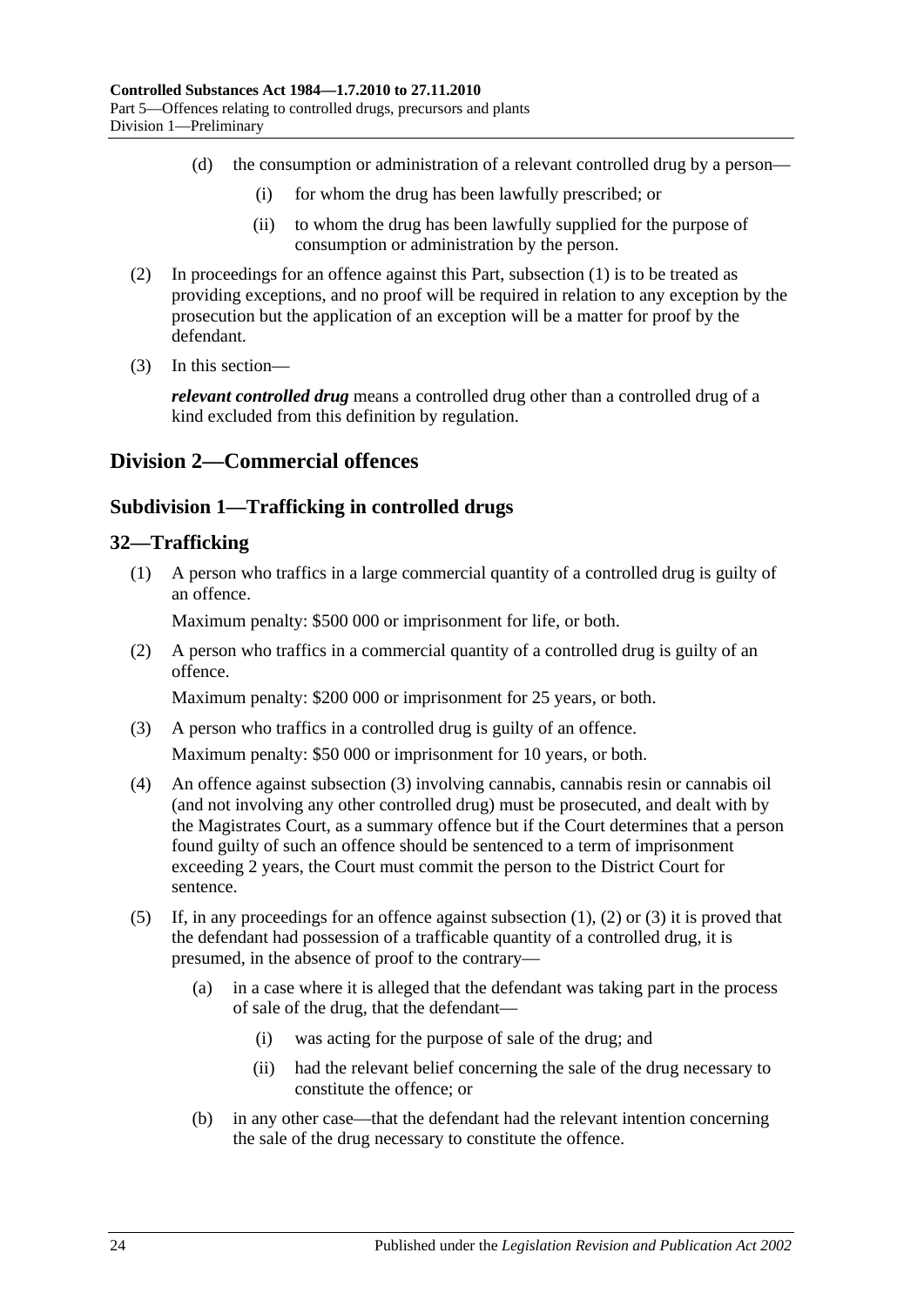## <span id="page-24-0"></span>**Subdivision 2—Manufacture of controlled drugs**

## <span id="page-24-3"></span><span id="page-24-1"></span>**33—Manufacture of controlled drugs for sale**

(1) A person who manufactures a large commercial quantity of a controlled drug intending to sell any of it or believing that another person intends to sell any of it is guilty of an offence.

Maximum penalty: \$500 000 or imprisonment for life, or both.

<span id="page-24-4"></span>(2) A person who manufactures a commercial quantity of a controlled drug intending to sell any of it or believing that another person intends to sell any of it is guilty of an offence.

Maximum penalty: \$200 000 or imprisonment for 25 years, or both.

<span id="page-24-5"></span>(3) A person who manufactures a controlled drug intending to sell any of it or believing that another person intends to sell any of it is guilty of an offence.

Maximum penalty: \$50 000 or imprisonment for 10 years, or both.

- <span id="page-24-6"></span> $(4)$  If
	- (a) in any proceedings for an offence against [subsection](#page-24-3)  $(1)$ ,  $(2)$  or  $(3)$  it is proved that the defendant manufactured a trafficable quantity of a controlled drug; or
	- (b) in any proceedings for an offence of attempting or conspiring to commit an offence against [subsection](#page-24-3)  $(1)$ ,  $(2)$  or  $(3)$  it is proved that the defendant attempted or conspired (as the case may require) to manufacture a trafficable quantity of a controlled drug,

it is presumed, in the absence of proof to the contrary, that the defendant had the relevant intention or belief concerning the sale of the drug necessary to constitute the offence.

## <span id="page-24-2"></span>**33A—Sale, manufacture etc of controlled precursor**

(1) A person who sells a large commercial quantity of a controlled precursor, believing that the person to whom it is sold or another person intends to use any of it to unlawfully manufacture a controlled drug is guilty of an offence.

Maximum penalty: \$200 000 or imprisonment for 25 years, or both.

(2) A person who sells a commercial quantity of a controlled precursor, believing that the person to whom it is sold or another person intends to use any of it to unlawfully manufacture a controlled drug is guilty of an offence.

Maximum penalty: \$75 000 or imprisonment for 15 years, or both.

(3) A person who sells a controlled precursor, believing that the person to whom it is sold or another person intends to use any of it to unlawfully manufacture a controlled drug is guilty of an offence.

Maximum penalty: \$50 000 or imprisonment for 10 years, or both.

- (4) A person who manufactures a controlled precursor—
	- (a) intending to unlawfully manufacture a controlled drug; and
	- (b) intending to sell any of the drug so manufactured or believing that another person intends to sell any of it,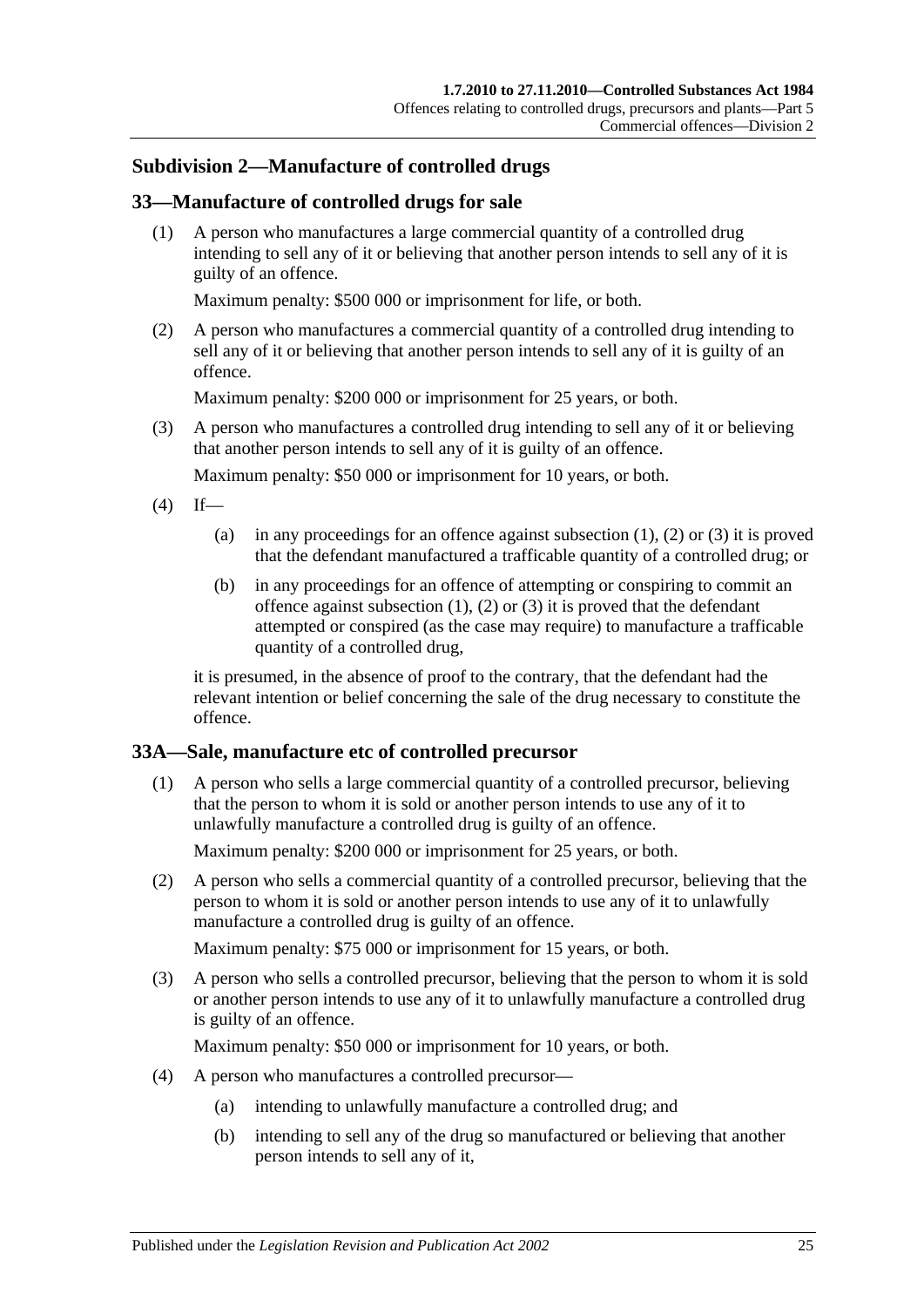is guilty of an offence.

Maximum penalty: \$50 000 or imprisonment for 10 years, or both.

- (5) A person who manufactures a controlled precursor—
	- (a) intending to sell any of the precursor to another person; and
	- (b) believing that that person, or another person, intends to use the controlled precursor to unlawfully manufacture a controlled drug,

is guilty of an offence.

Maximum penalty: \$50 000 or imprisonment for 10 years, or both.

## <span id="page-25-0"></span>**Subdivision 3—Cultivation and sale of controlled plants**

## <span id="page-25-4"></span><span id="page-25-1"></span>**33B—Cultivation of controlled plants for sale**

(1) A person who cultivates a large commercial quantity of a controlled plant intending to sell any of them or their products or believing that another person intends to sell any of them or their products is guilty of an offence.

Maximum penalty: \$500 000 or imprisonment for life, or both.

<span id="page-25-5"></span>(2) A person who cultivates a commercial quantity of a controlled plant intending to sell any of them or their products or believing that another person intends to sell any of them or their products is guilty of an offence.

Maximum penalty: \$200 000 or imprisonment for 25 years, or both.

<span id="page-25-3"></span>(3) A person who cultivates a controlled plant intending to sell it or any of its products or believing that another person intends to sell it or any of its products is guilty of an offence.

Maximum penalty: \$50 000 or imprisonment for 10 years, or both.

- (4) An offence against [subsection](#page-25-3) (3) involving a cannabis plant (and not involving any other controlled plant) must be prosecuted, and dealt with by the Magistrates Court, as a summary offence but if the Court determines that a person found guilty of such an offence should be sentenced to a term of imprisonment exceeding 2 years, the Court must commit the person to the District Court for sentence.
- <span id="page-25-7"></span>(5) If, in any proceedings for an offence against [subsection](#page-25-4) (1), [\(2\)](#page-25-5) or [\(3\),](#page-25-3) it is proved that the defendant cultivated a trafficable quantity of a controlled plant, it is presumed, in the absence of proof to the contrary, that the defendant had the relevant intention or belief concerning the sale of the plants or their products necessary to constitute the offence.

## <span id="page-25-6"></span><span id="page-25-2"></span>**33C—Sale of controlled plants**

- (1) A person who—
	- (a) sells a large commercial quantity of a controlled plant; or
	- (b) has possession of a large commercial quantity of a controlled plant intending to sell any of them or their products,

is guilty of an offence.

Maximum penalty: \$500 000 or imprisonment for life, or both.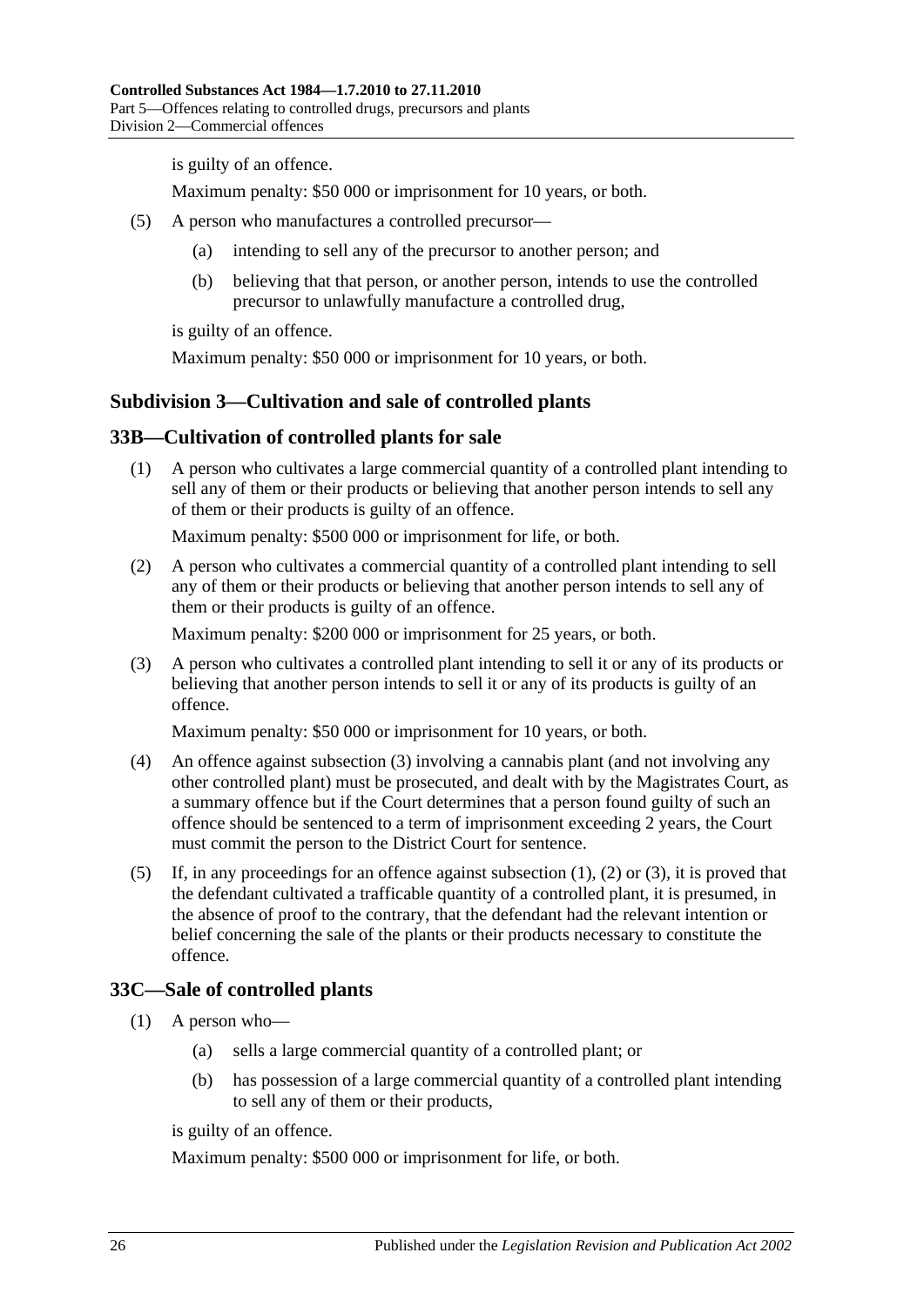- <span id="page-26-5"></span>(2) A person who—
	- (a) sells a commercial quantity of a controlled plant; or
	- (b) has possession of a commercial quantity of a controlled plant intending to sell any of them or their products,

is guilty of an offence.

Maximum penalty: \$200 000 or imprisonment for 25 years, or both.

- <span id="page-26-4"></span>(3) A person who—
	- (a) sells a controlled plant; or
	- (b) has possession of a controlled plant intending to sell it or its products,

is guilty of an offence.

Maximum penalty: \$50 000 or imprisonment for 10 years, or both.

- (4) An offence against [subsection](#page-26-4) (3) involving a cannabis plant (and not involving any other controlled plant) must be prosecuted, and dealt with by the Magistrates Court, as a summary offence but if the Court determines that a person found guilty of such an offence should be sentenced to a term of imprisonment exceeding 2 years, the Court must commit the person to the District Court for sentence.
- (5) If, in any proceedings for an offence against [subsection](#page-25-6) (1), [\(2\)](#page-26-5) or [\(3\)](#page-26-4) it is proved that the defendant had possession of a trafficable quantity of a controlled plant, it is presumed, in the absence of proof to the contrary, that the defendant had the relevant intention concerning the sale of the plants or their products necessary to constitute the offence.

## <span id="page-26-0"></span>**Subdivision 4—Sale of equipment for use in connection with consumption of controlled drugs**

## <span id="page-26-1"></span>**33D—Sale of equipment**

A person who—

- (a) sells a piece of equipment for use in connection with the smoking, consumption or administration of a controlled drug, or the preparation of such a drug for smoking, consumption or administration; or
- (b) has possession of a piece of equipment, intending to sell it for such use,

is guilty of an offence.

Maximum penalty: \$10 000 or imprisonment for 2 years, or both.

## <span id="page-26-2"></span>**Division 3—Offences involving children and school zones**

#### <span id="page-26-3"></span>**33E—Application of Division**

- (1) A person is not guilty of an offence against this Division if, at the time of the offence, the person was a child.
- (2) Subject to [subsection](#page-27-4) (3), a person may be guilty of an offence against this Division involving another person who was a child whether or not the person knew that the other person was a child.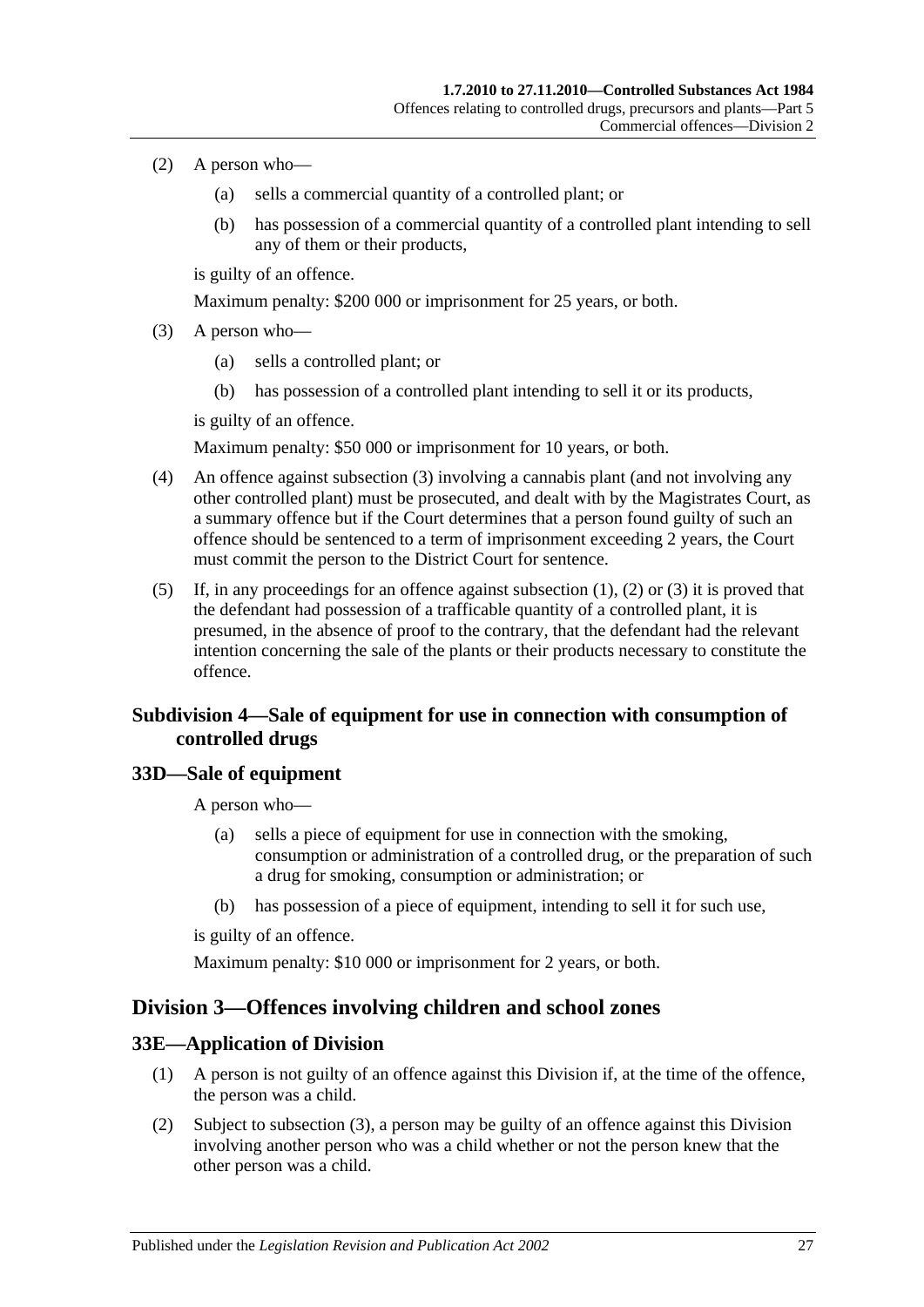<span id="page-27-4"></span>(3) However, it is a defence to a charge of an offence against this Division involving another who was a child if it is proved that the defendant believed on reasonable grounds that the other person had attained 18 years of age.

## <span id="page-27-0"></span>**33F—Sale, supply or administration of controlled drug to child**

A person who—

- (a) sells, supplies or administers a controlled drug to a child; or
- (b) has possession of a controlled drug intending to sell, supply or administer the drug to a child,

is guilty of an offence.

Maximum penalty: \$1 000 000 or imprisonment for life, or both.

## <span id="page-27-1"></span>**33G—Sale, supply or administration of controlled drug in school zone**

- (1) A person who—
	- (a) sells, supplies or administers a controlled drug to another person in a school zone; or
	- (b) has possession, in a school zone, of a controlled drug intending to sell, supply or administer the drug to another person,

is guilty of an offence.

Maximum penalty: \$1 000 000 or imprisonment for life, or both.

(2) If, in any proceedings for an offence against this section it is proved that the defendant had possession of a trafficable quantity of a controlled drug, it is presumed, in the absence of proof to the contrary that the defendant had the relevant intention concerning the sale or supply of the drug necessary to constitute the offence.

## <span id="page-27-2"></span>**33GA—Sale of equipment to child for use in connection with consumption of controlled drugs**

A person who—

- (a) sells a piece of equipment to a child for use in connection with the smoking, consumption or administration of a controlled drug, or the preparation of such a drug for smoking, consumption or administration; or
- (b) has possession of a piece of equipment, intending to sell it to a child for such use,

is guilty of an offence.

Maximum penalty: \$20 000 or imprisonment for 2 years, or both.

## <span id="page-27-3"></span>**33H—Procuring child to commit offence**

A person who procures a child to commit an offence against this Part is guilty of an offence.

Maximum penalty: \$1 000 000 or imprisonment for life, or both.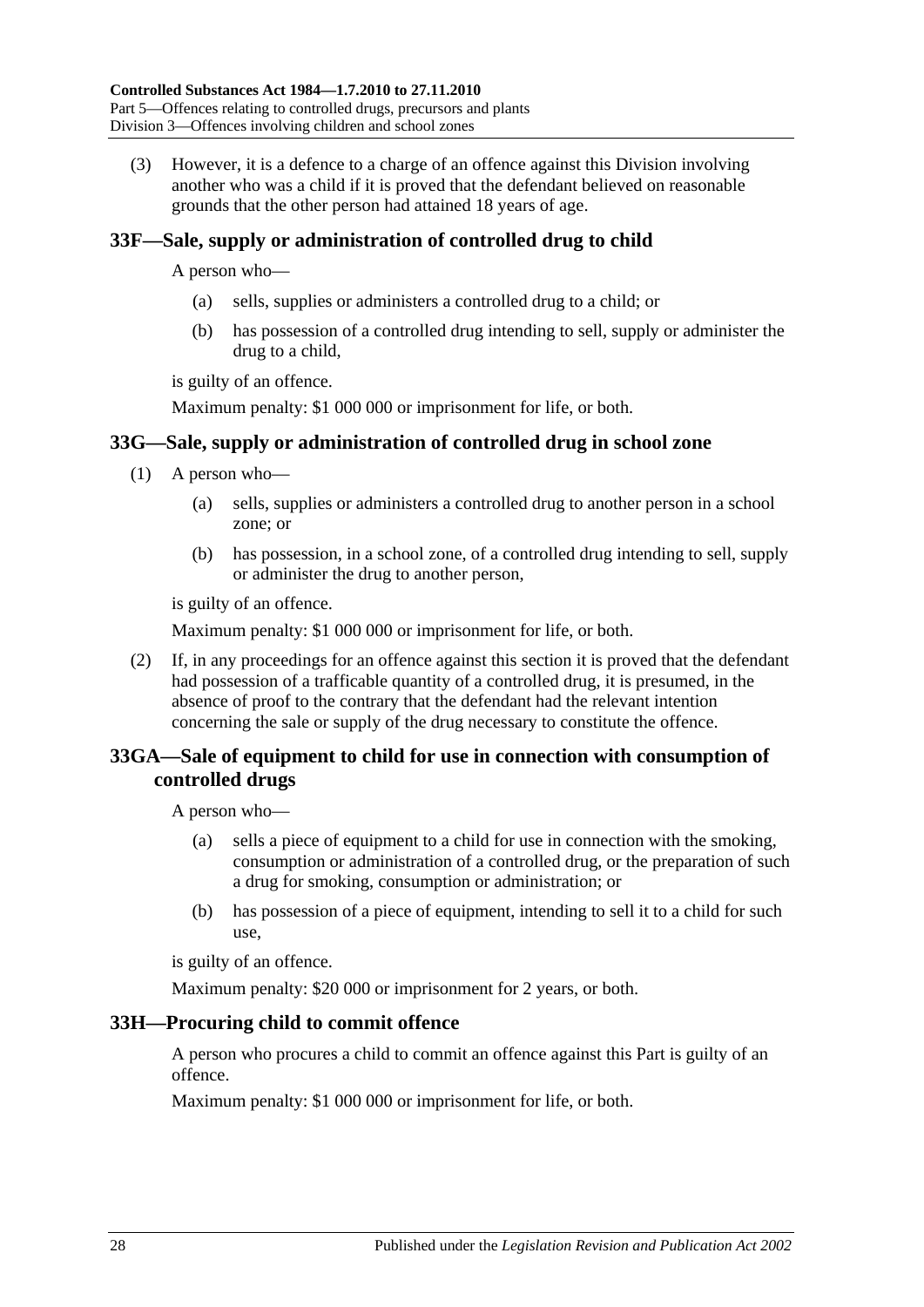# <span id="page-28-0"></span>**Division 4—Other offences**

## <span id="page-28-1"></span>**33I—Supply or administration of controlled drug**

- (1) A person who—
	- (a) supplies or administers a controlled drug (other than cannabis, cannabis resin or cannabis oil) to another person; or
	- (b) has possession of a controlled drug (other than cannabis, cannabis resin or cannabis oil) intending to supply or administer the drug to another person,

is guilty of an offence.

Maximum penalty: \$50 000 or imprisonment for 10 years, or both.

- (2) A person who—
	- (a) supplies or administers cannabis, cannabis resin or cannabis oil to another person; or
	- (b) has possession of cannabis, cannabis resin or cannabis oil intending to supply or administer the cannabis, cannabis resin or cannabis oil to another person,

is guilty of an offence.

Maximum penalty: \$2 000 or imprisonment for 2 years, or both.

## <span id="page-28-2"></span>**33J—Manufacture of controlled drugs**

- (1) A person who manufactures a controlled drug is guilty of an offence. Maximum penalty: \$35 000 or imprisonment for 7 years, or both.
- (2) A person who has possession of—
	- (a) a controlled precursor; or
	- (b) any prescribed equipment,

intending to use it to manufacture a controlled drug is guilty of an offence. Maximum penalty: \$15 000 or imprisonment for 5 years, or both.

## <span id="page-28-3"></span>**33K—Cultivation of controlled plants**

- (1) A person who—
	- (a) cultivates a controlled plant (other than a cannabis plant); or
	- (ab) cultivates a cannabis plant by artificially enhanced cultivation; or
	- (b) cultivates more than the prescribed number of cannabis plants; or
	- (c) cultivates a cannabis plant intending to supply the plant or to supply or administer any product of the plant to another person,

is guilty of an offence.

Maximum penalty: \$2 000 or imprisonment for 2 years, or both.

<span id="page-28-4"></span>(2) A person who cultivates not more than the prescribed number of cannabis plants is guilty of an offence.

Maximum penalty: \$1 000 or imprisonment for 6 months, or both.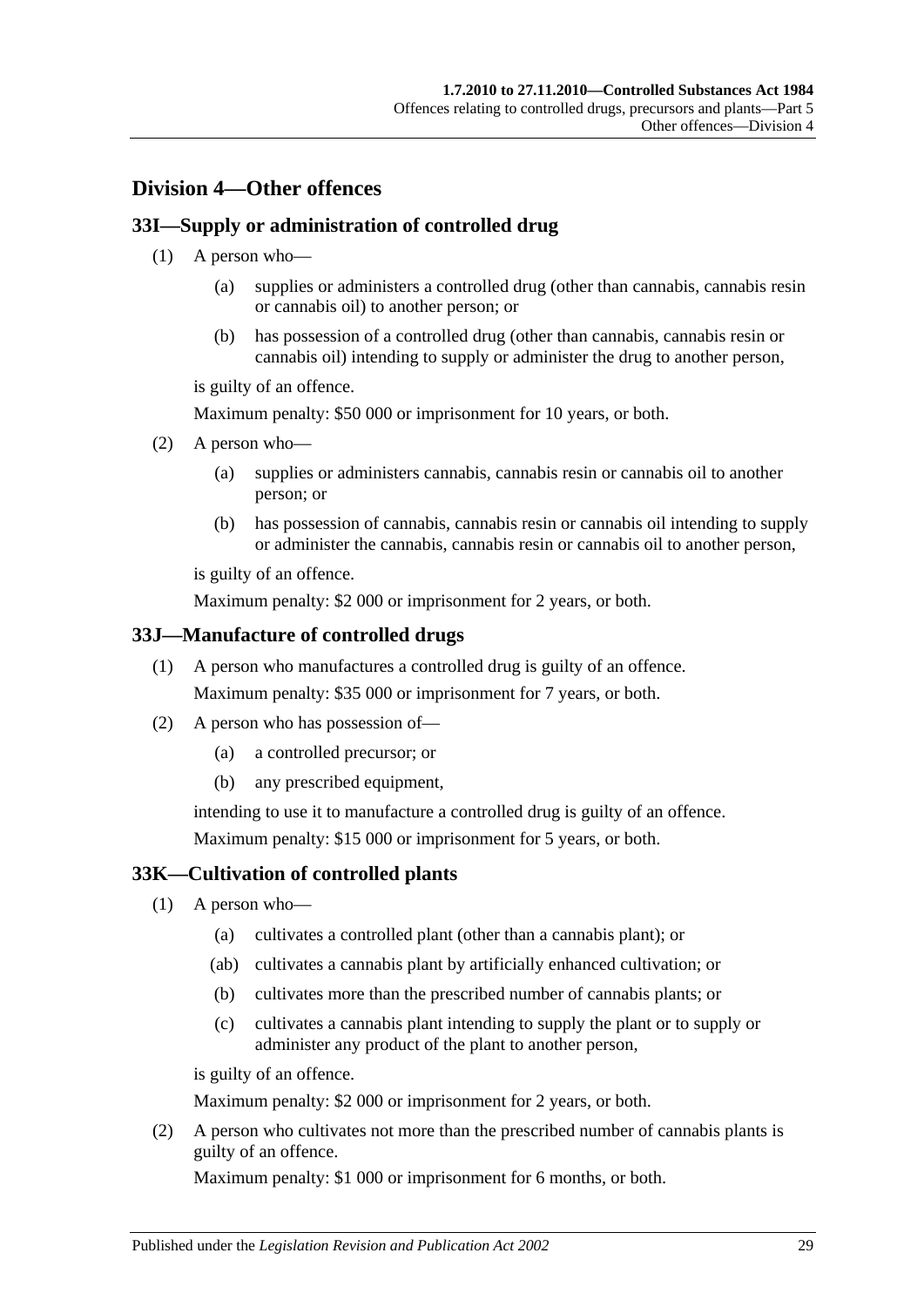(3) A court sentencing a person for an offence against [subsection](#page-28-4) (2) that is a simple cannabis offence (within the meaning of [section](#page-38-1) 45A) must not impose any sentence of imprisonment in relation to the offence.

## <span id="page-29-3"></span><span id="page-29-0"></span>**33L—Possession or consumption of controlled drug etc**

- (1) A person who—
	- (a) has possession of a controlled drug (other than cannabis, cannabis resin or cannabis oil); or
	- (b) smokes, consumes or administers to himself or herself, or permits another person to administer to him or her, a controlled drug (other than cannabis, cannabis resin or cannabis oil); or
	- (c) has possession of any piece of equipment for use in connection with the smoking, consumption or administration of a controlled drug (other than cannabis, cannabis resin or cannabis oil), or the preparation of such a drug for smoking, consumption or administration,

is guilty of an offence.

Maximum penalty: \$2 000 or imprisonment for 2 years, or both.

- <span id="page-29-6"></span><span id="page-29-5"></span><span id="page-29-4"></span>(2) A person who—
	- (a) has possession of any cannabis, cannabis resin or cannabis oil; or
	- (b) smokes or consumes any cannabis, cannabis resin or cannabis oil; or
	- (c) has possession of any piece of equipment for use in connection with the smoking or consumption of cannabis, cannabis resin or cannabis oil, or the preparation of cannabis, cannabis resin or cannabis oil for smoking or consumption,

is guilty of an offence.

Maximum penalty: \$500.

## <span id="page-29-1"></span>**33LA—Possession of prescribed equipment**

(1) A person who, without reasonable excuse (proof of which lies on the person), has possession of any prescribed equipment is guilty of an offence.

Maximum penalty: \$10 000 or imprisonment for 2 years, or both.

(2) In this section—

## *prescribed equipment* means—

- (a) a document containing instructions for the manufacture of a controlled drug or the cultivation of a controlled plant; or
- (b) equipment of a kind prescribed by regulation.

## <span id="page-29-2"></span>**33LB—Possession of a prescribed quantity of a controlled precursor**

(1) Subject to [subsection](#page-30-3) (3), a person who has possession of a prescribed quantity of a controlled precursor is guilty of an offence.

Maximum penalty: \$10 000 or imprisonment for 3 years, or both.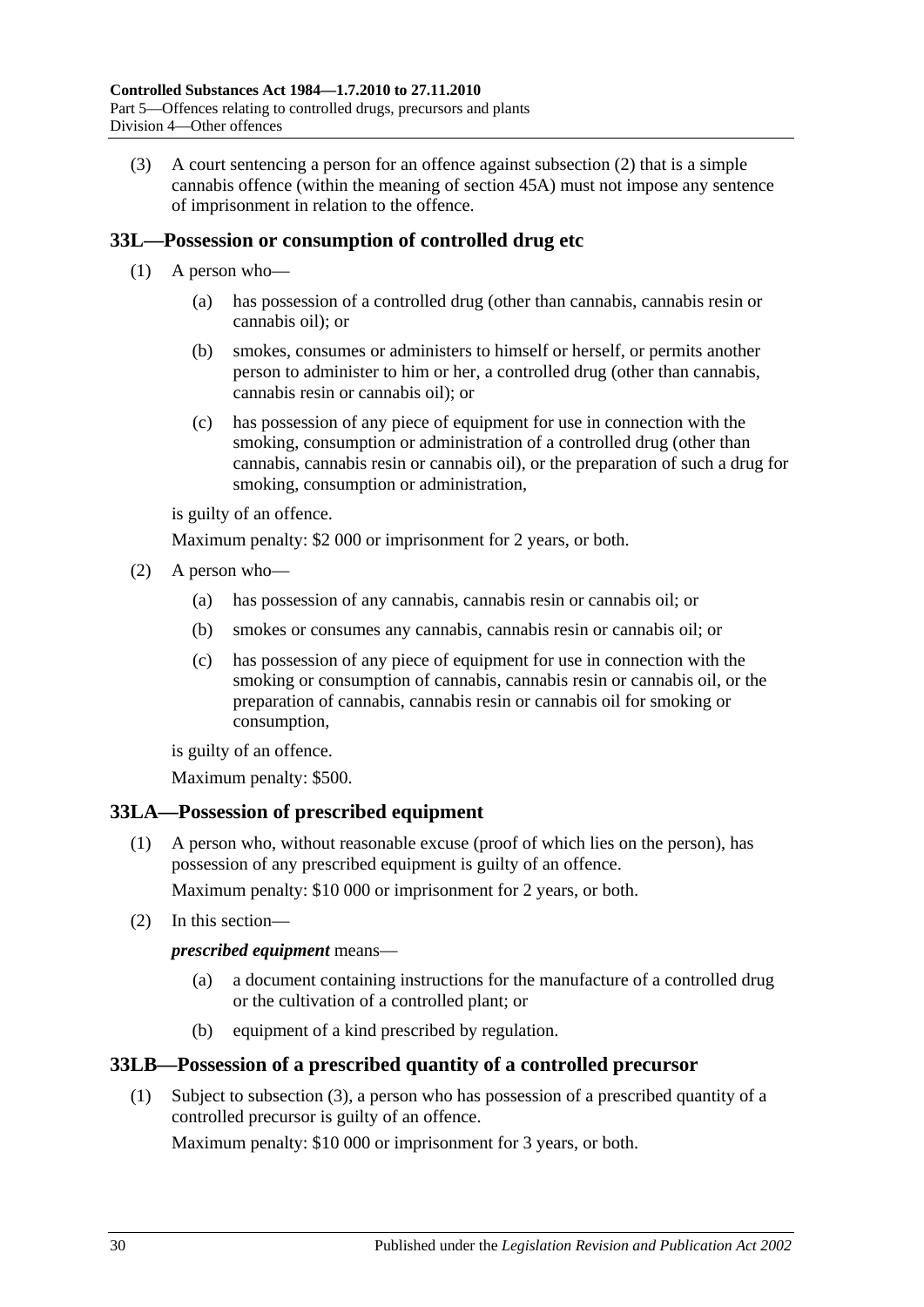- (2) Subject to [subsection](#page-30-3) (3), a person who has possession of a prescribed quantity of a controlled precursor and—
	- (a) a prescribed quantity of another kind of controlled precursor; or
	- (b) any prescribed equipment,

is guilty of an offence.

Maximum penalty: \$15 000 or imprisonment for 5 years, or both.

- <span id="page-30-3"></span>(3) A person is not guilty of an offence against this section if the person has a reasonable excuse for possession of the substances or equipment the subject of the alleged offence.
- (4) In proceedings for an offence against this section, [subsection](#page-30-3) (3) is to be treated as providing an exception and no proof will be required in relation to that exception by the prosecution but the application of the exception will be a matter of proof by the defendant.
- (5) In this section—

*prescribed quantity* of a controlled precursor means—

- (a) in relation to a controlled precursor contained in a mixture—
	- (i) a quantity of the precursor that equals or exceeds the amount prescribed for the purposes of this section for the precursor in its pure form; or
	- (ii) a quantity of the mixture that equals or exceeds the amount prescribed for the purposes of this section for a mixture containing the precursor; or
- (b) in relation to a controlled precursor that is not contained in a mixture—a quantity of the precursor that equals or exceeds the amount prescribed for the purposes of this section for the precursor in its pure form.

## <span id="page-30-0"></span>**Division 5—General provisions relating to offences**

## <span id="page-30-1"></span>**33M—Interpretation**

In this Division—

*controlled substance* means a controlled drug, controlled precursor or controlled plant.

## <span id="page-30-2"></span>**33N—Aggregation of offences**

 $(1)$  If—

- (a) a person has committed offences against this Part in relation to different batches of controlled substances (whether or not controlled substances of the same kind); and
- (b) the offences were committed by the person on the same occasion or within 7 days of each other or in the course of an organised commercial activity relating to controlled substances carried on by the person,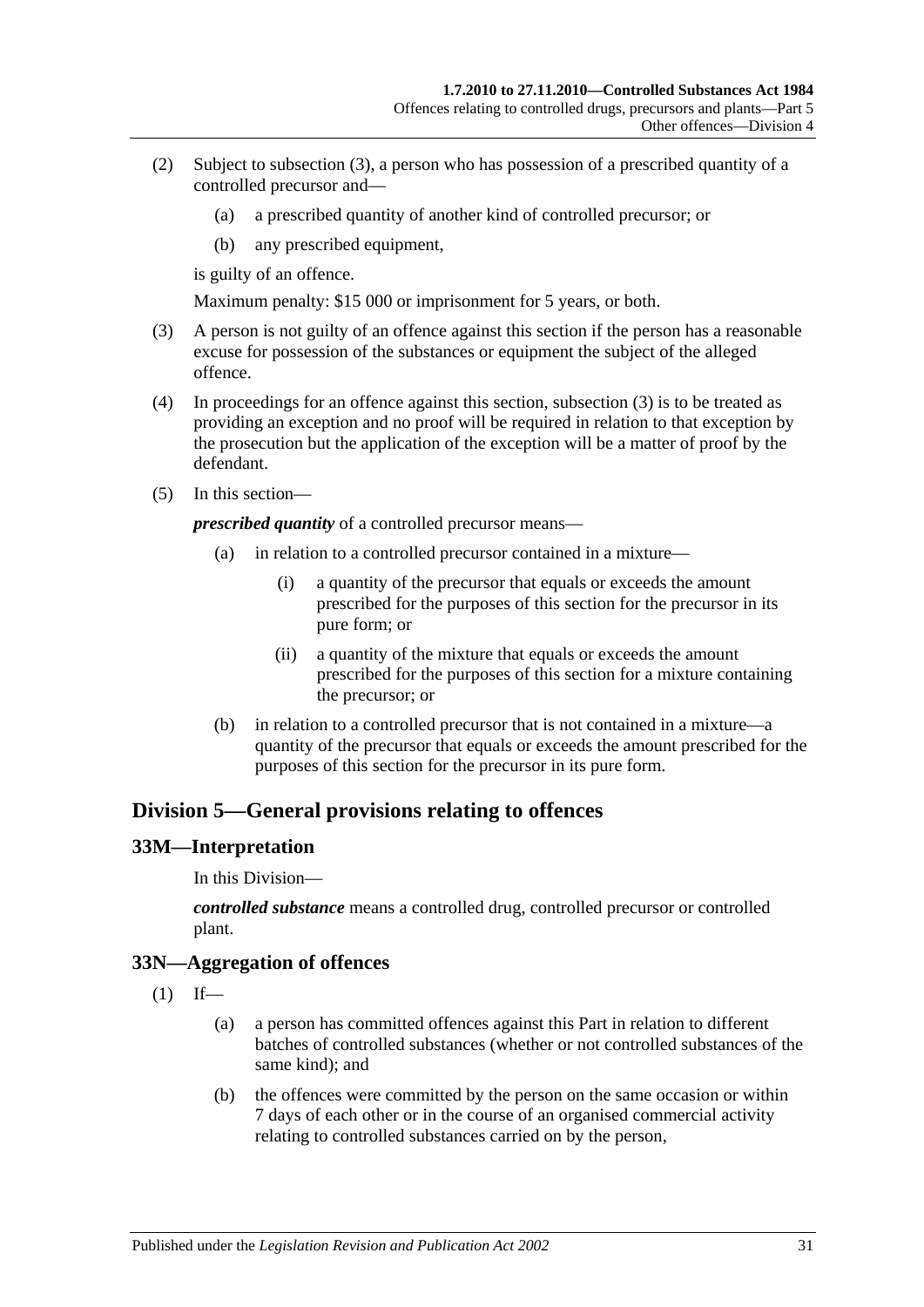the person may be charged with a single offence against this Part in respect of all of the different batches of controlled substances and, subject to [section](#page-31-0) 33O, the quantity of controlled substances concerned for the purposes of that offence is the total quantity of the controlled substances in the different batches.

- (2) If the prosecution seeks to rely on this section to charge a person with a single offence in respect of different batches of controlled substances—
	- (a) the fact that the prosecution intends to do so must be set out in the charge; and
	- (b) the charge must contain adequate particulars of the defendant's conduct in relation to each of the batches or in relation to the total quantity of the controlled substances in the different batches; and
	- (c) it is not necessary for the prosecution to specify, if the charge relates to conduct of the defendant on different occasions, the exact dates of each occasion or to specify the exact quantity of each batch.
- (3) The presumption under [section](#page-23-6) 32(5), [33\(4\)](#page-24-6) or [33B\(5\)](#page-25-7) may only apply in a case where the prosecution seeks to rely on this section if—
	- (a) the charge relates to conduct of the defendant on the same occasion; or
	- (b) the charge relates to conduct of the defendant on different occasions within 7 days of each other and on at least one occasion involved a trafficable quantity of a controlled substance.
- (4) Nothing in this section prevents a person being charged with separate offences in respect of different batches of controlled substances.
- (5) However, if a person has been convicted or acquitted of a single offence against this Part in respect of different batches of controlled substances, the person may not be charged with a separate offence in respect of any of the batches.
- (6) A person may not be charged with a single offence against this Part in respect of different batches of controlled substances if the person has been convicted or acquitted of a separate offence in respect of any of the batches.

## <span id="page-31-0"></span>**33O—Offences involving more than one kind of substance**

- (1) If a person is charged with a single offence against this Part and the charge relates to more than one kind of controlled substance, the quantity of the controlled substances for the purposes of the charge is to be determined as follows:
	- (a) the quantity is a trafficable quantity if the sum of the fractions obtained by dividing the actual quantity of each kind of controlled substance by the quantity prescribed in relation to that kind of controlled substance (in its pure form) for the purposes of the definition of *trafficable quantity* in [section](#page-3-3) 4 is equal to or greater than 1;
	- (b) the quantity is a commercial quantity if the sum of the fractions obtained by dividing the actual quantity of each kind of controlled substance by the quantity prescribed in relation to that kind of controlled substance (in its pure form) for the purposes of the definition of *commercial quantity* in [section](#page-3-3) 4 is equal to or greater than 1;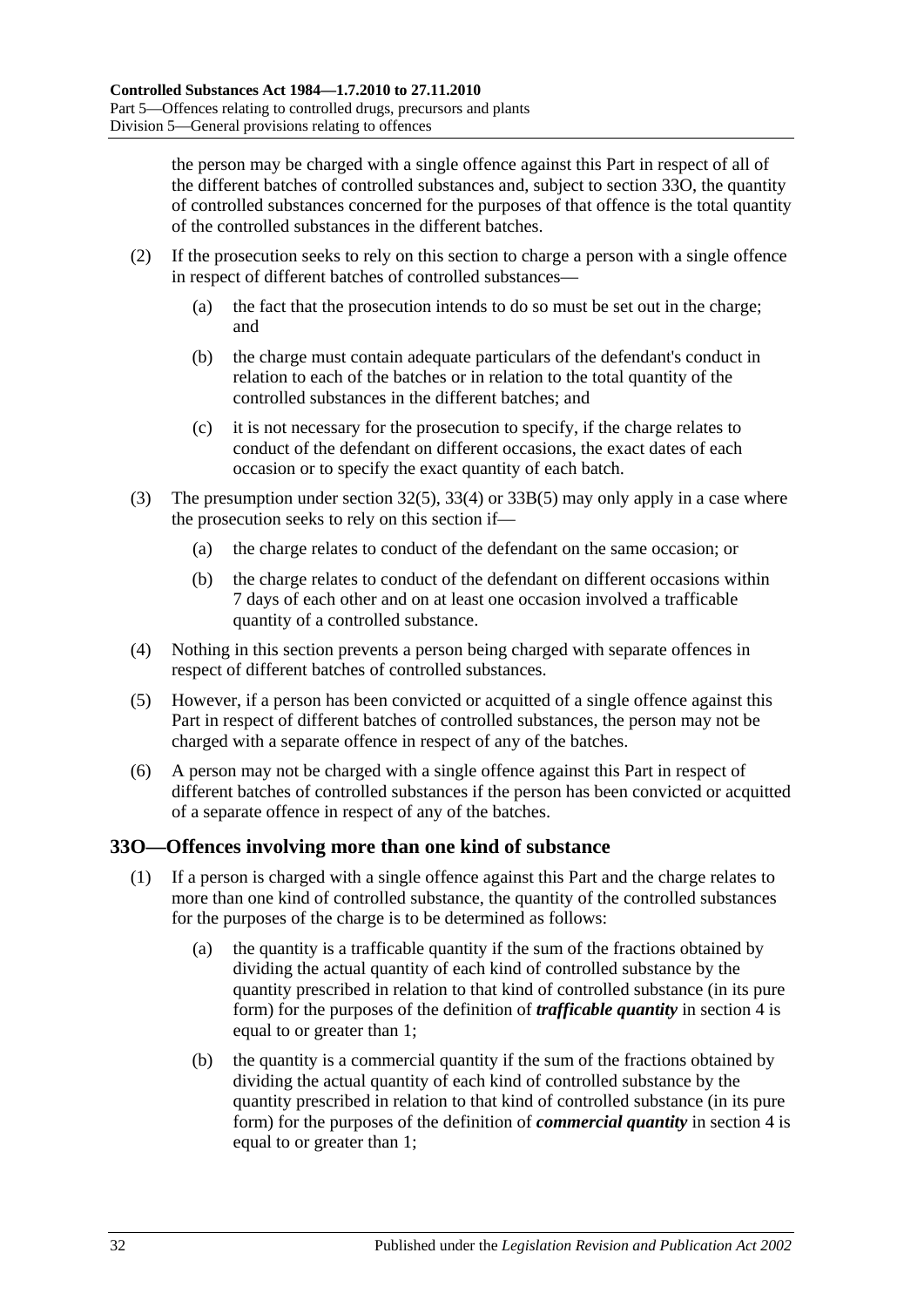- (c) the quantity is a large commercial quantity if the sum of the fractions obtained by dividing the actual quantity of each kind of controlled substance by the quantity prescribed in relation to that kind of controlled substance (in its pure form) for the purposes of the definition of *large commercial quantity* in [section](#page-3-3) 4 is equal to or greater than 1.
- (2) Where there is no quantity prescribed in relation to a particular kind of controlled substance in its pure form for the purposes of the relevant definition, the quantity of that controlled substance must be disregarded for the purposes of a calculation under this section.

## <span id="page-32-0"></span>**33OA—Basis for determining quantity of controlled substance**

- (1) If, for the purposes of the definition of *trafficable quantity*, *commercial quantity* or *large commercial quantity* in [section](#page-3-4) 4(1) or the definition of *prescribed quantity* in [section](#page-29-2) 33LB, the regulations prescribe more than 1 of the following in relation to a particular controlled drug or controlled precursor:
	- (a) an amount for the drug or precursor in its pure form;
	- (b) an amount for a mixture containing the drug or precursor;
	- (c) a number of discrete dosage units for a mixture containing the drug or precursor,

then, in proceedings for an offence against this Part involving that drug or precursor contained in a mixture, the question of whether or not the quantity of the drug or precursor the subject of the proceedings was a trafficable quantity, commercial quantity, large commercial quantity or prescribed quantity will be determined by reference to—

- (d) if the charge alleges a particular quantity of the drug or precursor in its pure form—the prescribed amount for the drug or precursor in its pure form; or
- (e) if the charge alleges a particular quantity of the mixture containing the drug or precursor—the prescribed amount for a mixture containing the drug or precursor; or
- (f) if the charge alleges a particular number of discrete dosage units of the mixture containing the drug or precursor—the prescribed number of discrete dosage units for a mixture containing the drug or precursor.
- (2) If, for the purposes of the definition of *trafficable quantity*, *commercial quantity* or *large commercial quantity* in [section](#page-3-4) 4(1), the regulations prescribe both a number of a particular controlled plant and a weight of that plant, then, in proceedings for an offence against this Part involving that plant, the question of whether or not the quantity of the plant the subject of the proceedings was a trafficable quantity, commercial quantity or large commercial quantity will be determined by reference to—
	- (a) if the charge alleges a particular number of the plant—the prescribed number for the plant; or
	- (b) if the charge alleges a particular weight of the plant—the prescribed weight for the plant.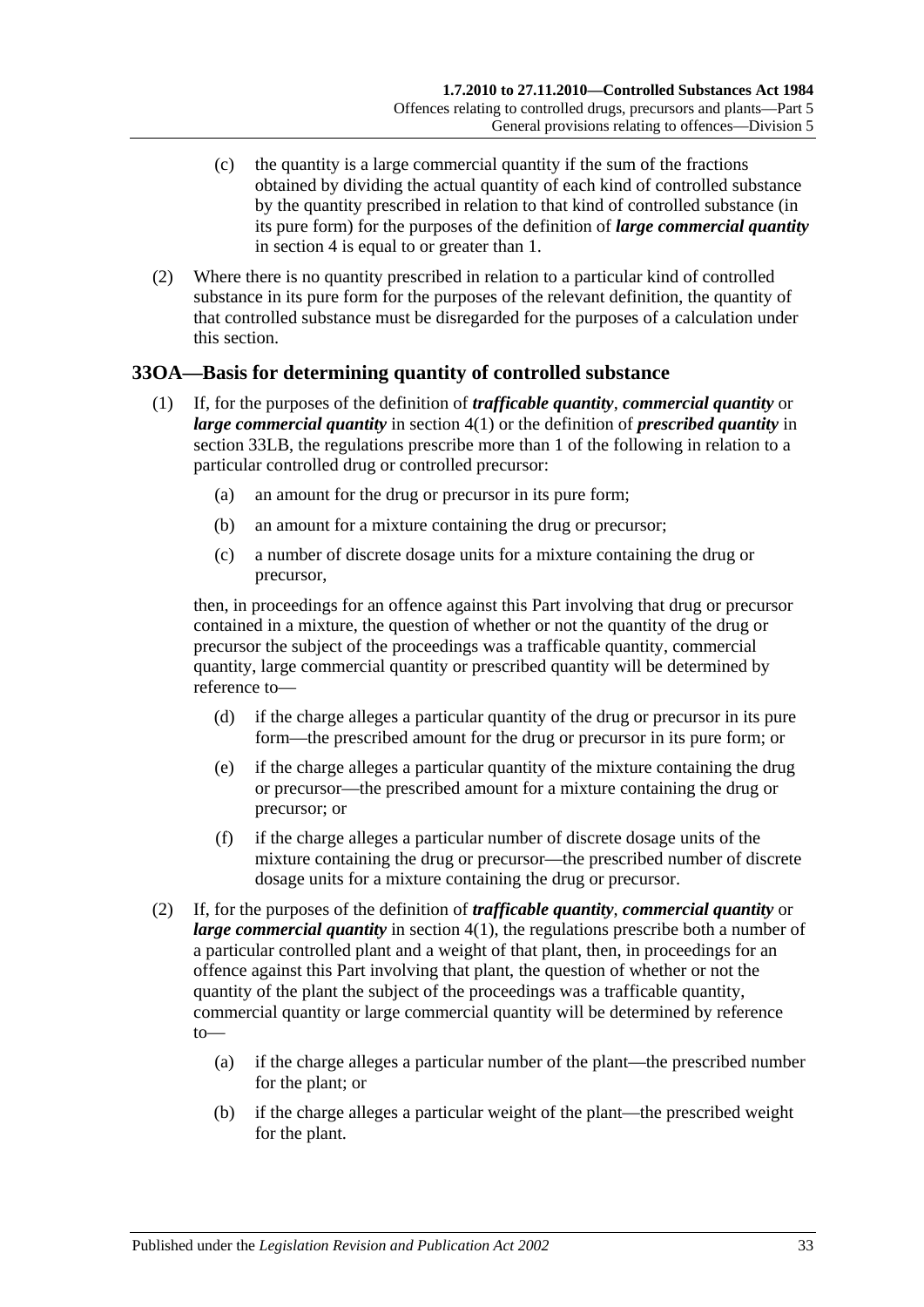## <span id="page-33-0"></span>**33P—Knowledge or recklessness with respect to identity or quantity**

- (1) In any proceedings against a person for an offence against this Part relating to a controlled substance, the prosecution must establish that the person knew, or was reckless with respect to, the fact that the substance was or was to be a controlled substance.
- (2) The prosecution need not establish that the person knew, or was reckless with respect to, the particular identity of the controlled substance.

## <span id="page-33-1"></span>**33Q—Alternative conviction—mistake as to identity of controlled substance**

- (1) If, in any proceedings against a person for an offence against this Part relating to a particular quantity of a controlled substance—
	- (a) the court is satisfied that, at the time of the conduct constituting the offence, the person was under a mistaken belief about the identity of the controlled substance; and
	- (b) the person would have been guilty of another equivalent or lesser offence against this Part if his or her mistaken belief had been correct,

the court may find the person not guilty of the offence charged but guilty of the other equivalent or lesser offence (and the person is liable to be punished accordingly).

- (2) The burden of proving a mistaken belief as to the identity of a controlled substance lies on the defendant.
- (3) For the purposes of this section, an equivalent or lesser offence is an offence for which the maximum penalty is the same as or less than the maximum penalty for the offence charged.

## <span id="page-33-2"></span>**33R—Alternative verdicts**

- (1) If, in any proceedings against a person for an offence against this Part, the court is not satisfied that the person committed the offence but is satisfied that the person committed another equivalent or lesser offence against this Part, the court may find the person not guilty of the offence charged but guilty of the other equivalent or lesser offence (and the person is liable to be punished accordingly).
- (2) For the purposes of this section, an equivalent or lesser offence is an offence for which the maximum penalty is the same as or less than the maximum penalty for the offence charged.

## <span id="page-33-3"></span>**33S—No accessorial liability for certain offences**

Section 267 of the *[Criminal Law Consolidation Act](http://www.legislation.sa.gov.au/index.aspx?action=legref&type=act&legtitle=Criminal%20Law%20Consolidation%20Act%201935) 1935* does not apply—

- (a) in relation to an offence against [section](#page-23-2) 32, [33](#page-24-1) or [33B;](#page-25-1) or
- (b) in circumstances prescribed by regulation.

## <span id="page-33-4"></span>**Division 6—Procedure in relation to simple possession offences**

## <span id="page-33-5"></span>**34—Application of this Division**

This Division does not apply in relation to a child who is alleged to have committed a simple possession offence.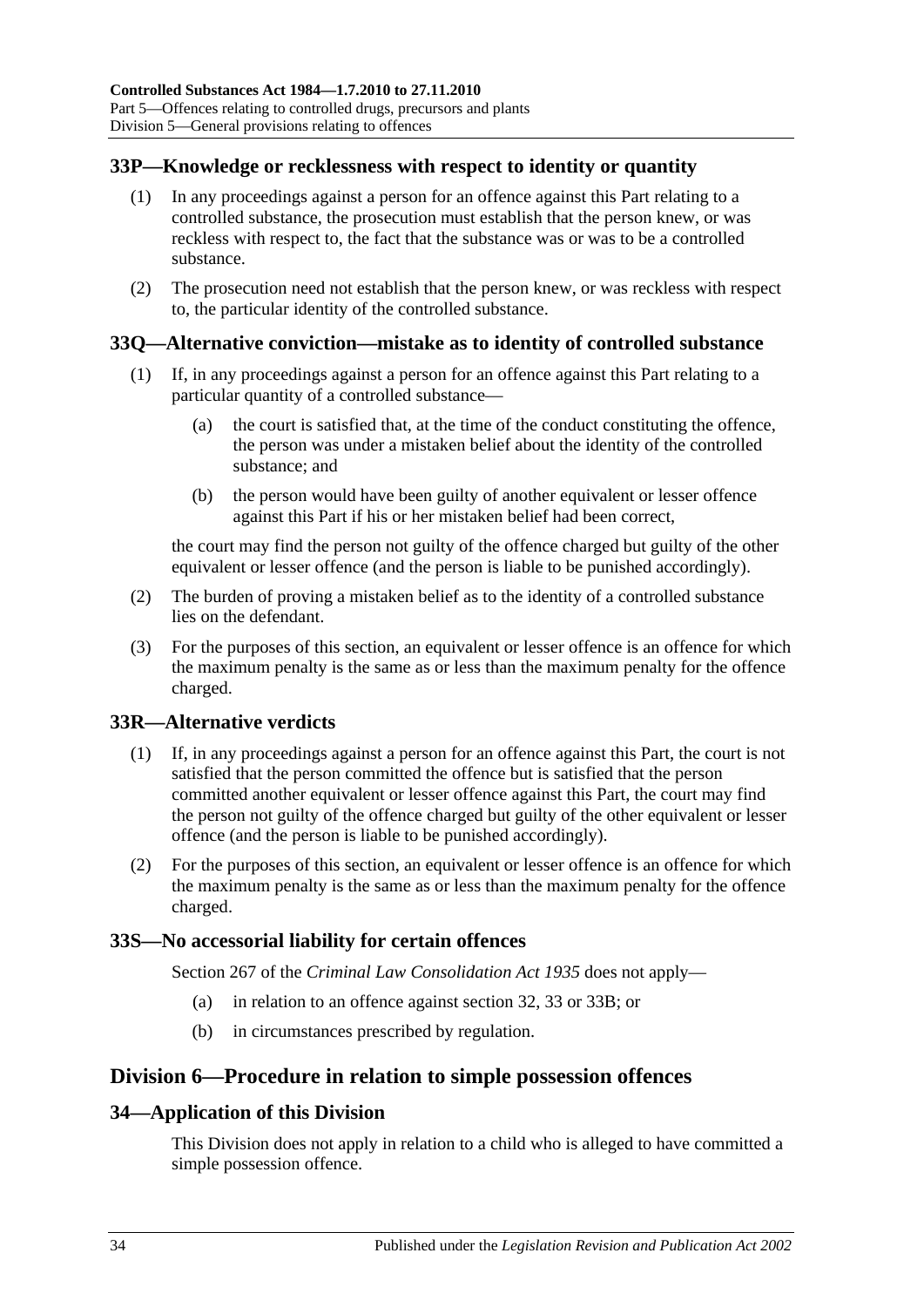#### <span id="page-34-3"></span><span id="page-34-0"></span>**35—Accreditation of drug assessment and treatment services**

- (1) The Minister may, by instrument in writing, accredit such suitably qualified persons or bodies as drug assessment services or drug treatment services as are necessary for the purposes of this Division.
- (2) Without limiting [subsection](#page-34-3) (1), the Minister may establish panels of persons with a view to the accreditation of such a panel as a drug assessment service under that subsection.
- (3) The Minister may, in an instrument of accreditation, impose conditions on the accreditation.
- (4) The Minister may, by notice in writing to an accredited drug assessment service or drug treatment service—
	- (a) vary or revoke any of the conditions imposed on the accreditation or impose further conditions; or
	- (b) revoke the accreditation.

## <span id="page-34-1"></span>**36—Referral for assessment**

- (1) Where a person is alleged to have committed a simple possession offence, a police officer must refer the person to a nominated assessment service and give the person a notice that sets out particulars of the date, place and time at which the person must attend the service.
- (2) A copy of the referral notice must be forwarded to the nominated assessment service.
- (3) A referral under this section operates as a stay of proceedings (if any) for the alleged offence.

## <span id="page-34-2"></span>**37—Assessment of referred person**

- (1) On a person being referred to an assessment service under this Division, the service must proceed to carry out and complete its assessment as expeditiously as reasonably practicable.
- (2) For the purposes of carrying out the assessment, the service may, by notice in writing given personally or by post, require the person to—
	- (a) give written consent to—
		- (i) the release of the person's medical and other treatment records to the service and to any drug treatment service that is to provide treatment to the person pursuant to an undertaking under this Division;
		- (ii) the release to the service of—
			- (A) records held by or on behalf of an assessment service or any agency or instrumentality of the Crown relating to previous assessments of, or undertakings entered into by, the person under this Division; and
			- (B) the person's criminal record (ie, record of any convictions recorded against the person); or
	- (b) attend the service for such further number of interviews as the service thinks fit; or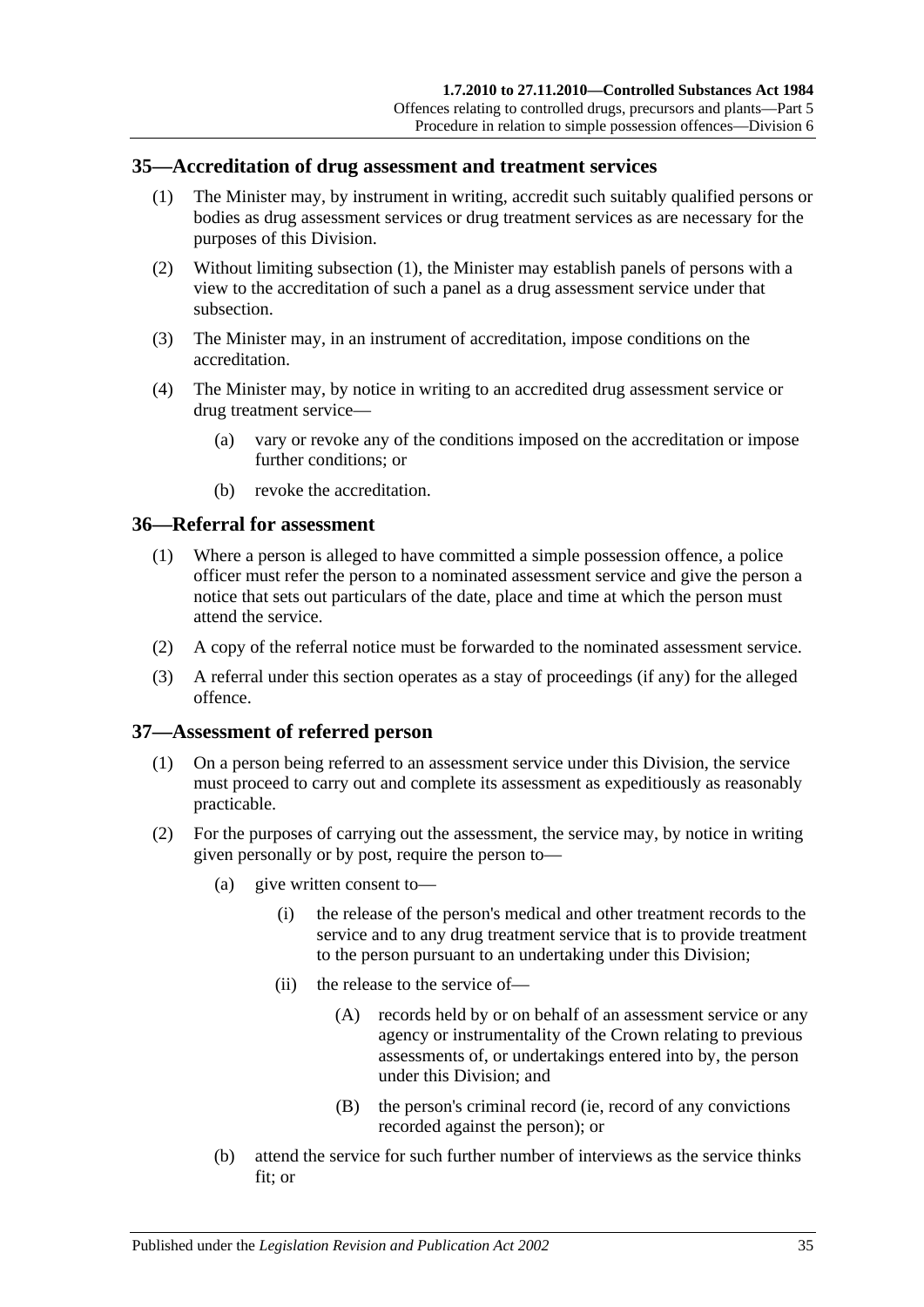- (c) submit to an examination, by the service or by any other person, to determine whether the person is experiencing physical, psychological or social problems connected with the misuse of drugs and, if so, the treatment (if any) appropriate for the person.
- <span id="page-35-1"></span>(3) The assessment service must, by notice in writing to the person given personally or by post, terminate the person's referral to the service—
	- (a) if the person fails, without reasonable excuse, to attend the service in accordance with the referral notice or with any other notice requiring the person to attend; or
	- (b) if at any time during the assessment it becomes apparent to the service that—
		- (i) it would not in the circumstances be appropriate to require the person to enter into an undertaking under this Division; or
		- (ii) the person does not admit to the allegation (but the service is not required to ascertain this); or
		- (iii) the person does not want the service to deal with the matter,

and may, in the same manner, terminate the referral—

- (c) if the person hinders, or does not cooperate with, the service in carrying out the assessment; or
- (d) if the person, without reasonable excuse, refuses or fails to comply with a requirement under this Division to give written consent to the release of records or to submit to an examination; or
- (e) if the person refuses to comply with a requirement to enter into an undertaking under this Division or, without reasonable excuse, contravenes or fails to comply with an undertaking entered into under this Division.
- (4) A notice under [subsection](#page-35-1) (3) must set out a short statement of the service's reasons for the termination.
- (5) The service must give a copy of the notice of termination to the Commissioner of Police.

## <span id="page-35-0"></span>**38—Undertakings**

- (1) An assessment service may, on the completion of an assessment under this Division, require the person alleged to have committed the offence to enter into a written undertaking relating to—
	- (a) the treatment that the person will undertake; or
	- (b) participation by the person in a programme of an educative, preventive or rehabilitative nature; or
	- (c) any other matters that will, in the opinion of the service, assist the person to overcome any personal problems that may tend to lead, or that may have led, to the misuse of drugs.
- (2) The undertaking can only require the person to undergo treatment with a drug treatment service that is accredited under this Division.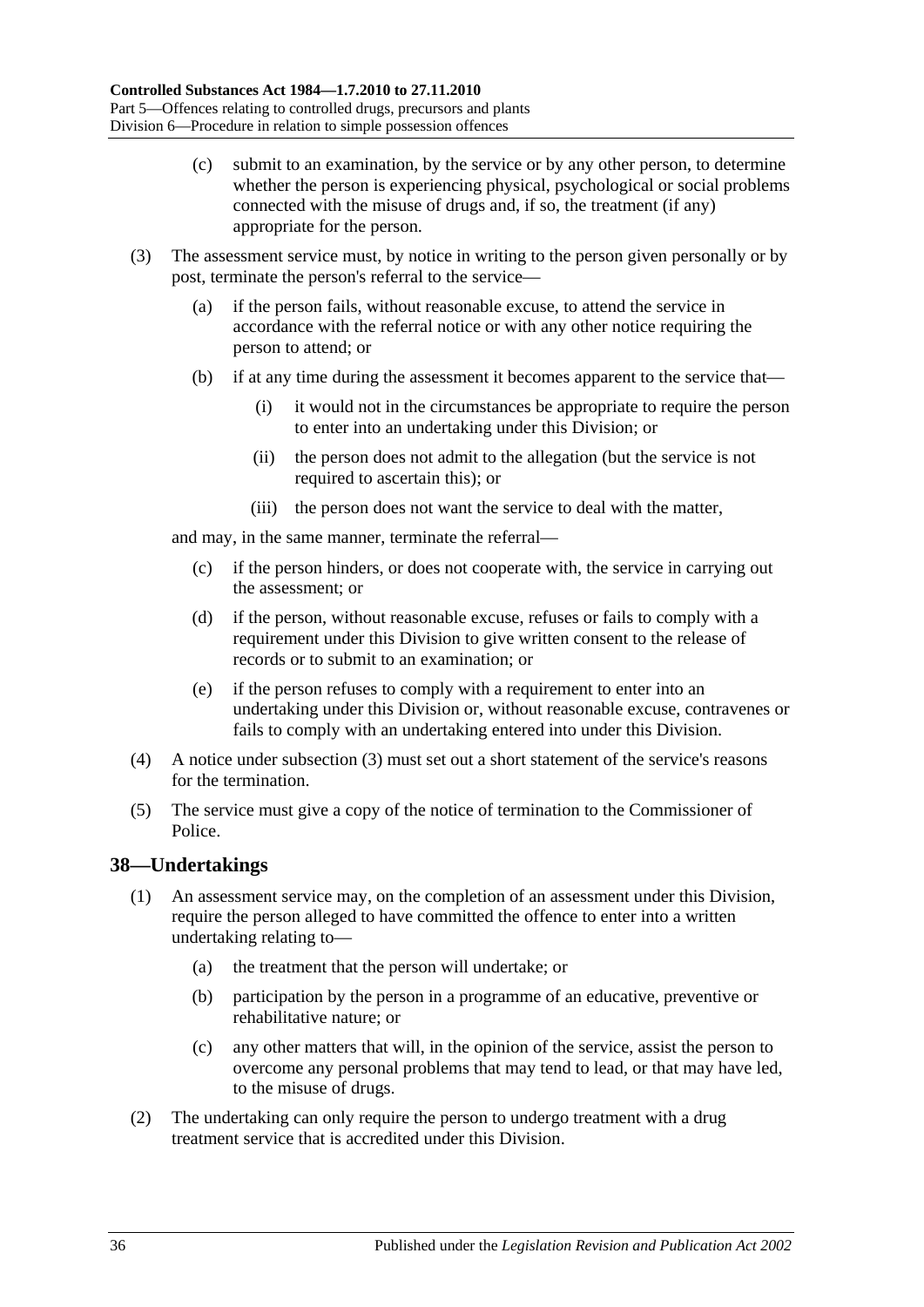- (3) If the person enters into the undertaking—
	- (a) the person must be given a copy of the undertaking; and
	- (b) any complaint laid against the person for the alleged simple possession offence must be withdrawn; and
	- (c) the person must, if remanded in custody for the alleged simple possession offence but not otherwise subject to detention, be released from detention or, if on bail for the offence, the bail agreement must be discharged.
- (4) The undertaking will be effective for a period, not exceeding 6 months, determined by the service and specified in the undertaking.
- (5) The service may, at the request or with the consent of the person bound by the undertaking, vary the terms of the undertaking, but not so that the total period of the undertaking exceeds 6 months.
- (6) The service must notify the Commissioner of Police that the person has entered into an undertaking, of any extension to the period of the undertaking and, if it occurs, of the expiry of the undertaking.

## <span id="page-36-0"></span>**39—Release from custody for the purposes of assessment or undertaking**

If a person who is in custody has been given a notice under this Division requiring the person to attend an assessment service or any other place, or has entered into an undertaking under this Division requiring the person to attend at any place, the manager of the place in which the person is being detained must cause the person to be brought to the service or other place as required by the notice or undertaking.

#### <span id="page-36-1"></span>**40—Prosecution of simple possession offences**

- (1) A prosecution for a simple possession offence alleged to have been committed by a person cannot proceed unless the person has been referred to an assessment service under this Division and the referral has been terminated by the service.
- (2) The fact that a person alleged to have committed a simple possession offence participates in an assessment or enters into an undertaking under this Division does not constitute an admission of guilt, and will not be regarded as evidence tending to establish guilt, in relation to the alleged offence.
- (3) If the referral of a person is terminated under this Division, evidence—
	- (a) of anything said or done by the person in the course of being assessed or carrying out an undertaking; or
	- (b) of the reasons for the termination,

is not admissible in any proceedings against the person for the alleged offence.

(4) On the expiry of an undertaking under this Division, the person who entered into it is immune from prosecution for the alleged offence to which the undertaking related.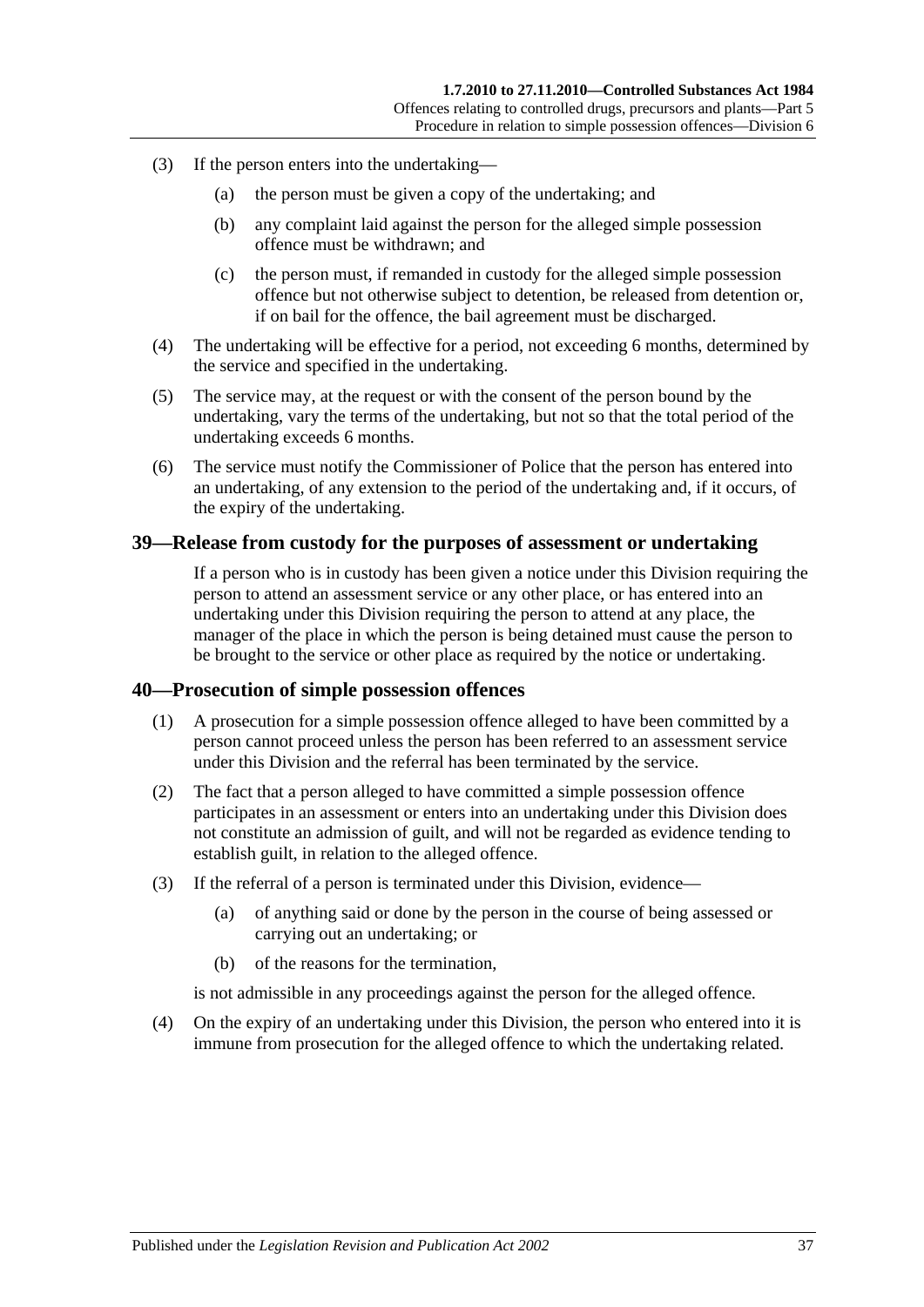## <span id="page-37-0"></span>**40A—Confidentiality**

A person who is, or has been, engaged in duties related to the administration of this Division must not disclose information relating to a person referred for assessment under this Division, being information obtained in the course of those duties, unless the disclosure is made—

- (a) in the administration of this Division; or
- (b) as authorised or required by law; or
- (c) with the consent of the person to whom the information relates.

Maximum penalty: \$10 000.

# <span id="page-37-1"></span>**Part 6—Offences, penalties etc**

## <span id="page-37-2"></span>**44—Matters to be considered when court fixes penalty**

- (1) In determining the penalty to be imposed upon a person convicted of an indictable or minor indictable offence against this Act, the court must take into consideration—
	- (a) subject to [subsection](#page-37-3) (2), the nature of the substance or goods involved in the commission of the offence; and
	- (b) the quantity of the substance or goods involved in the commission of the offence; and
	- (c) the personal circumstances of the convicted person (being a natural person), including the circumstances relating to the person's use (if at all) of any controlled drug; and
	- (d) in the case of an offence against [Part 5 Division 2](#page-23-0) or [3—](#page-26-2)
		- (i) the commercial or other motives of the convicted person in committing the offence; and
		- (ii) the financial gain that is likely to have accrued to the convicted person as a result of the commission of the offence (but this is not to be taken into consideration if that financial gain is the subject of an application under the *[Criminal Assets Confiscation Act](http://www.legislation.sa.gov.au/index.aspx?action=legref&type=act&legtitle=Criminal%20Assets%20Confiscation%20Act%202005) 2005*); and
	- (da) in the case of an offence against [section](#page-27-0) 33F, [33H](#page-27-3) or [33I—](#page-28-1)whether the offence occurred within a school zone or at or near any prescribed place; and
	- (e) any other relevant factor.
- <span id="page-37-3"></span>(2) In determining the penalty to be imposed in respect of a summary or indictable offence against [Part 5](#page-22-0) involving a controlled drug (other than cannabis, cannabis resin or cannabis oil), the degree of physical or other harm generally associated with the consumption of that particular type of controlled drug, as compared with other types of controlled drugs, is not a relevant consideration and the court must determine the penalty on the basis that controlled drugs are all categorised equally as very harmful.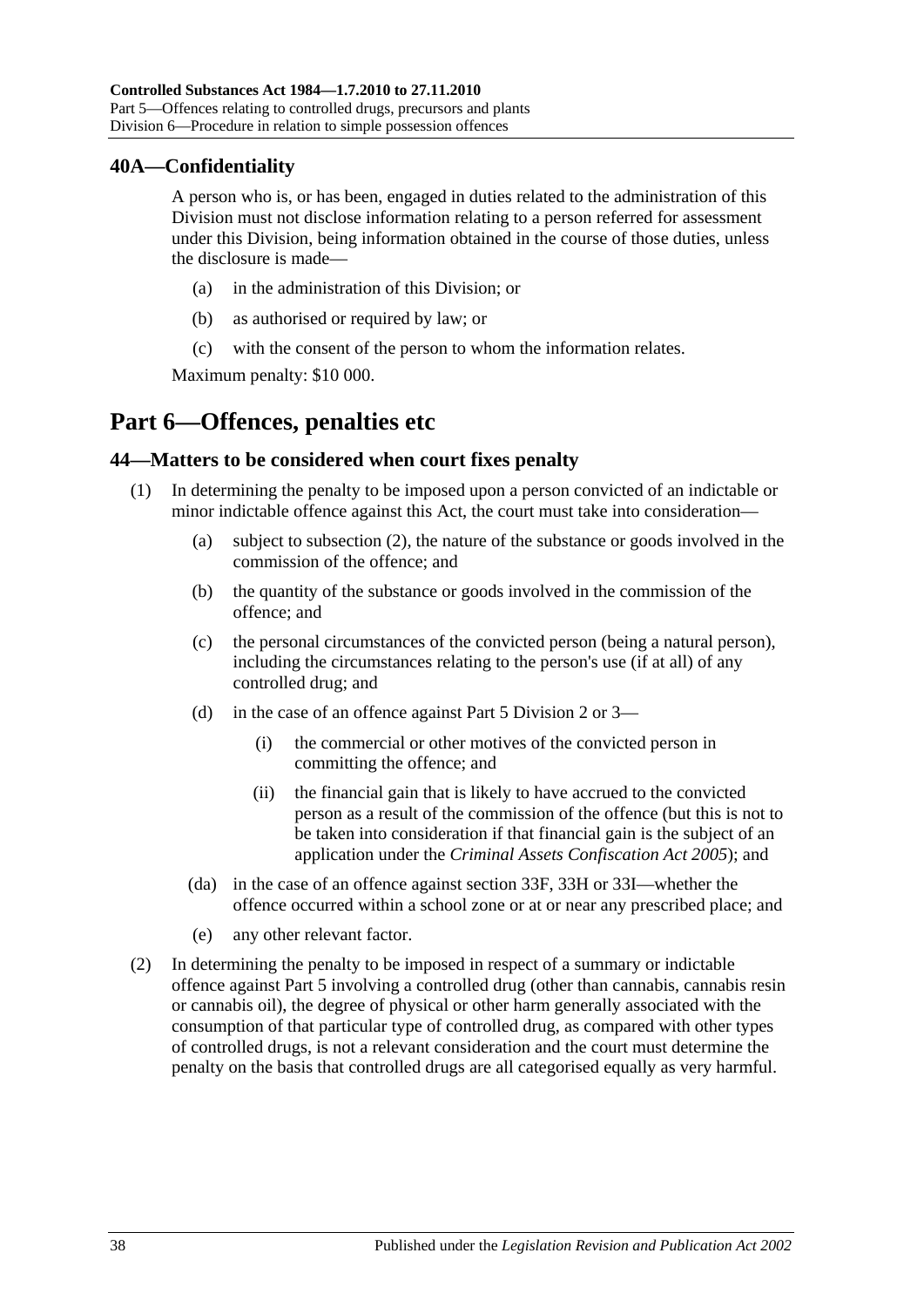- (3) If a person is convicted by a court of an indictable offence against this Act and an offence against section 32 of the *[Criminal Law Consolidation Act](http://www.legislation.sa.gov.au/index.aspx?action=legref&type=act&legtitle=Criminal%20Law%20Consolidation%20Act%201935) 1935* constituted of having the custody or control of a firearm or imitation firearm for the purpose of—
	- (a) using, or causing or permitting another person to use, the firearm in the course of committing the indictable offence against this Act; or
	- (b) carrying, or causing or permitting another person to carry, the firearm when committing the indictable offence against this Act,

the court must make any sentences of imprisonment imposed for the 2 offences cumulative unless the court is satisfied that special reasons exist for not doing so.

#### <span id="page-38-0"></span>**45—Offences committed by body corporate**

Where a body corporate is guilty of an offence against this Act, each member of the governing body of the body corporate is guilty of an offence and liable to the same penalty as is prescribed for the principal offence, unless the member proves that he or she exercised all reasonable diligence to prevent the commission of the offence by the body corporate.

## <span id="page-38-1"></span>**45A—Expiation of simple cannabis offences**

- (1) A prosecution for a simple cannabis offence cannot be commenced except by—
	- (a) the Director of Public Prosecutions; or
	- (b) a member of the police force; or
	- (c) a person authorised in writing by the Director of Public Prosecutions to commence the prosecution.
- <span id="page-38-2"></span>(2) Subject to this section, if a person (not being a child) is alleged to have committed a simple cannabis offence, then before a prosecution is commenced, an expiation notice must be given to the alleged offender under the *[Expiation of Offences Act](http://www.legislation.sa.gov.au/index.aspx?action=legref&type=act&legtitle=Expiation%20of%20Offences%20Act%201996) 1996*.
- (3) Expiation fees (which may vary according to any factor) may be fixed by regulation for the purposes of this section.
- (7) Non-compliance with [subsection](#page-38-2) (2) does not invalidate a prosecution.
- (8) For the purposes of this section—

#### *simple cannabis offence* means—

- (a) an offence against [section](#page-28-4) 33K(2) involving the cultivation (not being artificially enhanced cultivation) of cannabis plants other than an offence involving the cultivation of a number of cannabis plants in excess of the number prescribed by regulation for the purposes of this paragraph; or
- (b) an offence against section [33L\(2\)\(a\)](#page-29-4) other than an offence involving the possession of quantities of cannabis, cannabis resin or cannabis oil in excess of the quantity prescribed by regulation for the purposes of this paragraph; or
- (c) an offence against section [33L\(2\)\(b\)](#page-29-5) other than an offence alleged to have been committed in—
	- (i) a public place; or
	- (ii) a place of a kind prescribed by regulation; or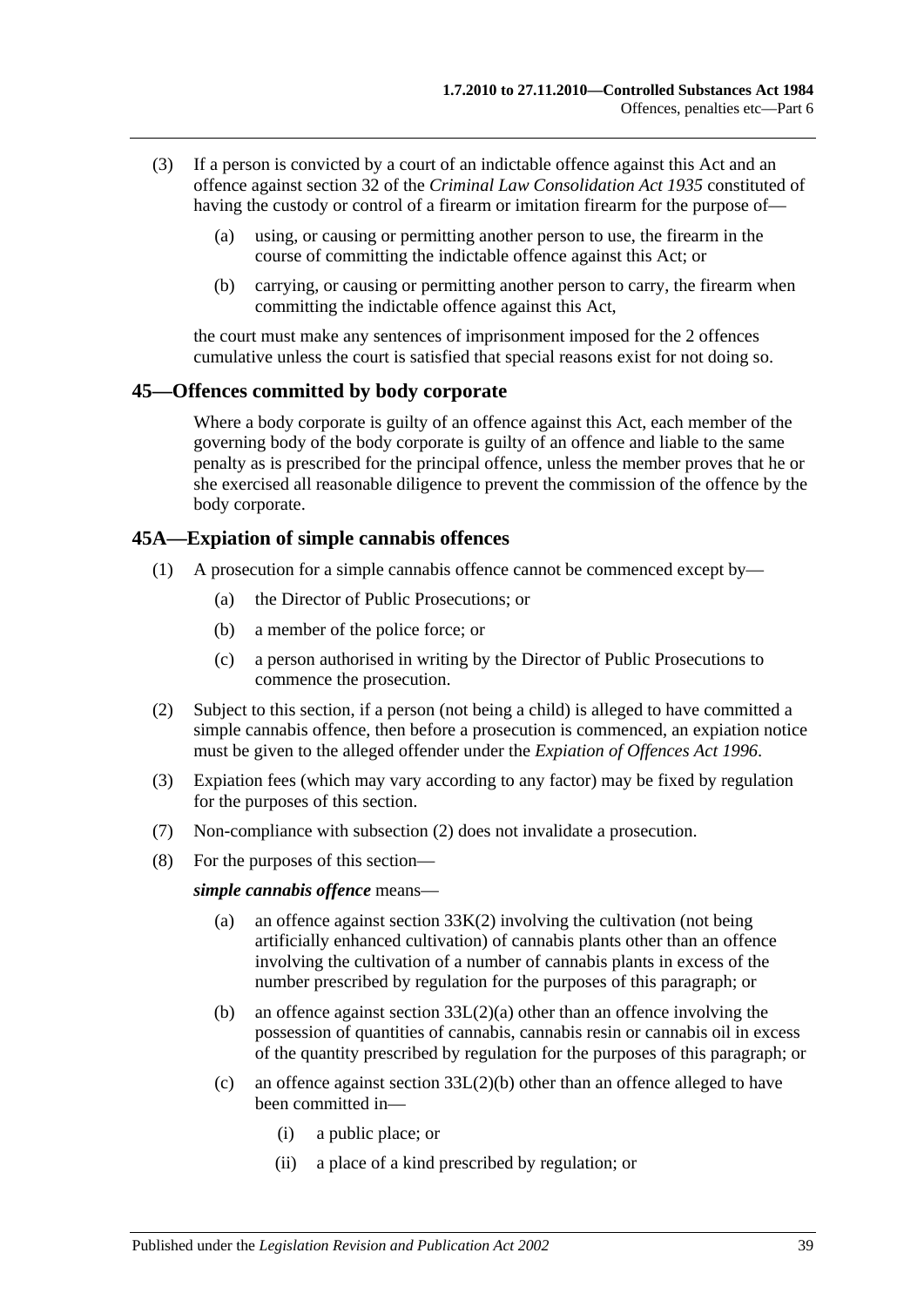(d) an offence against section [33L\(2\)\(c\).](#page-29-6)

# <span id="page-39-0"></span>**Part 7—Search, seizure, forfeiture and analysis**

## <span id="page-39-4"></span><span id="page-39-1"></span>**50—Authorised officers**

- <span id="page-39-5"></span>(1) The following persons are authorised officers for the purposes of this Act:
	- (a) a member of the police force; and
	- (b) any other person appointed by the Minister, by instrument in writing, to be an authorised officer for the purposes of this Act.
- (2) The Minister must provide an authorised officer appointed under [subsection](#page-39-5) (1)(b) with a certificate of identification in the prescribed form.
- (3) An authorised officer appointed under [subsection](#page-39-5) (1)(b) must, upon demand by a person in relation to whom the officer is exercising any powers under this Act, produce the certificate of identification for the inspection of that person.

## <span id="page-39-2"></span>**51—Analysts**

- (1) Subject to [subsection](#page-39-6) (2), the Governor may appoint such number of persons to be analysts as the Governor thinks necessary or desirable for the purposes of this Act.
- <span id="page-39-6"></span>(2) No person who has a direct or indirect interest in the manufacture, production, sale or supply of any substance or device to which this Act applies may be appointed as an analyst.

#### <span id="page-39-3"></span>**52—Power to search, seize etc**

- <span id="page-39-8"></span><span id="page-39-7"></span>(1) Subject to this section, an authorised officer may—
	- (a) enter at any time any premises for the purposes of ascertaining whether the provisions of this Act, or of a licence, authority or permit granted under this Act, are being complied with or have been contravened; and
	- (b) where reasonably necessary for that purpose, break into or open any part of the premises, or anything in or on the premises; and
	- (c) for the purposes of [paragraph](#page-39-7) (a) or [\(b\),](#page-39-8) require the driver of any vehicle, the master of any vessel or the pilot of any aircraft to stop that vehicle, vessel or aircraft.
- (2) While an authorised officer is in or on any premises pursuant to this section, the officer may—
	- (a) inspect or search the premises or any equipment or other thing on the premises;
	- (b) require any person to produce any books, papers or documents (including a written record that reproduces, in an understandable form, information stored by computer, microfilm or other process) or any substance, equipment or device;
	- (c) examine any books, papers or documents (including a written record that reproduces, in an understandable form, information stored by computer, microfilm or other process) and take extracts from any of them or make copies of any of them;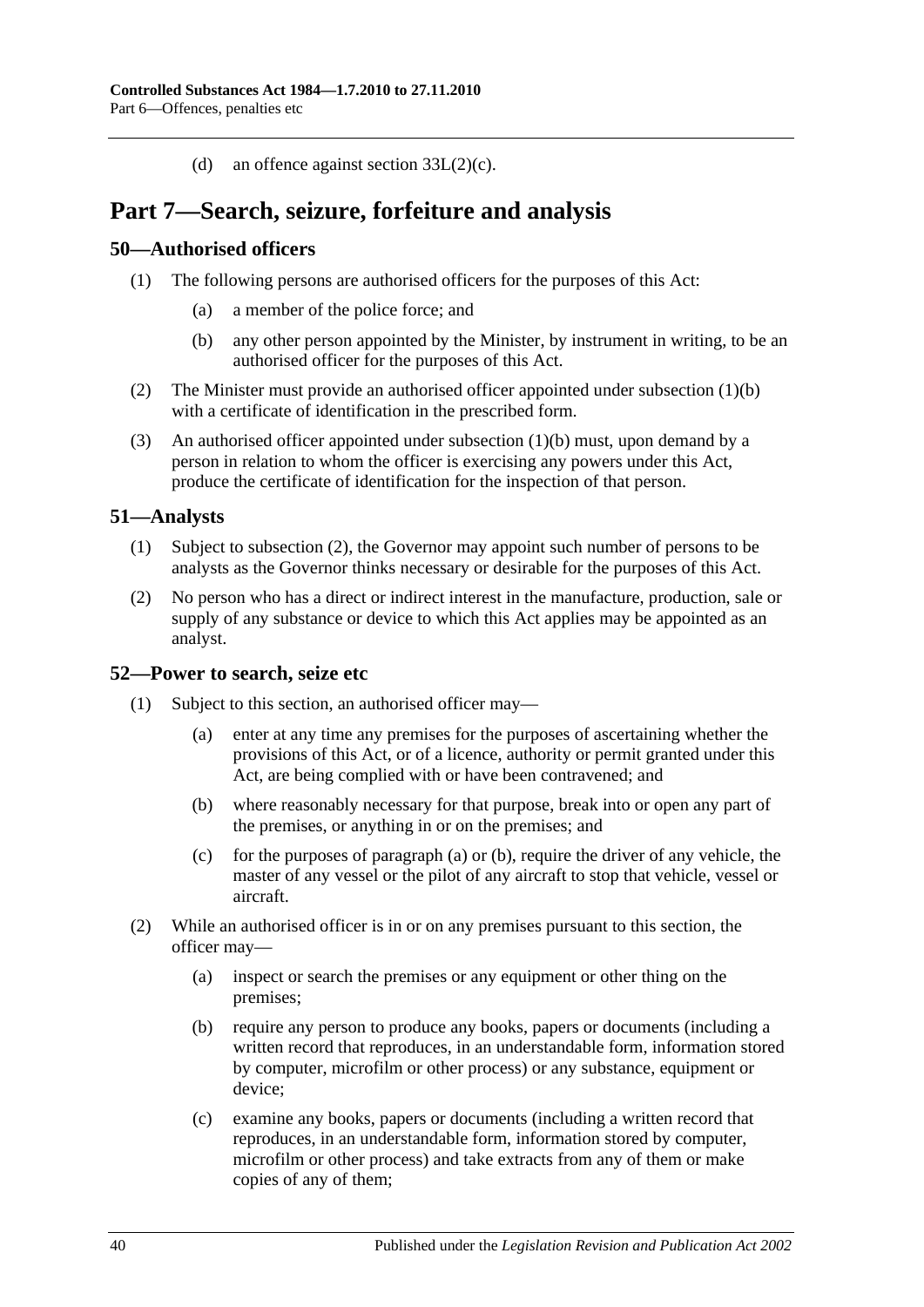- (d) examine any substance, equipment or device;
- (e) take and remove from the premises samples of any substance or goods;
- (f) carry out any tests;
- (g) take any photographs or films or make any audio or audiovisual record;
- (h) require the holder of a licence, authority or permit under this Act to produce that licence, authority or permit for inspection;
- (i) where the officer suspects on reasonable grounds that an offence against this Act has been committed, seize and remove from the premises anything that the officer has reasonable cause to suspect affords evidence of the offence;
- (j) give such directions as are reasonably necessary for, or incidental to, the effective exercise of the officer's powers under this Act.
- (3) The powers conferred by [subsection](#page-39-8) (1)(b) may only be exercised by an authorised officer who is a member of the police force.
- <span id="page-40-0"></span>(4) An authorised officer must not exercise the powers conferred by [subsection](#page-39-7) (1)(a) and [\(b\)](#page-39-8) except upon the authority of a warrant issued by an officer of police, a special magistrate or a justice, unless the powers are being exercised in relation to—
	- (a) premises that are used by a medical practitioner, pharmacist, dentist or veterinary surgeon in the ordinary course of his or her profession; or
	- (b) premises that are used in the course of an activity in respect of which a licence, authority or permit has been granted under this Act; or
	- (c) premises that are used for a non-residential purpose and in which the authorised officer reasonably suspects poisons, therapeutic substances, therapeutic devices or volatile solvents are being stored, used or sold,

provided that the powers are exercised during ordinary business hours.

- (5) An officer of police, special magistrate or justice must not issue a warrant under [subsection](#page-40-0) (4) unless satisfied, on information given upon oath-
	- (a) that there are reasonable grounds for suspecting that an offence against this Act has been, is being, or is about to be, committed; and
	- (b) that a warrant is reasonably required in the circumstances.
- (6) An authorised officer who is a member of the police force may search any person whom the officer reasonably suspects has in his or her possession any substance or equipment in contravention of this Act.
- (9) Where an authorised officer who is a member of the police force reasonably suspects that any substance or equipment that would afford evidence of an offence against this Act is in any vehicle, vessel or aircraft, the officer may—
	- (a) require the driver of the vehicle, the master of the vessel or the pilot of the aircraft to stop the vehicle, vessel or aircraft; and
	- (b) detain and search the vehicle, vessel or aircraft; and
	- (c) seize and remove from the vehicle, vessel or aircraft anything that the officer reasonably suspects would afford evidence of an offence against this Act.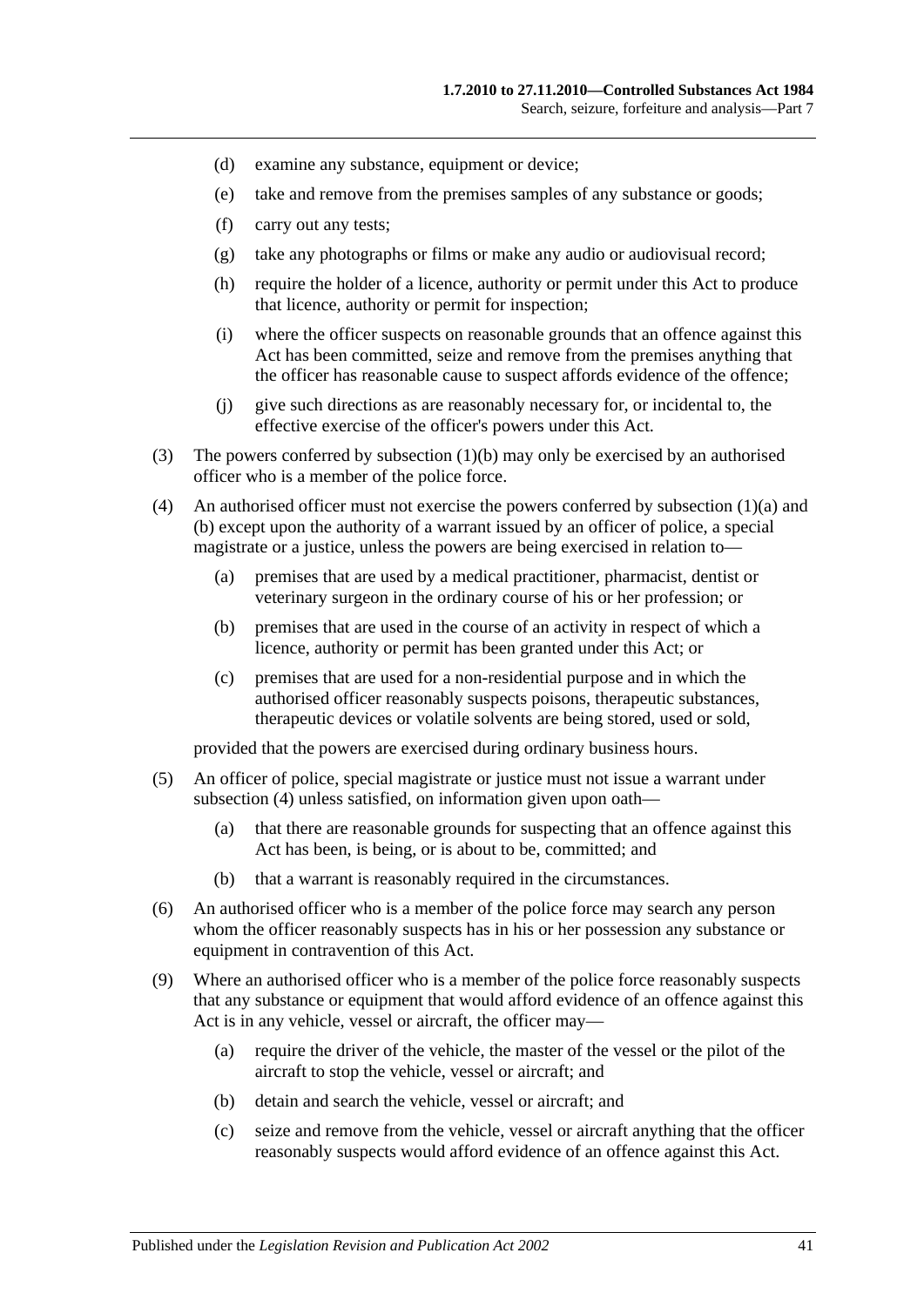- (10) Nothing in this section derogates from the power of a member of the police force to do anything authorised under [section](#page-41-0) 52A or [52B.](#page-42-0)
- (11) A member of the police force may, in exercising powers pursuant to a warrant issued under [subsection](#page-40-0) (4) or any other powers under this section, use a drug detection dog or an electronic drug detection system.

## <span id="page-41-0"></span>**52A—General drug detection powers**

- (1) A member of the police force may carry out general drug detection in relation to—
	- (a) any property in an area to which this section applies; and
	- (b) any person who is in, or is apparently attempting to enter or to leave, an area to which this section applies; and
	- (c) any property in the possession of such a person.
- (2) This section applies to the following areas:
	- (a) licensed premises or a carparking area specifically provided for the use of patrons of any licensed premises;
	- (b) a public venue or a carparking area specifically provided for the use of patrons of any public venue;
	- (c) a public passenger carrier or any place at which public passenger carriers may take up, or set down, passengers;
	- (d) a public place in relation to which the exercise of powers under this section is authorised in accordance with [subsection](#page-41-1) (3).
- <span id="page-41-1"></span>(3) A senior police officer may authorise the exercise of powers under this section in relation to a public place.
- (4) An authorisation granted by a senior police officer under [subsection](#page-41-1) (3)—
	- (a) must be granted in accordance with any guidelines issued by the Commissioner in relation to such authorisations; and
	- (b) must define the public place to which the authorisation relates; and
	- (c) may be subject to conditions specified by the officer granting the authorisation; and
	- (d) operates for an initial period (not exceeding 14 days) specified by the officer granting the authorisation; and
	- (e) may be renewed from time to time by a senior police officer for a further period (not exceeding 14 days).
- (5) An authorisation granted under [subsection](#page-41-1) (3) may be varied or revoked by a senior police officer at any time.
- (6) A member of the police force exercising powers under this section may—
	- (a) enter and remain in any premises or place necessary for the purpose of exercising those powers; and
	- (b) give such directions as are reasonably necessary for, or incidental to, the effective exercise of those powers.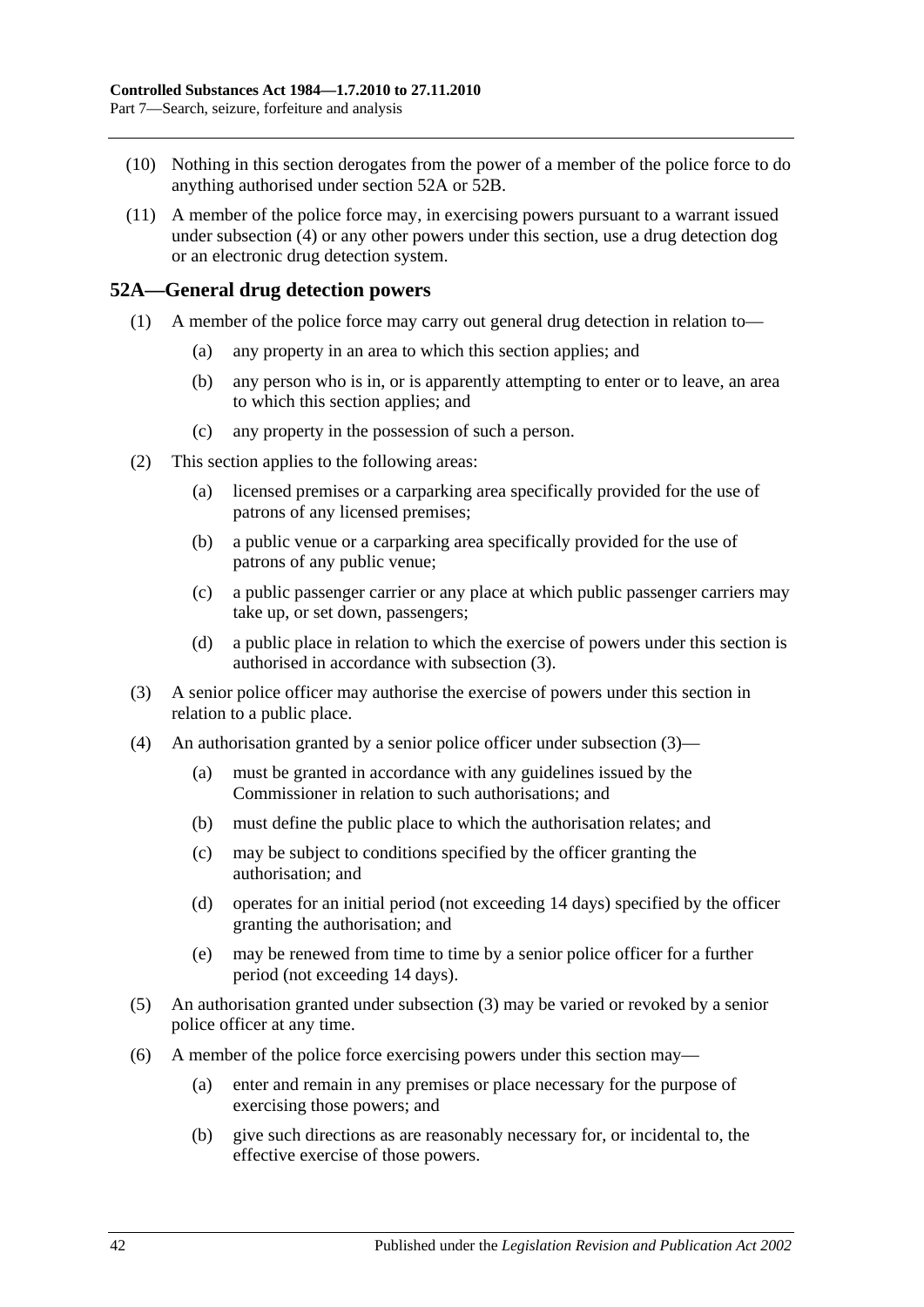- (7) A member of the police force may only detain a person, by directions given under this section, for so long as is reasonably necessary to carry out general drug detection in relation to the person and any property in the possession of the person.
- (8) In this section—

*licensed premises* means—

- (a) licensed premises within the meaning of the *[Liquor Licensing Act](http://www.legislation.sa.gov.au/index.aspx?action=legref&type=act&legtitle=Liquor%20Licensing%20Act%201997) 1997*, other than premises in respect of which only a restaurant licence or residential licence is in force; and
- (b) the premises defined in the casino licence, within the meaning of the *[Casino](http://www.legislation.sa.gov.au/index.aspx?action=legref&type=act&legtitle=Casino%20Act%201997)  Act [1997](http://www.legislation.sa.gov.au/index.aspx?action=legref&type=act&legtitle=Casino%20Act%201997)*, as the premises to which the licence relates;

*public passenger carrier* means a bus, tram, train, vessel or aircraft used for the purpose of carrying passengers for hire or reward;

*public place* includes—

- (a) a place to which free access is permitted to the public, with the express or tacit consent of the owner or occupier of that place; and
- (b) a place to which the public are admitted on payment of money, the test of admittance being the payment of money only; and
- (c) a road, street, footway, court, alley or thoroughfare which the public are allowed to use, notwithstanding that that road, street, footway, court, alley or thoroughfare is on private property;

*public venue* means a place where members of the public are gathered for an entertainment or an event or activity of any kind, whether admission is open, procured by the payment of money or restricted to members of a club or a class of persons with some other qualification or characteristic, but does not include a church or place of public worship.

## <span id="page-42-1"></span><span id="page-42-0"></span>**52B—Special powers relating to drug transit routes**

- (1) A senior police officer may, if he or she reasonably suspects that an area is being, or is likely to be, used for the transport of controlled drugs, controlled precursors or controlled plants in contravention of this Act, authorise the exercise of powers under this section in relation to the area.
- (2) An authorisation granted by a senior police officer under [subsection](#page-42-1) (1)—
	- (a) must be granted in accordance with any guidelines issued by the Commissioner in relation to such authorisations; and
	- (b) must define the area to which the authorisation relates; and
	- (c) may be subject to conditions specified by the officer granting the authorisation; and
	- (d) operates for an initial period (not exceeding 14 days) specified by the officer granting the authorisation; and
	- (e) may be renewed from time to time by a senior police officer for a further period (not exceeding 14 days).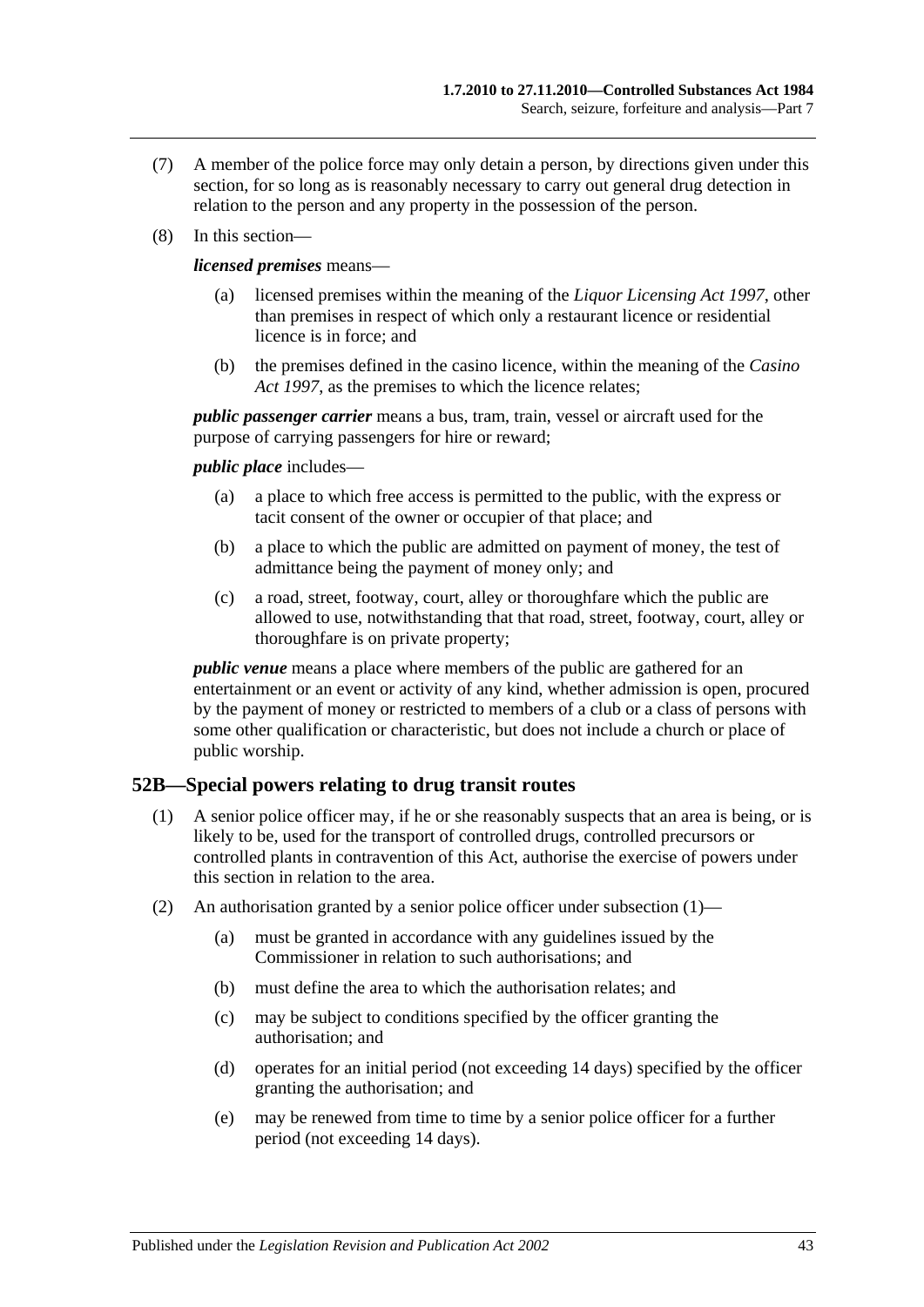- (3) An authorisation granted under [subsection](#page-42-1) (1) may be varied or revoked by a senior police officer at any time.
- (4) An area may only be subject to an authorisation under this section if—
	- (a) the whole of the area is situated more than 30 km from the General Post Office at Adelaide; and
	- (b) the total size of the area is not more than 5 square kilometres.
- (5) Where the exercise of powers under this section in relation to an area is authorised, a member of the police force may—
	- (a) require the driver of a vehicle within the area to stop the vehicle (whether at a drug detection point established in accordance with [subsection](#page-43-0) (7) or at any other location); and
	- (b) detain the vehicle and carry out general drug detection in relation to the vehicle and any persons or property in or on the vehicle; and
	- (c) allow a drug detection dog to enter any part of the vehicle not designed for the purpose of carrying passengers while the vehicle is moving; and
	- (d) direct a person to open any part of the vehicle and give such other directions as are reasonably necessary for, or incidental to, the effective exercise of powers under this section.
- (6) A member of the police force may only detain a person who is in a vehicle, by directions given under this section, for so long as is reasonably necessary to carry out general drug detection in relation to the vehicle and any persons or property in the vehicle.
- <span id="page-43-0"></span>(7) A drug detection point may be established by members of the police force at any time on or in the vicinity of any road within an area in relation to which the exercise of powers under this section is authorised for the purpose of exercising those powers in relation to persons driving motor vehicles on the road.
- (8) A drug detection point must be established in such a way, and consist of such facilities and warning and other devices, as the Commissioner of Police considers necessary in order to enable vehicles to be stopped in a safe and orderly manner.
- (9) The Commissioner of Police must—
	- (a) establish procedures to be followed by members of the police force in the exercise of powers under this section, being procedures designed to prevent as far as reasonably practicable any undue delay or inconvenience to persons being subjected to the powers; and
	- (b) establish procedures to ensure that the exercise of powers under this section is not authorised in relation to more than 3 areas at any one time.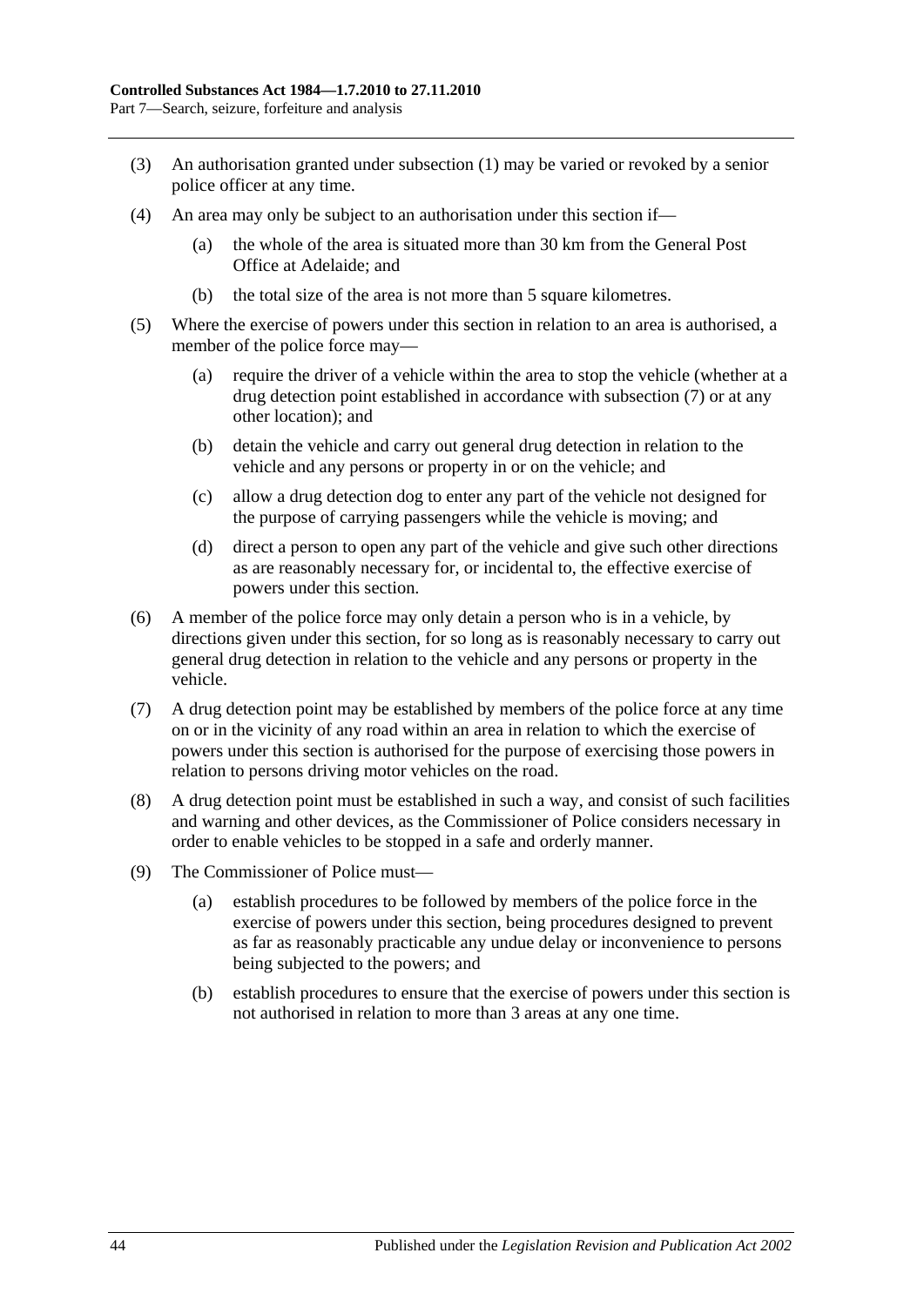## <span id="page-44-0"></span>**52C—Report to Minister on issue of authorisations**

- (1) The Commissioner of Police must, on or before 30 September in each year (other than the calendar year in which this section comes into operation), provide a report to the Attorney-General specifying the following information in relation to the financial year ending on the preceding 30 June:
	- (a) the number of authorisations granted by senior police officers under [sections](#page-41-0) 52A and [52B](#page-42-0) during that financial year;
	- (b) the public places or areas in relation to which those authorisations were granted;
	- (c) the periods during which the authorisations applied;
	- (d) the number of occasions on which a drug detection dog or electronic drug detection system indicated detection of the presence of a controlled drug, controlled precursor or controlled plant in the course of the exercise of powers under [sections](#page-41-0) 52A and [52B.](#page-42-0)
- (2) The Attorney-General must, within 12 sitting days after receipt of a report under this section, cause copies of the report to be laid before each House of Parliament.

## <span id="page-44-1"></span>**52D—General provisions relating to exercise of powers**

- (1) Nothing in this Part derogates from the power of a member of the police force to do anything pursuant to a general search warrant issued under the *[Summary Offences](http://www.legislation.sa.gov.au/index.aspx?action=legref&type=act&legtitle=Summary%20Offences%20Act%201953)  Act [1953](http://www.legislation.sa.gov.au/index.aspx?action=legref&type=act&legtitle=Summary%20Offences%20Act%201953)*.
- (2) An authorised officer may, in exercising powers under this Part, be assisted by such persons as the authorised officer considers necessary or desirable in the circumstances.
- (3) A person must not—
	- (a) hinder or obstruct an authorised officer, or a person accompanying an authorised officer, in the exercise of the powers conferred by this Part; or
	- (b) refuse or fail to comply with a requirement made of the person, or a direction given to the person, pursuant to [section](#page-39-3) 52, [52A](#page-41-0) or [52B.](#page-42-0)

Maximum penalty: \$10 000 or imprisonment for 2 years.

- (4) In any proceedings, an apparently genuine document purporting to be a certificate signed by the Commissioner of Police (or a delegate of the Commissioner of Police), and certifying that—
	- (a) a particular public place was subject to an authorisation properly granted by a senior police officer in accordance with [section](#page-41-1) 52A(3) during a period specified in the certificate; or
	- (b) a particular area was subject to an authorisation properly granted by a senior police officer in accordance with [section](#page-42-1) 52B(1) during a period specified in the certificate; or
	- (c) a dog used during a specified period to carry out general drug detection within a specified area, or at a specified place, was a drug detection dog; or
	- (d) a device or system used during a specified period to carry out general drug detection within a specified area, or at a specified place, was an electronic drug detection system,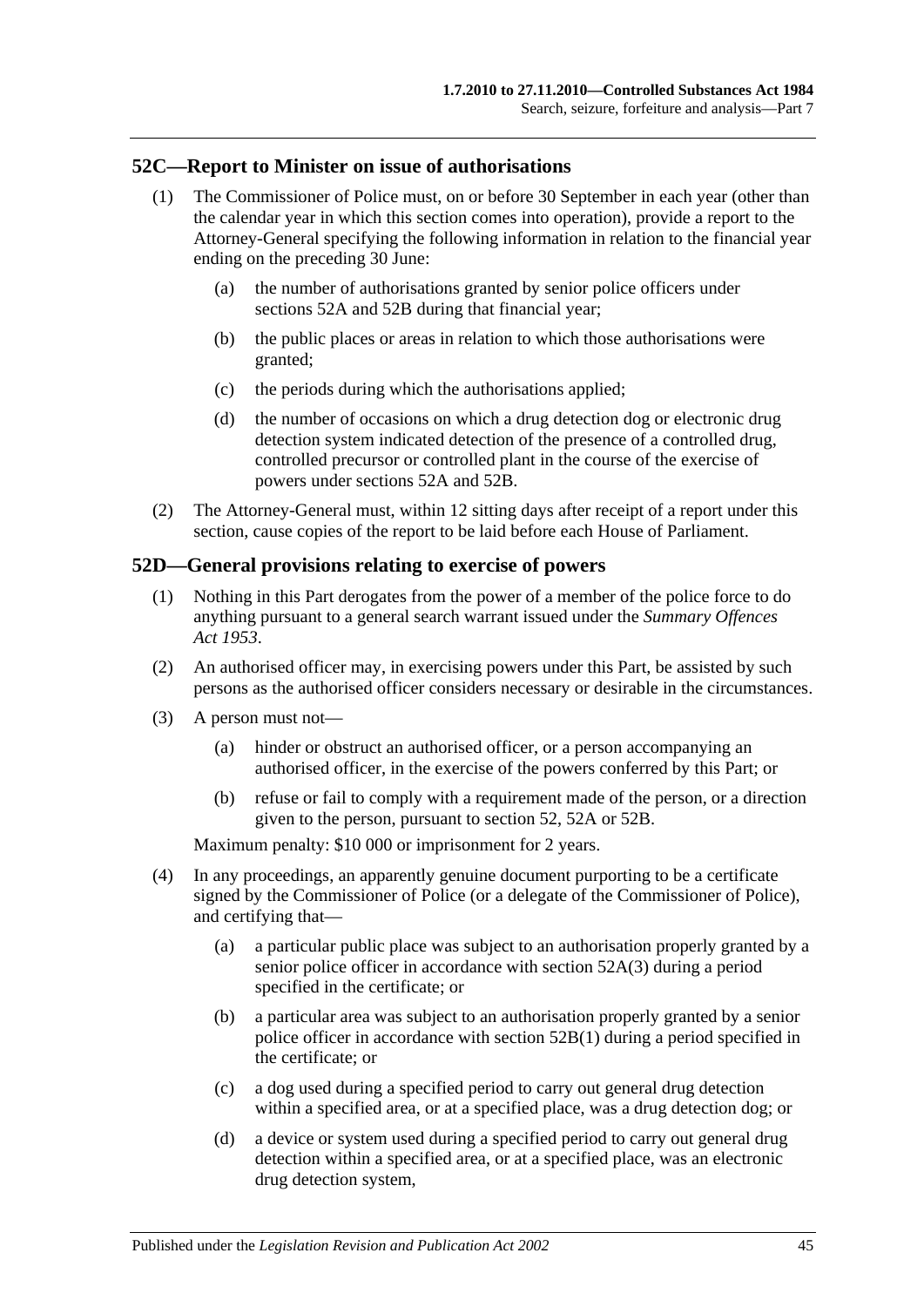constitutes proof, in the absence of proof to the contrary, of the matters so certified.

- (5) For the avoidance of doubt, an indication—
	- (a) by a drug detection dog that the dog has detected the presence of a controlled drug, controlled precursor or controlled plant; or
	- (b) by an electronic drug detection system that the system has detected the presence of a controlled drug, controlled precursor or controlled plant,

constitutes reasonable grounds to suspect that a controlled drug, controlled precursor or controlled plant is present.

## <span id="page-45-0"></span>**52E—Seized property and forfeiture**

- (1) Subject to this section, seized property must be held pending proceedings for an offence against this Act relating to the property.
- <span id="page-45-1"></span>(2) If seized property—
	- (a) is a controlled drug, controlled plant, controlled precursor or a poison; or
	- (b) is, in the opinion of the Commissioner of Police, likely to constitute a danger if stored pending proceedings for an offence against this Act relating to the property,

the Commissioner of Police may direct that the property be destroyed, whether or not a person has been or is to be charged with an offence in relation to it.

- (3) Property referred to in [subsection](#page-45-1) (2) may be destroyed at the place at which it was seized or at any other suitable place.
- (4) If a charge is laid, or is to be laid, for an offence in relation to property referred to in [subsection](#page-45-1) (2)—
	- (a) samples of the property that provide a true representation of the nature of the property must be taken and kept for evidentiary purposes; and
	- (b) the defendant is entitled to have a portion of the sample analysed by an analyst (see [section](#page-46-0) 53); and
	- (c) the defendant must be given written notice of that entitlement.
- (5) Possession of samples taken under this section must remain at all times within the control of the Commissioner of Police or his or her nominee.
- (6) The regulations may make provision relating to the taking of samples of seized property and analysis of those samples.
- (6a) Where a person is convicted of an offence in relation to property destroyed in accordance with [subsection](#page-45-1) (2), the court may order the convicted person to pay the reasonable costs of destruction to the Commissioner of Police.
- <span id="page-45-2"></span>(7) If the Magistrates Court on application by an authorised officer, or any court hearing proceedings under this Act, finds that seized property—
	- (a) was the subject of an offence against this Act; or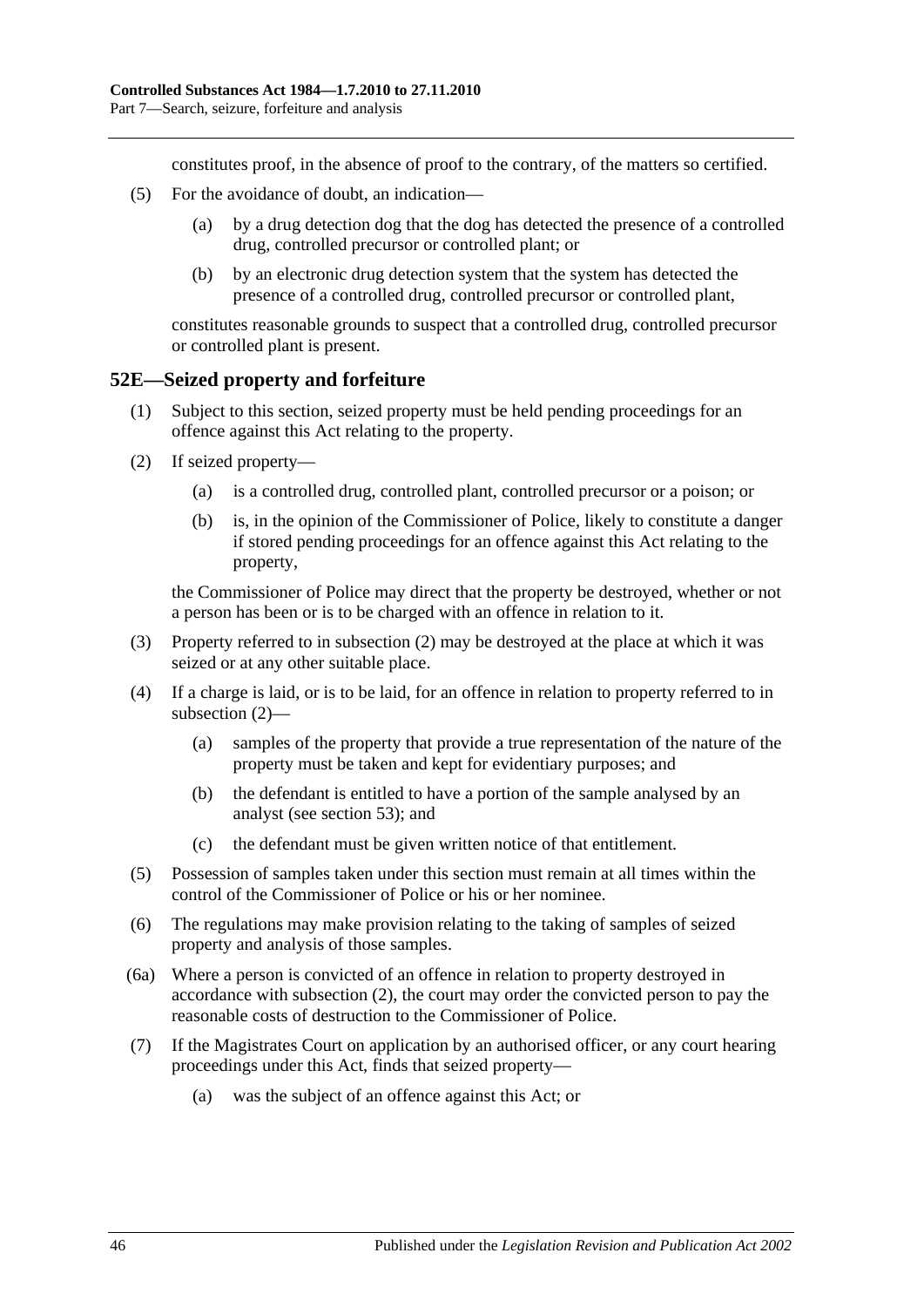(b) consists of equipment, devices, substances, documents or records acquired, used or intended for use for, or in connection with, the manufacture, or the smoking, consumption or administration, of a controlled drug or the cultivation of a controlled plant,

the court may, by order, forfeit the property to the Crown.

- (8) Property that is the subject of an order for forfeiture under this section may be sold, destroyed or otherwise disposed of as the Commissioner of Police directs.
- <span id="page-46-3"></span>(9) Subject to [subsections](#page-46-1) (10) and [\(11\),](#page-46-2) if seized property has not been forfeited to the Crown in proceedings under this Act commenced within the prescribed period after its seizure, a person from whose lawful possession the property was seized, or a person with legal title to it, is entitled to recover from the Commissioner of Police (if necessary, by action in a court of competent jurisdiction) the property itself, or if it has been damaged or destroyed or has deteriorated, compensation of an amount equal to its market value at the time of its seizure.
- <span id="page-46-1"></span>(10) [Subsection](#page-46-3) (9) does not apply to property that has been destroyed under [subsection](#page-45-1) (2) if the property—
	- (a) was the subject of an offence against this Act; or
	- (b) consists of equipment, devices, substances, documents or records acquired, used or intended for use for, or in connection with, the manufacture, or the smoking, consumption or administration, of a controlled drug or the cultivation of a controlled plant.
- <span id="page-46-2"></span>(11) Despite [subsection](#page-46-3) (9), a court hearing proceedings under that subsection in relation to property that has not been destroyed under [subsection](#page-45-1) (2) may, if it thinks fit, make an order under [subsection](#page-45-2) (7) for forfeiture of the property to the Crown.
- (12) Nothing in this section affects the operation of the *[Criminal Assets Confiscation](http://www.legislation.sa.gov.au/index.aspx?action=legref&type=act&legtitle=Criminal%20Assets%20Confiscation%20Act%202005)  Act [2005](http://www.legislation.sa.gov.au/index.aspx?action=legref&type=act&legtitle=Criminal%20Assets%20Confiscation%20Act%202005)*.
- (13) In this section—

*the prescribed period* means two years or such longer period as the Magistrates Court may, on application by an authorised officer, allow;

*seized property* means anything—

- (a) seized under this Act; or
- (b) seized otherwise than under this Act that is evidence of an offence against this Act.

## <span id="page-46-0"></span>**53—Analysis**

- (1) An authorised officer may cause any substance seized or taken pursuant to this Part to be analysed by, or under the supervision of, an analyst.
- <span id="page-46-4"></span>(2) Any person may, for the purposes of ascertaining whether a substance is, or is not, a particular poison, prescription drug, drug of dependence, controlled drug, controlled precursor, controlled plant or therapeutic substance, or for any other evidentiary purpose, cause the substance to be analysed by, or under the supervision of, an analyst.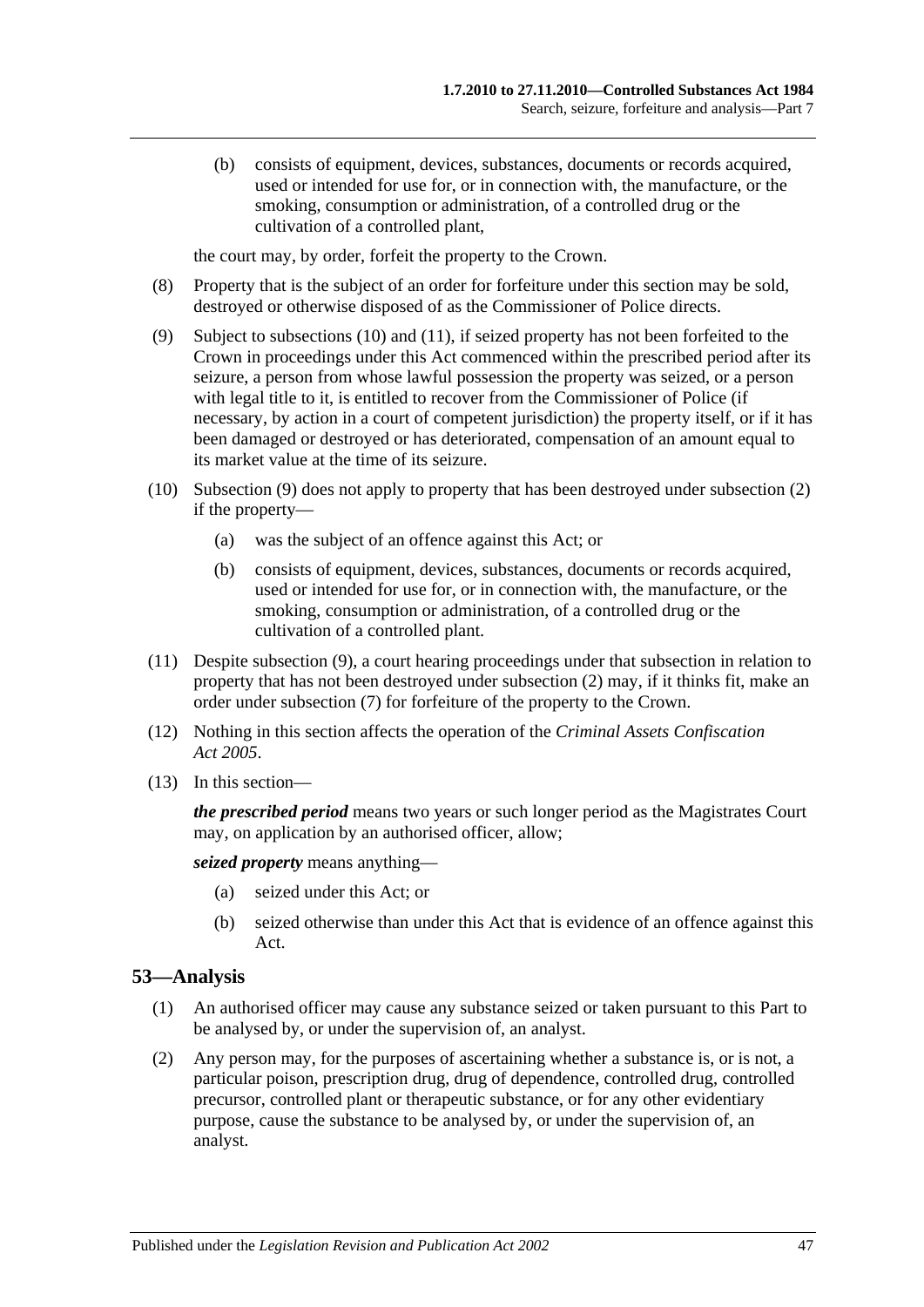- (3) A person who initiates an analysis pursuant to [subsection](#page-46-4) (2) must do so in the prescribed manner and upon payment of the prescribed fee.
- (4) An analyst or a botanist must, on the completion of an analysis pursuant to this section, certify in the prescribed form the results of the analysis, and
	- in the case of an analysis initiated by an authorised officer who is a member of the police force—must forward the certificate to the Commissioner of Police; or
	- (b) in the case of an analysis initiated by any other authorised officer—must forward the certificate to the Department; or
	- (c) in any other case—must forward the certificate to the person who initiated the analysis.

# <span id="page-47-0"></span>**Part 8—Miscellaneous**

## <span id="page-47-1"></span>**55—Licences, authorities and permits**

- (1) The Minister may, in the Minister's absolute discretion, grant or refuse a licence, authority or permit for the purposes of this Act.
- (2) The Minister may grant a licence, authority or permit subject to such conditions as the Minister thinks fit and specifies in the licence, authority or permit and may at any time, by notice in writing given personally or by post to the holder, vary or revoke a condition, or attach a further condition, to the licence, authority or permit.
- (2a) Where a person who holds a licence, authority or permit contravenes or fails to comply with a condition of that licence, authority or permit, the holder is guilty of an offence.

Maximum penalty: \$5 000.

- (3) Upon the expiry of the term of a licence granted under this Act, the Minister must, if application for renewal has been made in the due manner and the prescribed fee paid, renew the licence for a further term.
- (4) The Minister may, by notice in writing given personally or by post to the holder of a licence, authority or permit granted under this Act, suspend or revoke the licence, authority or permit if—
	- (a) the holder obtained it improperly; or
	- (b) the holder is found guilty of an offence against this Act; or
	- (c) the holder has, in the opinion of the Minister, contravened or failed to comply with a condition of the licence, authority or permit.
- <span id="page-47-2"></span>(5) A person whose licence, authority or permit is suspended or revoked under [subsection](#page-47-2) (4)(c) may appeal to the Administrative and Disciplinary Division of the District Court against the suspension or revocation.
- (6) Subject to [subsection](#page-48-2) (8), an appeal must be instituted within 1 month of the suspension or revocation.
- (7) The Minister must, if required by the appellant, state in writing the reasons for the suspension or revocation.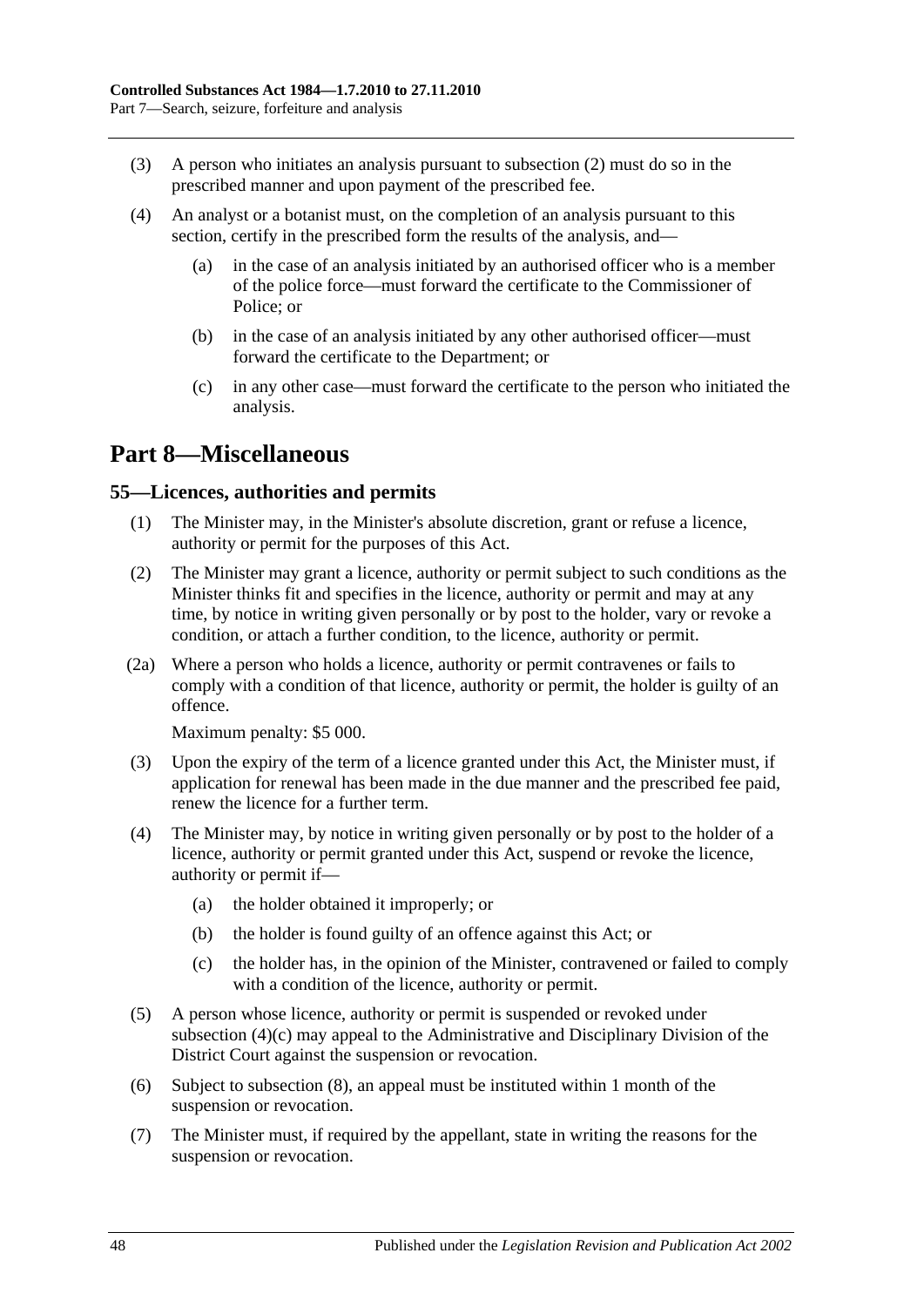<span id="page-48-2"></span>(8) If the reasons of the Minister are not given to the appellant, in writing, at the time of making the decision to suspend or revoke and the appellant (within 1 month of the making of the decision) requires the Minister to state the reasons in writing, the time for instituting the appeal runs from the time at which the appellant receives the written statement of those reasons.

## <span id="page-48-0"></span>**56—Permits for research etc**

- (1) The Minister may issue a permit authorising, subject to such conditions as may be specified in the permit, the person named in the permit to manufacture, cultivate, sell, supply, administer or have in his or her possession a poison, controlled drug, controlled precursor, controlled plant, therapeutic substance or therapeutic device for the purposes of analysis, research, instruction or training.
- (2) Despite any other provision of this Act, the holder of a permit issued under this section is not guilty of an offence against this Act in respect of anything done pursuant to and in accordance with the permit.

## <span id="page-48-3"></span><span id="page-48-1"></span>**57—Power of Minister to prohibit certain activities**

- (1) Where a person—
	- (a) has been convicted of an offence against this Act; or
	- (b) has, in the opinion of the Minister, contravened or failed to comply with a condition of a licence, authority or permit granted under this Act; or
	- (c) has, in the opinion of the Minister, prescribed, supplied or administered a prescription drug in an irresponsible manner,

the Minister may, by order, prohibit the person from manufacturing, producing, packaging, selling, supplying, prescribing, administering, using or having possession of any substance or device specified in the order.

- <span id="page-48-4"></span>(2) The Minister may, by subsequent order, revoke an order under [subsection](#page-48-3) (1).
- (3) The Minister must publish an order made under [subsection](#page-48-3) (1) or [\(2\)](#page-48-4) in the Gazette and must cause a copy of the order to be served personally or by post upon the person to whom it applies.
- (4) A person must not contravene an order made under this section.

Maximum penalty: \$10 000 or imprisonment for 2 years.

- (5) A person to whom an order under [subsection](#page-48-3) (1) applies may appeal to the Administrative and Disciplinary Division of the District Court against the order.
- (6) Subject to [subsection](#page-48-5) (8), an appeal must be instituted within 1 month of the making of the order.
- (7) The Minister must, if required by the appellant, state in writing the reasons for the order.
- <span id="page-48-5"></span>(8) If the reasons of the Minister are not given to the appellant, in writing, at the time of making the order and the appellant (within 1 month of the making of the order) requires the Minister to state the reasons in writing, the time for instituting the appeal runs from the time at which the appellant receives the written statement of those reasons.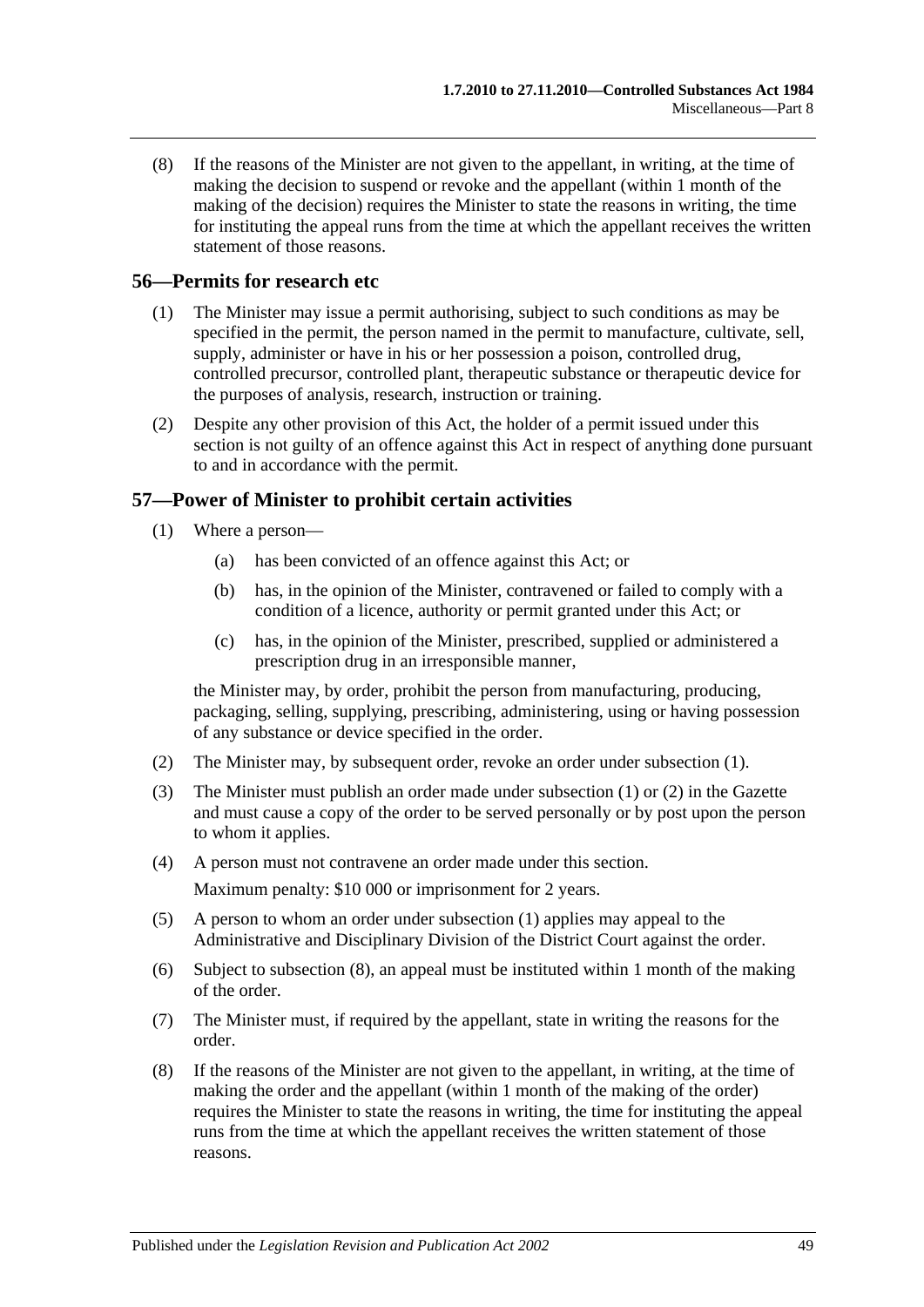## <span id="page-49-2"></span><span id="page-49-0"></span>**57A—Warnings**

- (1) Subject to this section, if the Minister is satisfied that—
	- (a) a substance or device might be dangerous to persons consuming or using the substance or device (whether because of a failure to comply with a requirement under this Act or otherwise); or
	- (b) an advertisement or other published material relating to a substance or device contains instructions or other material that might be dangerous to persons consuming or using the substance or device,

the Minister may take such action as the Minister thinks fit to warn the public against the risks or potential risks.

- (2) The Minister may only take action under this section—
	- (a) in relation to a substance, if the substance is a poison or therapeutic substance or is a substance that the Minister is satisfied has the potential to be harmful to humans or is or may be used, or is designed to be used, as a therapeutic substance; or
	- (b) in relation to a device, if the device is a therapeutic device or is a device that the Minister is satisfied is or may be used, or is designed to be used—
		- (i) for a purpose related to the physical or mental health or hygiene of humans; or
		- (ii) for the purposes of contraception; or
		- (iii) for cosmetic purposes.
- (3) For the purpose of [subsection](#page-49-2) (1), the Minister may publish the trade name or description of a substance or device and may identify manufacturers, sellers, suppliers or importers of the substance or device.

## <span id="page-49-3"></span><span id="page-49-1"></span>**58—Publication of information**

- (1) If the Minister believes on reasonable grounds that a person has a history of consuming poisons or therapeutic substances in a quantity or manner that presents a risk to the person's health or has obtained or attempted to obtain a poison, therapeutic substance or therapeutic device by false pretences or other unlawful means or for an unlawful purpose, the Minister may, for the purpose of preventing or restricting the supply of such a substance or device to that person, publish information relating to that person to all or any of the following classes of persons:
	- (a) persons concerned in the management of hospitals or nursing homes who are responsible for the supply of such substances or devices to patients attending the hospitals or nursing homes; and
	- (b) medical practitioners; and
	- (c) dentists; and
	- (d) veterinary surgeons; and
	- (e) pharmacists; and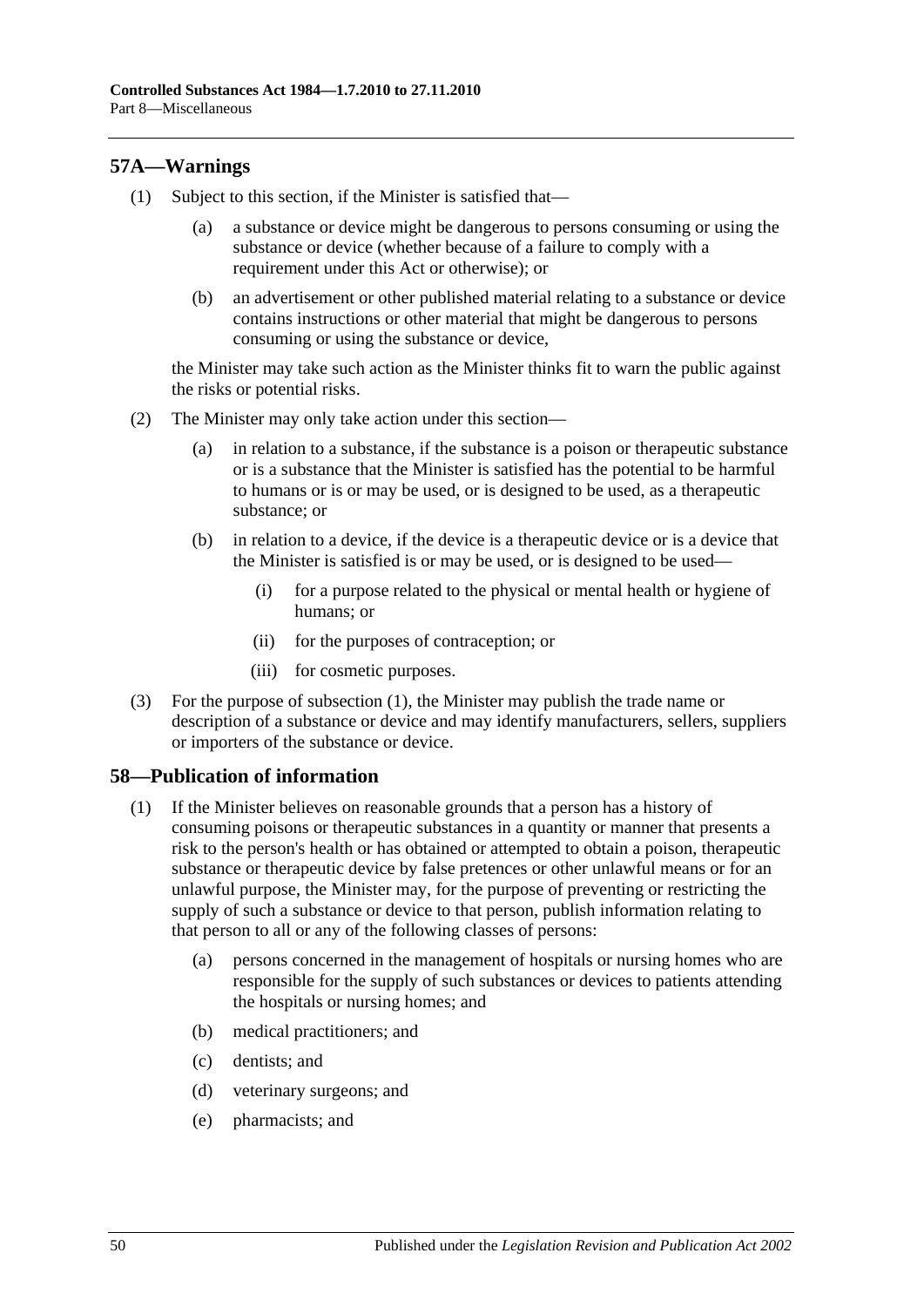- (f) any other prescribed class of persons, being persons who deal in or supply such substances or devices in the ordinary course of their business or profession.
- (1a) The Minister may publish information to a class of persons referred to in [subsection](#page-49-3) (1)—
	- (a) by publishing the information to a professional association prescribed by regulation whose members belong to that class of persons; or
	- (b) in any other manner the Minister thinks fit.
- (2) Information published under this section is privileged unless it is proved that it was done with malice.
- (3) A person to whom information was published under this section must not communicate that information to any other person except so far as it may be necessary to do so in order to achieve the purpose of the publication.

## <span id="page-50-0"></span>**60—Minister may require certain information to be given**

- (1) For the purpose of ascertaining—
	- (a) whether any substance or device is, or ought to be, one to which this Act applies; or
	- (b) whether any requirements under this Act relating to a substance or device are appropriate and effective,

the Minister may, by notice in writing given personally or by post to a person who manufactures, produces, packs, sells, supplies, imports or advertises a substance or device, require that person to furnish to the Minister such information relating to the substance or device as may be specified in the notice.

- (2) Where the Minister has reasonable cause to believe that there is extensive misuse of a prescription drug or a volatile solvent in a particular area, the Minister may, by notice in writing given personally or by post to a medical practitioner, dentist, veterinary surgeon, pharmacist, nurse or supplier practising or operating in, or in the vicinity of, that area, require him or her to furnish to the Minister such particulars as may be specified relating to—
	- (a) in the case of a medical practitioner, dentist, veterinary surgeon or nurse—the quantities in which and the number and frequency of occasions on which a prescription drug specified in the notice was prescribed, supplied or administered by him or her;
	- (b) in the case of a pharmacist or supplier—the quantities in which and the number and frequency of occasions on which a prescription drug or volatile solvent specified in the notice was supplied by him or her.
- (3) A notice under this section may require any such information or particulars to be furnished in such manner and within such period, being not less than 14 days, as may be specified in the notice.
- (4) A person to whom a notice under this section has been given must not fail to comply with the notice.

Maximum penalty: \$5 000.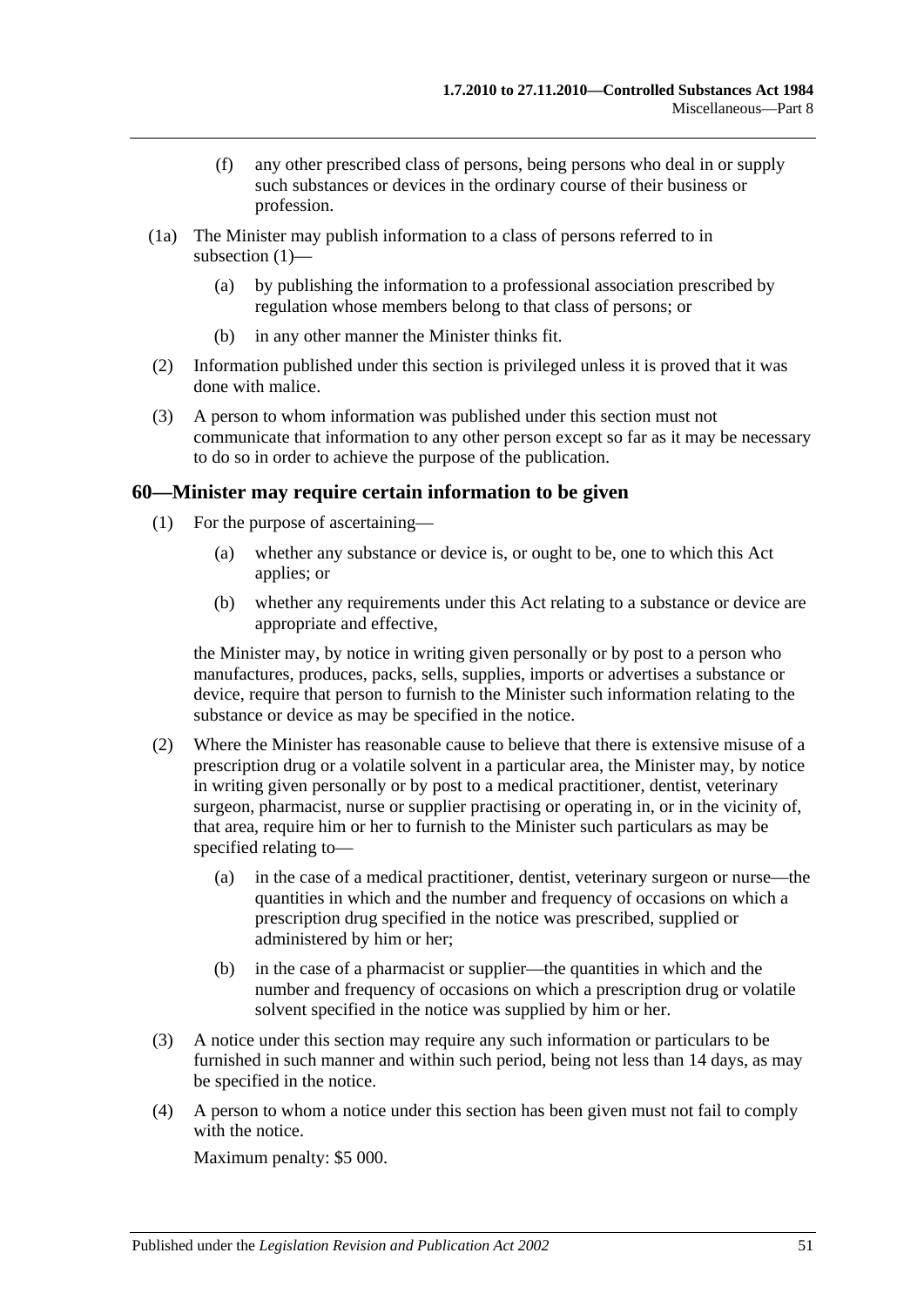## <span id="page-51-0"></span>**60A—Confidentiality**

- <span id="page-51-3"></span>(1) A person must not divulge—
	- (a) information relating to trade processes; or
	- (b) medical records or details of medical treatment of a person,

obtained (whether by that person or some other person) in the administration or enforcement of this Act except—

- (c) in connection with the administration or enforcement of this Act; or
- (d) as authorised or required by law; or
- (e) with the consent of the person from whom the information was obtained or to whom the information relates; or
- (f) for the purpose of any legal proceedings arising out of the administration or enforcement of this Act; or
- (g) to a law enforcement, prosecution or health authority of another jurisdiction as may be reasonably required for the purpose of the administration or enforcement of a law of that jurisdiction.

Maximum penalty: \$10 000

(2) [Subsection](#page-51-3) (1)(b) does not prevent the disclosure of statistical or other information that could not reasonably be expected to lead to the identification of any person to whom it relates.

#### <span id="page-51-1"></span>**60B—False or misleading information**

A person must not make a statement that is false or misleading in a material particular (whether by reason of the inclusion or omission of any particular) in any information provided, or record kept, under this Act.

Maximum penalty: \$5 000.

#### <span id="page-51-2"></span>**61—Evidentiary provisions**

- (1) In any proceedings for an offence against this Act, an apparently genuine document purporting to be signed by the Minister and to certify that a person named in the certificate did, or did not, hold a licence, authority or permit under this Act on a specified day will, in the absence of proof to the contrary, be proof of the matters so certified.
- (2) In any proceedings for an offence against this Act, an apparently genuine document purporting to be signed by an analyst and to certify that an analysis of a substance referred to in the certificate was carried out by, or under the supervision of, the analyst will, in the absence of proof to the contrary, be proof of any facts stated in the certificate—
	- (a) tending to identify the substance analysed; and
	- (b) relating to the nature and results of the analysis.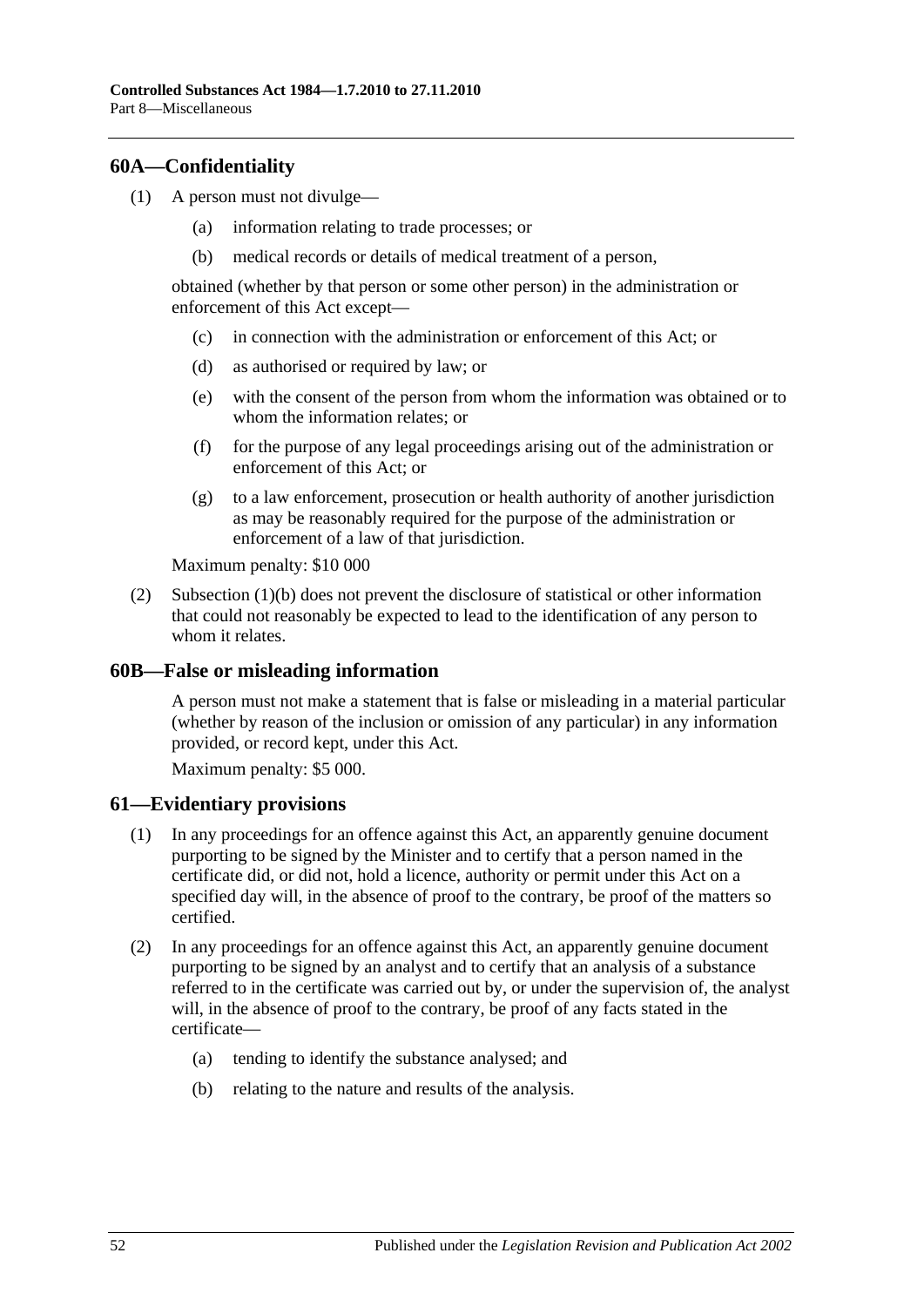- (2a) In any proceedings for an offence against this Act, an apparently genuine document purporting to be a certificate issued under a corresponding law and to certify that an analysis of a substance referred to in the certificate was carried out in accordance with the corresponding law will, in the absence of proof to the contrary, be proof of any facts stated in the certificate—
	- (a) tending to identify the substance analysed; and
	- (b) relating to the nature and results of the analysis.
- (3) In any proceedings for an offence against this Act, an apparently genuine document purporting to be signed by the Minister and to certify that a person named in the certificate is an authorised officer, or an analyst, as the case may be, will, in the absence of proof to the contrary, be proof of the matter certified.
- (4) In this section—

*corresponding law* means a law of the Commonwealth, another State, or a Territory that is prescribed by regulation for the purposes of this definition.

#### <span id="page-52-0"></span>**62—Money for this Act to be appropriated**

The money required for the purposes of this Act will be paid out of money appropriated by Parliament for those purposes.

## <span id="page-52-1"></span>**62A—Delegation**

- (1) The Minister may delegate a power or function vested in or conferred on the Minister by or under this Act—
	- (a) to a particular person or body; or
	- (b) to the person for the time being holding or acting in a particular office or position.
- (2) A power or function delegated under this section may, if the instrument of delegation so provides, be further delegated.
- (3) A delegation—
	- (a) may be absolute or conditional; and
	- (b) does not derogate from the power of the delegator to act in a matter; and
	- (c) is revocable at will by the delegator.

#### <span id="page-52-3"></span><span id="page-52-2"></span>**63—Regulations**

- (1) The Governor may make such regulations as are contemplated by, or as are necessary or expedient for the purposes of, this Act.
- (2) The Minister must consult with the Advisory Council in relation to any regulation proposed to be made under this Act (other than a regulation proposed to be made under [section](#page-29-1) 33LA).
- (3) No regulation may be made prescribing an amount relating to a controlled drug, controlled precursor or controlled plant for the purposes of [Part 5](#page-22-0) or [section](#page-38-1) 45A except upon the recommendation of the Advisory Council.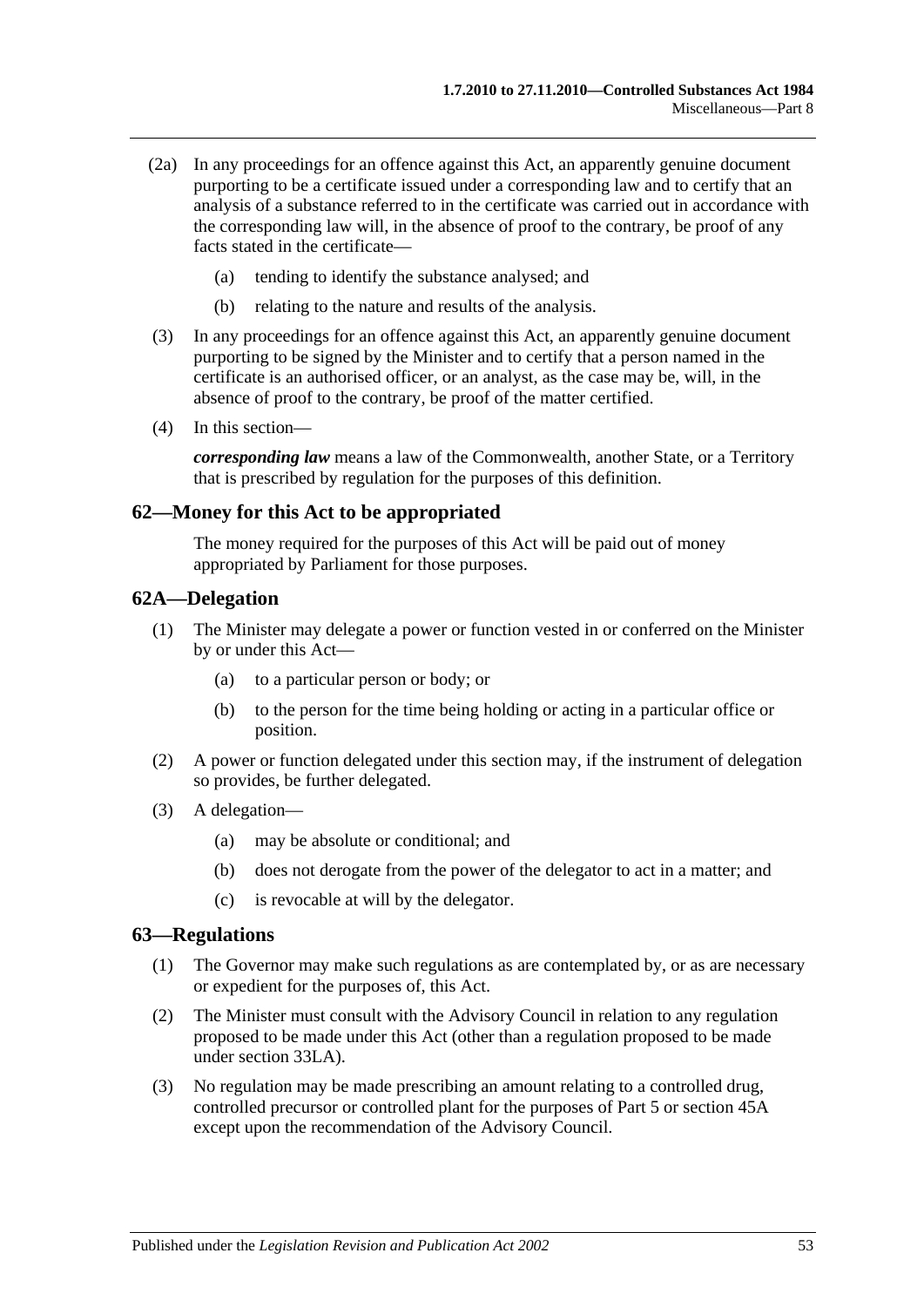- (4) Without limiting the generality of [subsection](#page-52-3) (1), the regulations may—
	- (a) regulate, restrict or prohibit the manufacture, production, packaging, sale (whether by wholesale or retail), supply, prescribing, possession, use, handling, labelling, storing, transporting, disposal or advertising of any poison, controlled precursor, therapeutic substance, therapeutic device or volatile solvent;
	- (b) prescribe standards, or provide for the prescription by a person, a committee of persons or an authority, of standards, with which any poison, controlled precursor, therapeutic substance or therapeutic device must conform;
	- (c) prescribe the form of any notice, application, certificate, warrant or other document to be given, made or granted under this Act;
	- (d) prescribe fees in respect of anything to be done under this Act, and provide for the remission of fees in specified circumstances;
	- (e) provide for or regulate the application for, grant, refusal, renewal, suspension or revocation of licences and permits under this Act by a person, a committee of persons or an authority;
	- (f) require any specified person, or persons of a specified class, to keep records or provide information in relation to any poison, controlled drug, controlled precursor, controlled plant, therapeutic substance, therapeutic device or volatile solvent;
	- (g) provide for and regulate the inspection, examination, testing or analysis of any substance or goods;
	- (h) exempt, conditionally or unconditionally, any person, poison, controlled precursor, therapeutic substance or therapeutic device from any provision of this Act, or provide for all or any of those exemptions to be given by a person or committee of persons or an authority;
	- (i) prescribe penalties, not exceeding \$5 000, for breach of, or non-compliance with, any regulation.
- (5) The regulations may refer to or, by reference, incorporate (with or without modifications) any code, standard, pharmacopoeia or other document published inside or outside of this State, either as in force at the time the regulations are made or as in force from time to time.
- (5a) If a code, standard, pharmacopoeia or other document is referred to or incorporated in the regulations (or in a code, standard, pharmacopoeia or other document referred to or incorporated in the regulations)—
	- (a) a copy of the code, standard, pharmacopoeia or other document must be kept available for inspection by members of the public, without charge and during normal office hours, at an office or offices specified in the regulations; and
	- (b) evidence of the contents of the code, standard, pharmacopoeia or other document may be given in any legal proceedings by production of a document apparently certified by the Minister to be a true copy of the code, standard, pharmacopoeia or other document.
- (6) Any regulation under this Act may be of general or limited application according to—
	- (a) the classes of persons or things; or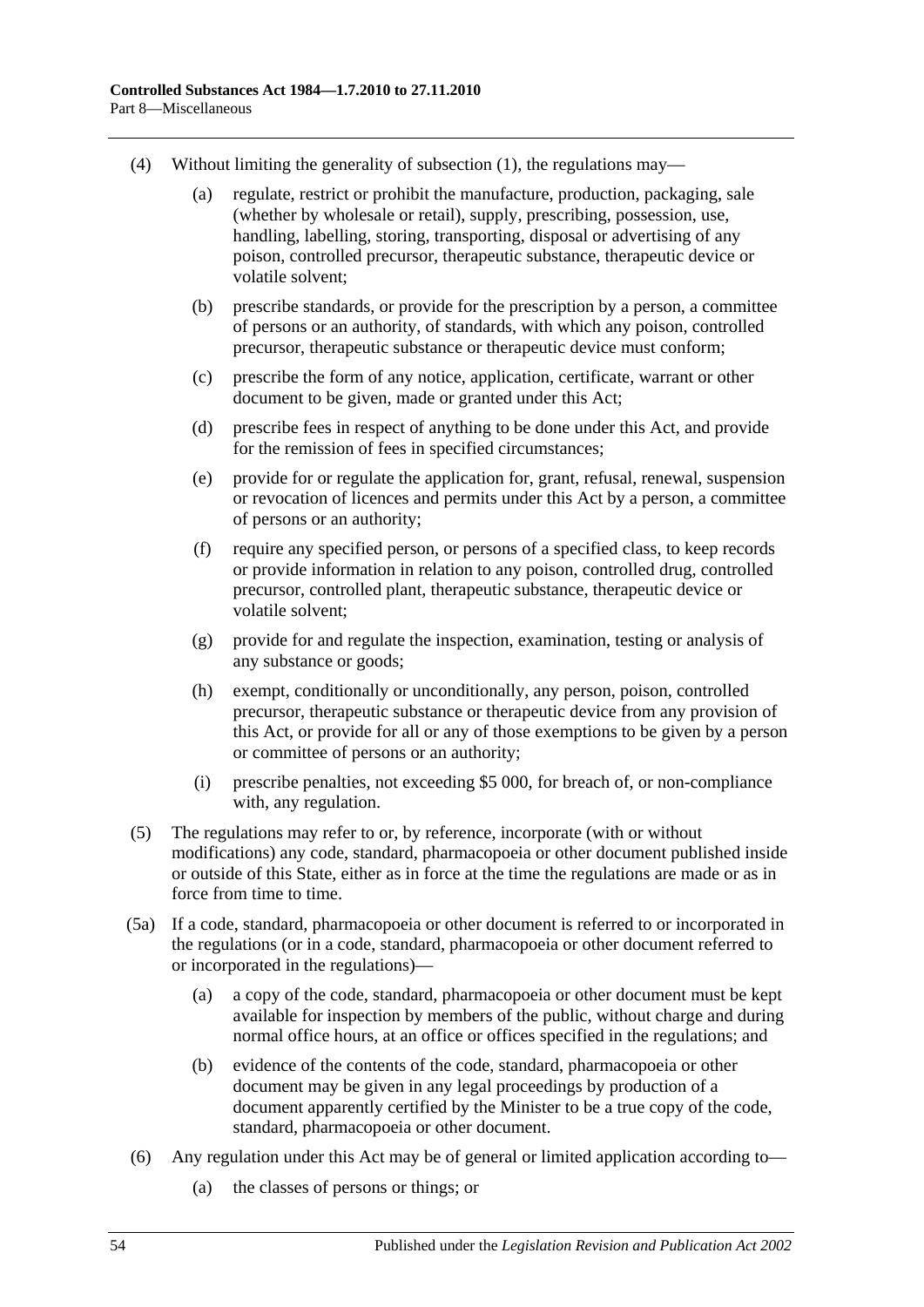- (b) the circumstances; or
- (c) any other specified factor,

to which the regulation is expressed to apply.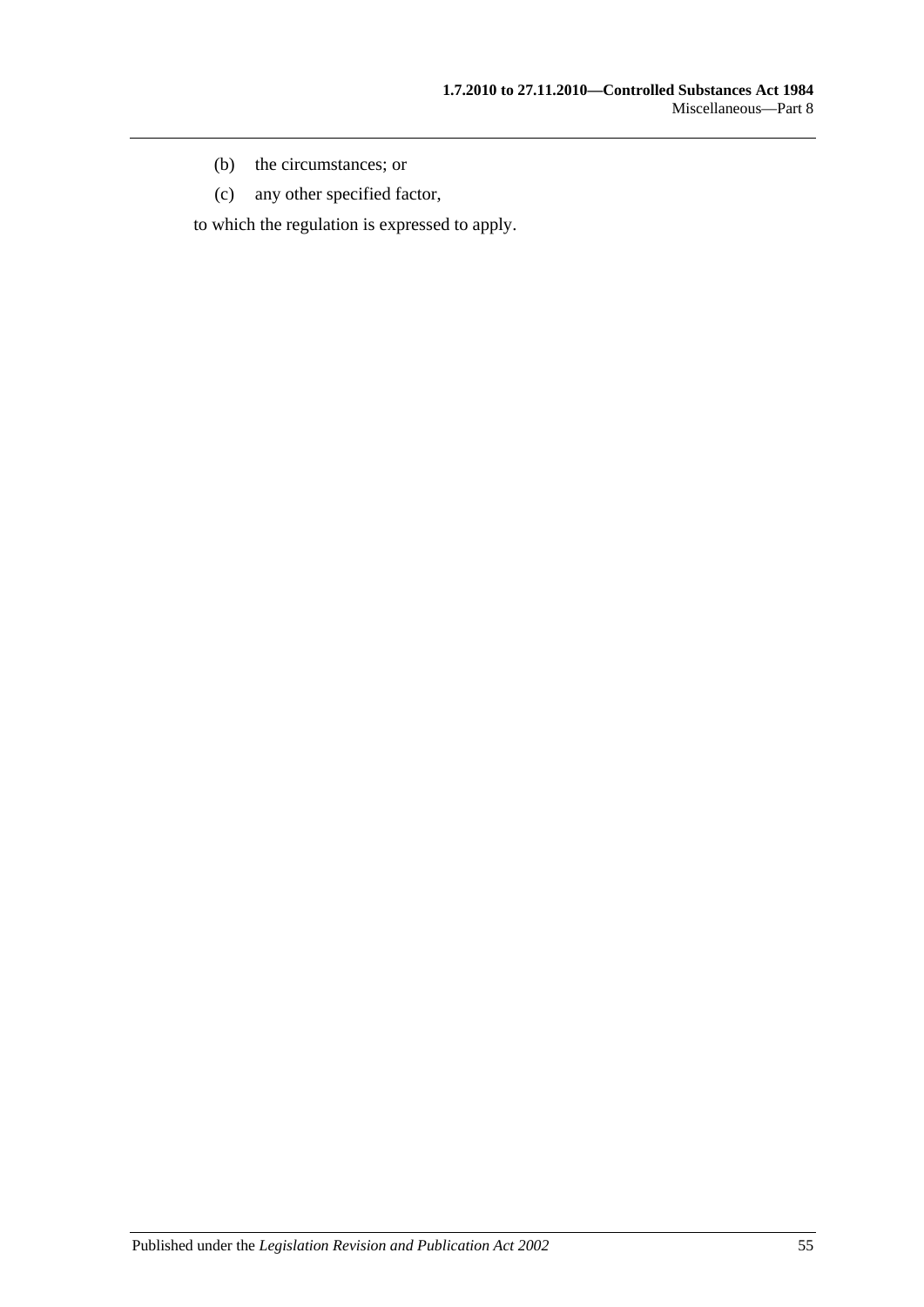# <span id="page-55-0"></span>**Legislative history**

## **Notes**

- In this version provisions that are uncommenced appear in italics.
- Amendments of this version that are uncommenced are not incorporated into the text.
- Please note—References in the legislation to other legislation or instruments or to titles of bodies or offices are not automatically updated as part of the program for the revision and publication of legislation and therefore may be obsolete.
- Earlier versions of this Act (historical versions) are listed at the end of the legislative history.
- For further information relating to the Act and subordinate legislation made under the Act see the Index of South Australian Statutes or www.legislation.sa.gov.au.

# **Principal Act and amendments**

New entries appear in bold.

| Year | N <sub>0</sub> | Title                                                                              | Assent     | Commencement                                                                                                                                                                                                                                                                                                                                 |
|------|----------------|------------------------------------------------------------------------------------|------------|----------------------------------------------------------------------------------------------------------------------------------------------------------------------------------------------------------------------------------------------------------------------------------------------------------------------------------------------|
| 1984 | 52             | Controlled Substances Act 1984                                                     | 24.5.1984  | 9.5.1985 (Gazette 9.5.1985 p1399) except<br>s 19-3.3.1986 (Gazette 27.2.1986 p421)<br>and except s $22-1.7.1988$ (Gazette<br>19.5.1988 p1246) and except<br>s 21-9.2.1989 (Gazette 9.2.1989 p354)<br>and except ss $12(7)$ , $13-18$ &<br>23-29-4.1.1996 (Gazette 4.1.1996 p2)<br>and except ss $3(1)$ , $12(5)$ , $(6)$ &<br>20—uncommenced |
| 1986 | 17             | Crimes (Confiscation of Profits)<br>Act 1986                                       | 20.3.1986  | 1.3.1987 (Gazette 19.2.1987 p381)                                                                                                                                                                                                                                                                                                            |
| 1986 | 43             | Statutes Amendment (Analysts)<br>Act 1986                                          | 4.9.1986   | 16.10.1986 (Gazette 16.10.1986 p1373)                                                                                                                                                                                                                                                                                                        |
| 1986 | 64             | Controlled Substances Act Amendment6.11.1986<br>Act 1986                           |            | 20.11.1986 (Gazette 20.11.1986 p1638)<br>except s 8-30.4.1987 (Gazette 30.4.1987<br>p1133) and except s 7-29.3.1990<br>(Gazette 29.3.1990 p884)                                                                                                                                                                                              |
| 1990 | 28             | Controlled Substances Act Amendment26.4.1990<br>Act 1990                           |            | 26.4.1990                                                                                                                                                                                                                                                                                                                                    |
| 1990 | 29             | Controlled Substances Act Amendment26.4.1990<br>Act (No. 2) 1990                   |            | 26.9.1991 (Gazette 26.9.1991 p890)                                                                                                                                                                                                                                                                                                           |
| 1991 | 13             | Pharmacists Act 1991                                                               | 4.4.1991   | 21.11.1991 (Gazette 21.11.1991 p1328)                                                                                                                                                                                                                                                                                                        |
| 1991 | 49             | <b>Director of Public Prosecutions</b><br>Act 1991                                 | 21.11.1991 | 6.7.1992 (Gazette 25.6.1992 p1869)                                                                                                                                                                                                                                                                                                           |
| 1991 | 69             | <b>Statutes Repeal and Amendment</b><br>(Courts) Act 1991                          | 12.12.1991 | 6.7.1992 (Gazette 2.7.1992 p209)                                                                                                                                                                                                                                                                                                             |
| 1992 | 44             | Controlled Substances (Classification 10.9.1992<br>of Offences) Amendment Act 1992 |            | 6.7.1992: $s$ 2                                                                                                                                                                                                                                                                                                                              |
| 1994 | 27             | Controlled Substances (Destruction of 26.5.1994<br>Cannabis) Amendment Act 1994    |            | 13.10.1994 (Gazette 13.10.1994 p944)                                                                                                                                                                                                                                                                                                         |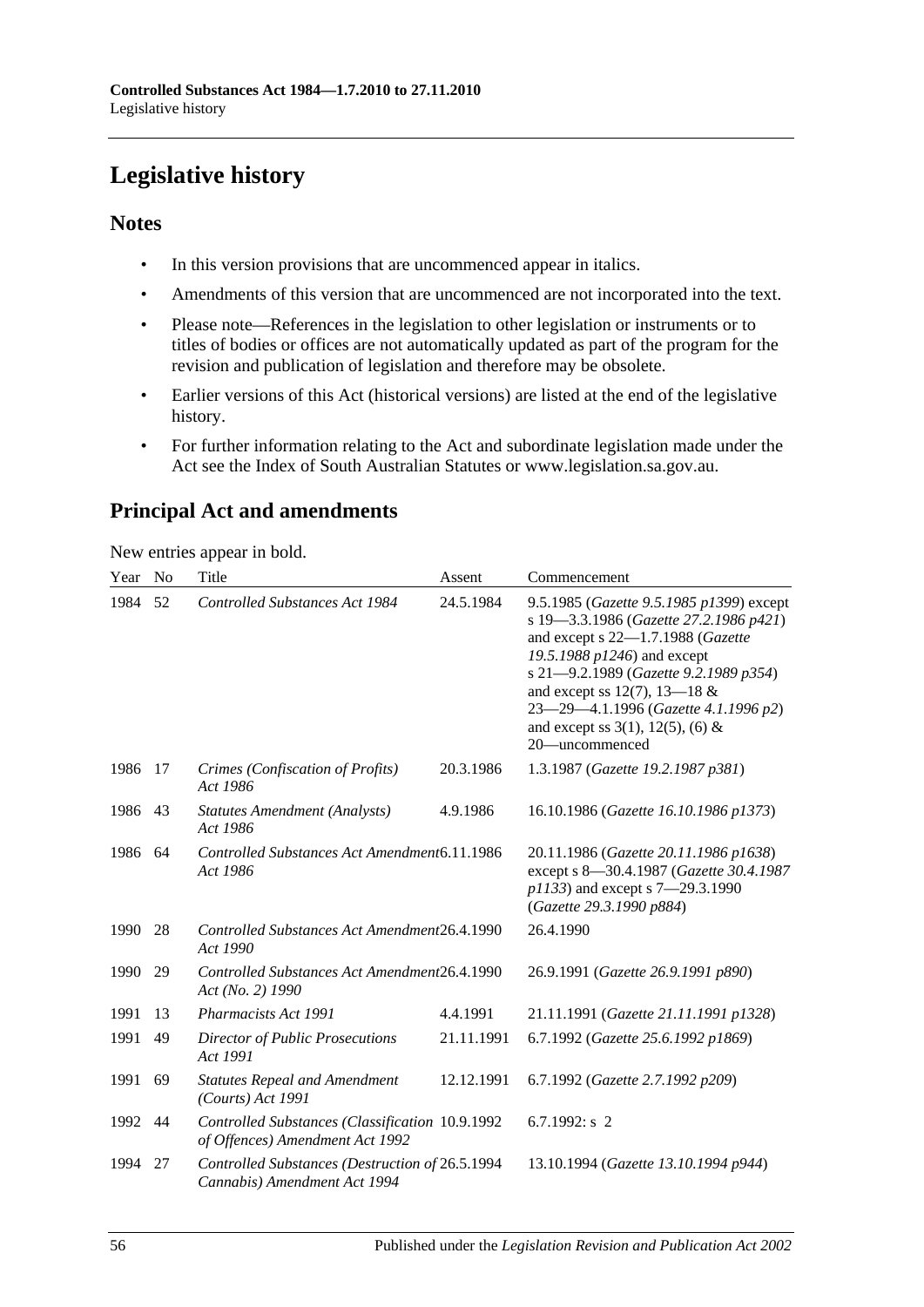| 1995 98 |      | Controlled Substances (General<br>Offences-Poisons) Amendment<br>Act 1995                          | 14.12.1995 | 4.1.1996 (Gazette 4.1.1996 p2)                                                                                                                                                                                                      |
|---------|------|----------------------------------------------------------------------------------------------------|------------|-------------------------------------------------------------------------------------------------------------------------------------------------------------------------------------------------------------------------------------|
| 1996 34 |      | <b>Statutes Amendment and Repeal</b><br>(Common Expiation Scheme) Act 1996                         | 2.5.1996   | Sch (cl 12)-3.2.1997 (Gazette<br>19.12.1996 p1923)                                                                                                                                                                                  |
| 1999    | 59   | <b>Controlled Substances</b><br>(Miscellaneous) Amendment Act 1999                                 | 19.8.1999  | 19.8.1999                                                                                                                                                                                                                           |
| 2000 34 |      | South Australian Health Commission 6.7.2000<br>(Administrative Arrangements)<br>Amendment Act 2000 |            | Sch 1 (cl 4)-6.7.2000 (Gazette 6.7.2000<br>p5)                                                                                                                                                                                      |
| 2000    | 87   | Controlled Substances (Drug Offence 14.12.2000<br>Diversion) Amendment Act 2000                    |            | 1.10.2001 (Gazette 27.9.2001 p4295)                                                                                                                                                                                                 |
| 2002    | 47   | Controlled Substances (Cannabis)<br>Amendment Act 2002                                             | 12.12.2002 | 1.2.2003 (Gazette 16.1.2003 p180)                                                                                                                                                                                                   |
| 2004    | 48   | Controlled Substances (Repeal of<br><b>Sunset Provision</b> ) Amendment Act<br>2004                | 16.12.2004 | 30.9.2004: s 2                                                                                                                                                                                                                      |
| 2005    | -19  | Criminal Assets Confiscation Act 20059.6.2005                                                      |            | Sch 1 (cll 2-4)-2.4.2006 (Gazette<br>16.2.2006 p578)                                                                                                                                                                                |
| 2005    | 80   | Controlled Substances (Serious Drug 8.12.2005<br>Offences) Amendment Act 2005                      |            | Pt 2 (ss 4(2), (4), 5, 6, 12, 18, 19(2), 21,<br>23-28)-12.1.2006 (Gazette 12.1.2006<br>$p43$ ; ss 4(1), (3), (5)—(12), 7—11,<br>$13-17$ , 19(1), (3), (4), 20, 22, 29, 30 &<br>Sch 1 (cl 6)-3.12.2007 (Gazette<br>22.11.2007 p4294) |
| 2007    | 35   | Statutes Amendment (Petroleum<br>Products) Act 2007                                                | 20.9.2007  | Pt 2 (s 4)-1.7.2008 (Gazette 13.3.2008<br>p1006)                                                                                                                                                                                    |
| 2007    | 50   | Controlled Substances (Possession of 29.11.2007<br>Prescribed Equipment) Amendment<br>Act 2007     |            | 26.9.2008 (Gazette 25.9.2008 p4575)<br>except s 4-19.10.2008 (Gazette<br>16.10.2008 p4834)                                                                                                                                          |
| 2008    | -3   | Health Care Act 2008                                                                               | 13.3.2008  | Sch 4 (cl 4)-1.7.2008 (Gazette<br>26.6.2008 p2563)                                                                                                                                                                                  |
| 2008    | 11   | Summary Offences (Drug<br>Paraphernalia) Amendment Act 2008                                        | 8.5.2008   | Sch 1 (cll 1 & 2)-8.6.2008 (Gazette<br>5.6.2008 p1872)                                                                                                                                                                              |
| 2008    | - 32 | Controlled Substances (Controlled<br>Drugs, Precursors and Cannabis)<br>Amendment Act 2008         | 31.7.2008  | 10.9.2009 (Gazette 10.9.2009 p4410)                                                                                                                                                                                                 |
| 2008    | 33   | <b>Controlled Substances (Drug</b><br>Detection Powers) Amendment Act<br>2008                      | 31.7.2008  | Pt 2 (ss $4-8$ ) $-23.10.2008$ ( <i>Gazette</i><br>23.10.2008 p4931)                                                                                                                                                                |
| 2009    | 84   | <b>Statutes Amendment (Public Sector</b><br>Consequential Amendments) Act 2009                     | 10.12.2009 | Pt 37 (ss 68 & 69)-1.2.2010 (Gazette<br>28.1.2010 p320)                                                                                                                                                                             |
| 2010 5  |      | <b>Health Practitioner Regulation</b><br><b>National Law (South Australia) Act</b><br><i>2010</i>  | 1.7.2010   | Sch 1 (cl 6)-1.7.2010 (Gazette 1.7.2010<br>p3338                                                                                                                                                                                    |
| 2010 17 |      | <b>Controlled Substances</b><br>(Miscellaneous) Amendment Act 2010                                 | 14.10.2010 | 28.11.2010 (Gazette 25.11.2010 p5401)                                                                                                                                                                                               |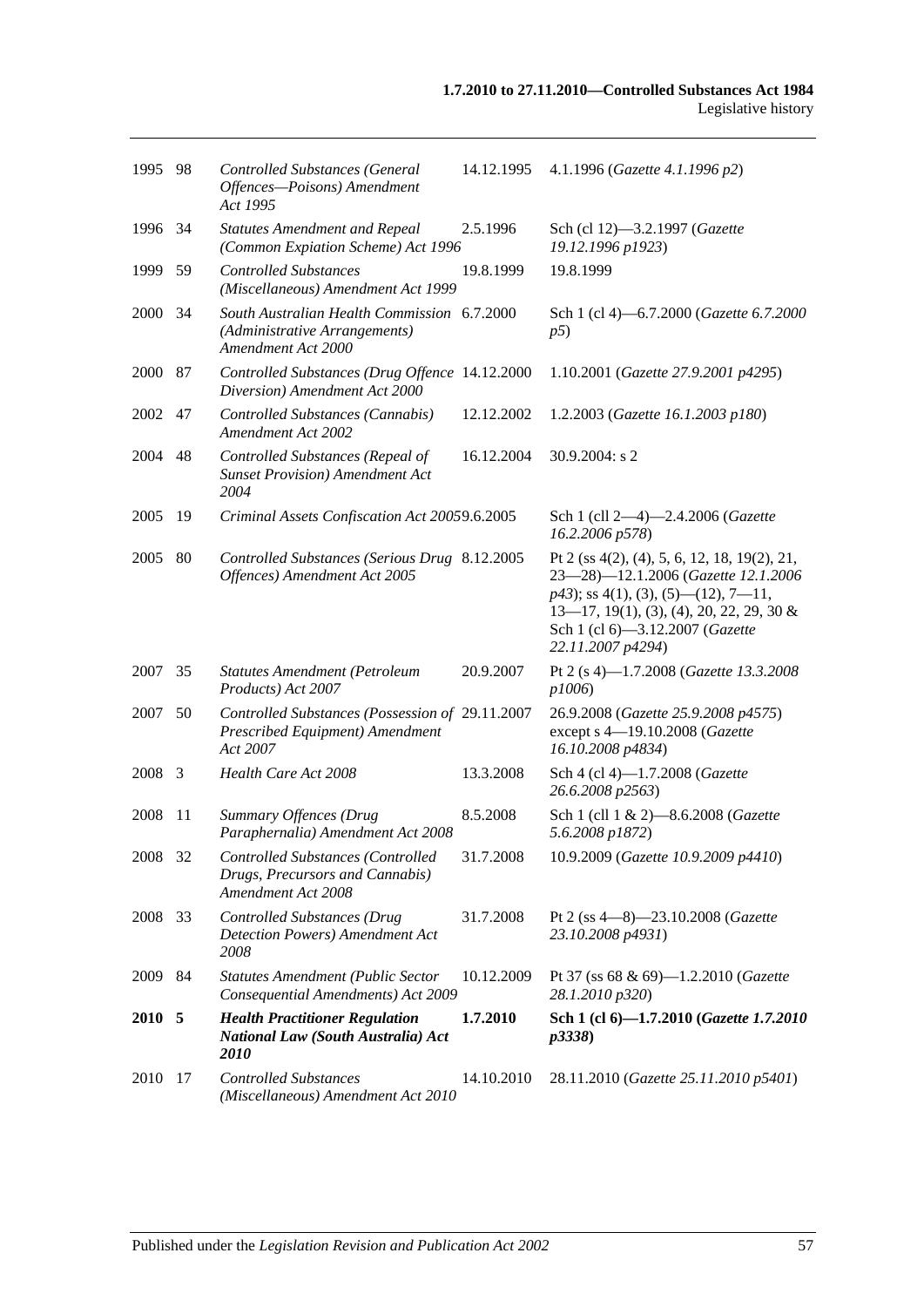# **Provisions amended**

New entries appear in bold.

Entries that relate to provisions that have been deleted appear in italics.

| Provision                           | How varied                                          | Commencement |  |
|-------------------------------------|-----------------------------------------------------|--------------|--|
| Long title                          | amended by 59/1999 s 13 (Sch)                       | 19.8.1999    |  |
| Pt 1                                |                                                     |              |  |
| s <sub>2</sub>                      | deleted by 59/1999 s 13 (Sch)                       | 19.8.1999    |  |
| s 3                                 |                                                     |              |  |
| $s \frac{3}{2}$                     | deleted by 59/1999 s 13 (Sch)                       | 19.8.1999    |  |
| s <sub>4</sub>                      |                                                     |              |  |
| s(4(1))                             | s 4 redesignated as $s$ 4(1) by 64/1986 s 3(b)      | 20.11.1986   |  |
| analyst                             | substituted by $43/1986$ s $5(a)$                   | 16.10.1986   |  |
| cultivation                         | artificially enhancedinserted by 32/2008 s 4(1)     | 10.9.2009    |  |
| assessment panel                    | deleted by $87/2000 s3$                             | 1.10.2001    |  |
|                                     | assessment service inserted by 87/2000 s 3          | 1.10.2001    |  |
| authorised officer                  | substituted by $32/2008$ s $4(2)$                   | 10.9.2009    |  |
| botanist                            | deleted by $43/1986 s 5(b)$                         | 16.10.1986   |  |
| cannabis                            | substituted by $29/1990$ s 3(a)                     | 26.9.1991    |  |
| cannabis oil                        | substituted by $29/1990$ s $3(a)$                   | 26.9.1991    |  |
| cannabis resin                      | substituted by $29/1990$ s $3(a)$                   | 26.9.1991    |  |
| child                               | substituted by $29/1990$ s $3(b)$                   | 26.9.1991    |  |
| commercial<br>quantity              | inserted by $80/2005$ s $4(1)$                      | 3.12.2007    |  |
|                                     | amended by 32/2008 s 4(3)                           | 10.9.2009    |  |
| controlled drug                     | inserted by $80/2005$ s $4(1)$                      | 3.12.2007    |  |
| controlled plant                    | inserted by $80/2005$ s $4(1)$                      | 3.12.2007    |  |
|                                     | controlled precursor inserted by 80/2005 s 4(1)     | 3.12.2007    |  |
| cultivate                           | inserted by $80/2005$ s $4(1)$                      | 3.12.2007    |  |
| dentist                             | amended by 59/1999 s 13 (Sch)                       | 19.8.1999    |  |
|                                     | amended by $80/2005$ s $4(2)$                       | 12.1.2006    |  |
|                                     | substituted by $5/2010$ Sch 1 cl $6(1)$             | 1.7.2010     |  |
| the Department                      | inserted by 34/2000 Sch 1 cl 4(a)                   | 6.7.2000     |  |
|                                     | discrete dosage unit inserted by $32/2008$ s $4(4)$ | 10.9.2009    |  |
|                                     | drug detection dog inserted by $33/2008$ s 4(1)     | 23.10.2008   |  |
| electronic drug<br>detection system | inserted by $33/2008$ s $4(2)$                      | 23.10.2008   |  |
| general drug<br>detection           | inserted by $33/2008$ s 4(2)                        | 23.10.2008   |  |
| the Health<br>Commission            | deleted by 3/2008 Sch 4 cl 4                        | 1.7.2008     |  |
| large commercial<br>quantity        | inserted by $80/2005$ s $4(3)$                      | 3.12.2007    |  |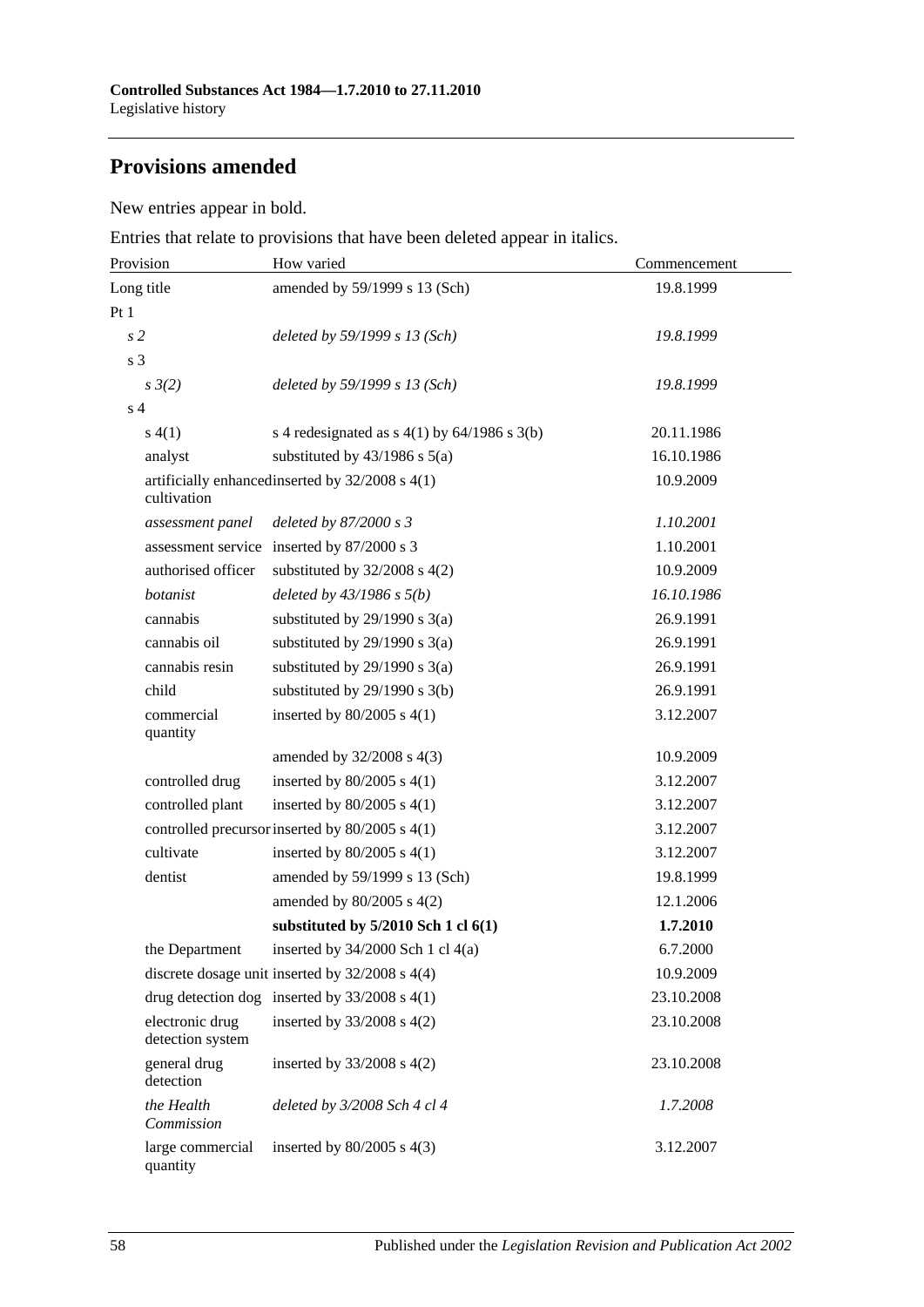|                 |                              | amended by 32/2008 s 4(5)                            | 10.9.2009  |
|-----------------|------------------------------|------------------------------------------------------|------------|
|                 | manufacture                  | inserted by $80/2005$ s $4(3)$                       | 3.12.2007  |
|                 |                              | medical practitioner amended by 59/1999 s 13 (Sch)   | 19.8.1999  |
|                 |                              | substituted by $5/2010$ Sch 1 cl $6(2)$              | 1.7.2010   |
|                 | nurse                        | amended by $64/1986$ s $3(a)$                        | 20.11.1986 |
|                 |                              | amended by $80/2005$ s 4(4)                          | 12.1.2006  |
|                 |                              | substituted by $5/2010$ Sch 1 cl $6(3)$              | 1.7.2010   |
|                 | pharmacist                   | substituted by 13/1991 (Sch 2)                       | 21.11.1991 |
|                 |                              | substituted by $5/2010$ Sch 1 cl $6(4)$              | 1.7.2010   |
|                 | plant                        | deleted by $29/1990 s3(c)$                           | 26.9.1991  |
|                 | possession                   | substituted by $80/2005$ s $4(5)$                    | 3.12.2007  |
|                 | produce                      | deleted by $80/2005$ s $4(6)$                        | 3.12.2007  |
|                 | product                      | inserted by $80/2005$ s $4(6)$                       | 3.12.2007  |
|                 | prohibited<br>substance      | deleted by $80/2005 s 4(7)$                          | 3.12.2007  |
|                 | related person or<br>body    | deleted by 17/1986 s 13 (Sch)                        | 1.3.1987   |
|                 | sell                         | substituted by $80/2005$ s $4(8)$                    | 3.12.2007  |
|                 |                              | senior police officer inserted by 33/2008 s 4(3)     | 23.10.2008 |
|                 | school zone                  | inserted by $29/1990$ s $3(d)$                       | 26.9.1991  |
|                 | simple possession<br>offence | substituted by $80/2005$ s $4(9)$                    | 3.12.2007  |
|                 | supply                       | substituted by $80/2005$ s $4(10)$                   | 3.12.2007  |
|                 | traffic                      | inserted by $80/2005$ s $4(11)$                      | 3.12.2007  |
|                 |                              | trafficable quantity inserted by $80/2005$ s $4(11)$ | 3.12.2007  |
|                 |                              | amended by 32/2008 s 4(6)                            | 10.9.2009  |
|                 |                              | veterinary surgeon amended by 59/1999 s 13 (Sch)     | 19.8.1999  |
|                 | s(4(2)                       | inserted by $64/1986$ s $3(b)$                       | 20.11.1986 |
|                 | s(4(3))                      | inserted by $64/1986$ s $3(b)$                       | 20.11.1986 |
|                 |                              | substituted by $80/2005$ s $4(12)$                   | 3.12.2007  |
|                 | $s\ 4(4)$ (8)                | inserted by $80/2005$ s $4(12)$                      | 3.12.2007  |
| s <sub>5</sub>  |                              |                                                      |            |
|                 | $s 5(2)$ and (3)             | amended by 59/1999 s 13 (Sch)                        | 19.8.1999  |
| Pt <sub>2</sub> |                              |                                                      |            |
| s <sub>6</sub>  |                              |                                                      |            |
|                 | s(6(1))                      | substituted by 59/1999 s 13 (Sch)                    | 19.8.1999  |
|                 | s(6(2))                      | amended by 59/1999 s 13 (Sch)                        | 19.8.1999  |
|                 |                              | amended by 34/2000 Sch 1 cl 4(b)                     | 6.7.2000   |
|                 |                              | amended by $80/2005$ s $5(1)$ , (2)                  | 12.1.2006  |
|                 |                              | amended by 32/2008 s 5                               | 10.9.2009  |
|                 | s 6(4)                       | amended by 59/1999 s 13 (Sch)                        | 19.8.1999  |
| s 7             |                              |                                                      |            |
|                 | s $7(1)$ - (4)               | amended by 59/1999 s 13 (Sch)                        | 19.8.1999  |
|                 | ss 8 and 9                   | amended by 59/1999 s 13 (Sch)                        | 19.8.1999  |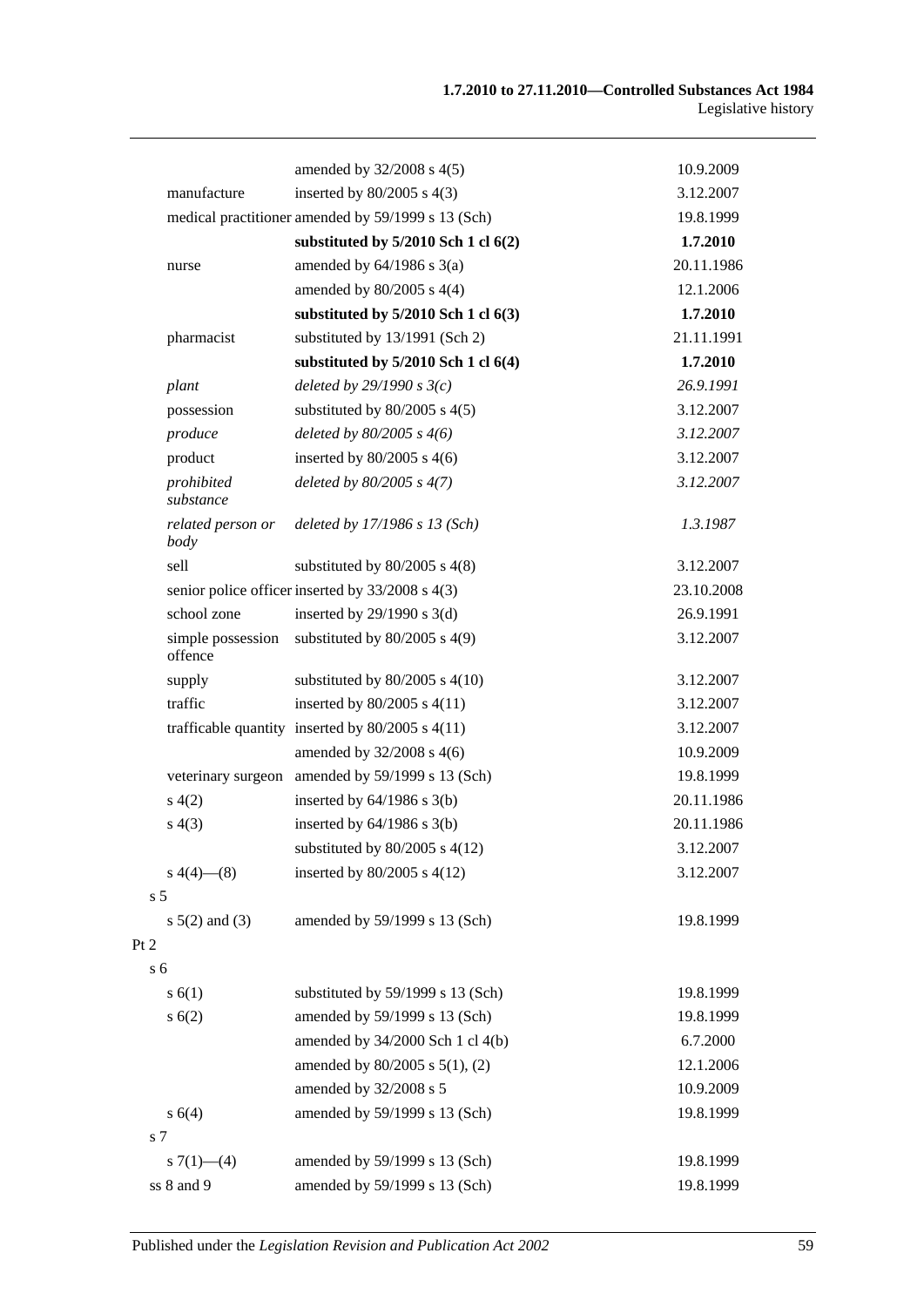s 10 s 10(1) substituted by 59/1999 s 13 (Sch) 19.8.1999 s 10(2) amended by 59/1999 s 13 (Sch) 19.8.1999 s 10(3) amended by 59/1999 s 13 (Sch) 19.8.1999 amended by 80/2005 s 6 12.1.2006 s 10(4)—(6) amended by 59/1999 s 13 (Sch) 19.8.1999 s 10A inserted by 84/2009 s 68 1.2.2010 s 11 s 11(3), (5)—(7) amended by 59/1999 s 13 (Sch) 19.8.1999 Pt 3 s 12 s 12(1) and (3) amended by 59/1999 s 13 (Sch) 19.8.1999 s 12(4) amended by 59/1999 s 13 (Sch) 19.8.1999 amended by 80/2005 s 7(1) 3.12.2007 s 12(4a) and (4b) inserted by 80/2005 s 7(2) 3.12.2007 s 12(5) and (6) amended by 59/1999 s 13 (Sch) uncommenced s 12(7) amended by 59/1999 s 13 (Sch) 19.8.1999 Pt 4 s 13 s 13(1) amended by 98/1995 s 3 4.1.1996 amended by 59/1999 s 13 (Sch) 19.8.1999 amended by 34/2000 Sch 1 cl 4(c) 6.7.2000 amended by 80/2005 s 8(1) 3.12.2007 s 13(3) inserted by 59/1999 s 2 19.8.1999 s 13(4) inserted by 80/2005 s 8(2) 3.12.2007 s 14 s 14(1) amended by 98/1995 s 4 4.1.1996 amended by 59/1999 s 13 (Sch) 19.8.1999 amended by 34/2000 Sch 1 cl 4(d) 6.7.2000 s 14(3) inserted by 59/1999 s 3 19.8.1999 s 15 s 15(1) amended by 98/1995 s 5 4.1.1996 amended by 59/1999 s 13 (Sch) 19.8.1999 amended by 34/2000 Sch 1 cl 4(e) 6.7.2000 s 15(3) inserted by 59/1999 s 4 19.8.1999 s 16 s 16(1)—(4) amended by 98/1995 s 6 4.1.1996 amended by 59/1999 s 13 (Sch) 19.8.1999 s 17 **amended by 98/1995 s 7** 4.1.1996 amended by 59/1999 s 13 (Sch) 19.8.1999 ss 17A—17C inserted by 32/2008 s 6 10.9.2009 s 18 substituted by 98/1995 s 8 4.1.1996 s 18(1) amended by 59/1999 s 13 (Sch) 19.8.1999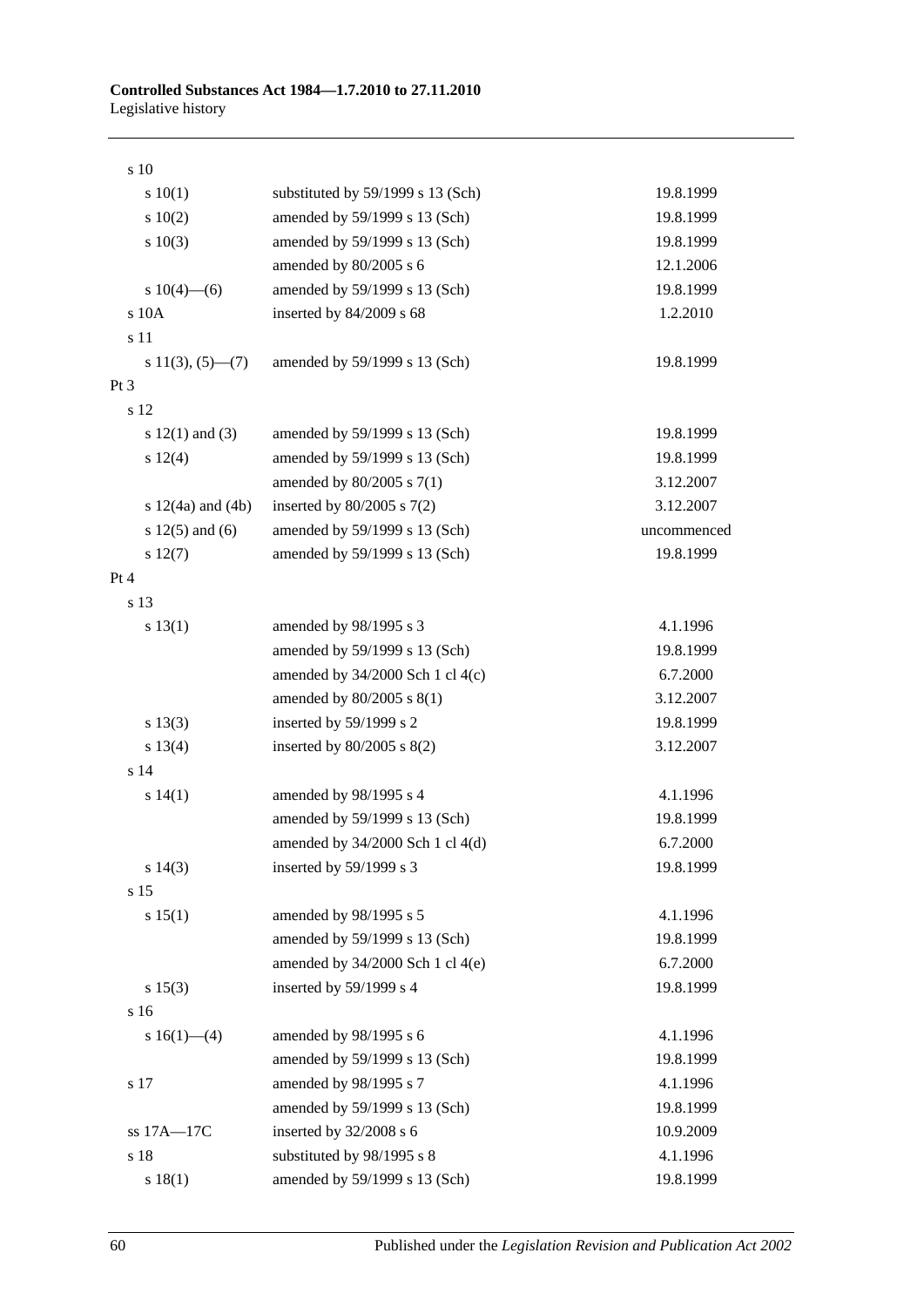|                 | amended by $34/2000$ Sch 1 cl $4(f)$          | 6.7.2000    |
|-----------------|-----------------------------------------------|-------------|
| s 18(2)         | amended by 59/1999 s 13 (Sch)                 | 19.8.1999   |
| s 18(3)         | amended by 59/1999 s 13 (Sch)                 | 19.8.1999   |
|                 | amended by $34/2000$ Sch 1 cl $4(g)$          | 6.7.2000    |
|                 | amended by 80/2005 s 9                        | 3.12.2007   |
| s 18(4)         | inserted by 59/1999 s 5                       | 19.8.1999   |
| s 18A           | inserted by 80/2005 s 10                      | 3.12.2007   |
| s 18A(6)        | amended by 32/2008 s 7(1)                     | 10.9.2009   |
| s 18A(8)        | substituted by $32/2008$ s $7(2)$             | 10.9.2009   |
| s 19            |                                               |             |
| s 19(1)         | s 19 amended by 98/1995 s 9                   | 4.1.1996    |
|                 | s 19 amended by 59/1999 s 13 (Sch)            | 19.8.1999   |
|                 | s 19 redesignated as s 19(1) by $35/2007$ s 4 | 1.7.2008    |
| $s 19(2)$ - (6) | inserted by 35/2007 s 4                       | 1.7.2008    |
| s 20            |                                               | uncommenced |
| $s \ 20(1)$     | amended by 98/1995 s 10                       |             |
|                 | amended by 59/1999 s 13 (Sch)                 |             |
|                 | amended by 80/2005 s 11(1), (2)               |             |
| $s\,20(2)$      | substituted by $80/2005$ s $11(3)$            |             |
| s 21            |                                               |             |
| $s \, 21(1)$    | amended by 59/1999 s 13 (Sch)                 | 19.8.1999   |
|                 | amended by 80/2005 s 12(1), (2)               | 12.1.2006   |
| $s\ 21(2)$      | amended by 98/1995 s 11                       | 4.1.1996    |
|                 | amended by 59/1999 s 13 (Sch)                 | 19.8.1999   |
| $s \, 21(4)$    | amended by 59/1999 s 13 (Sch)                 | 19.8.1999   |
| s <sub>22</sub> |                                               |             |
| $s\,22(1)$      | amended by 98/1995 s 12                       | 4.1.1996    |
|                 | amended by 59/1999 s 13 (Sch)                 | 19.8.1999   |
|                 | amended by 34/2000 Sch 1 cl 4(h)              | 6.7.2000    |
| s 23            |                                               |             |
| $s\,23(1)$      | amended by 98/1995 s 13                       | 4.1.1996    |
|                 | amended by 59/1999 s 13 (Sch)                 | 19.8.1999   |
| $s\,23(2)$      | amended by 59/1999 s 13 (Sch)                 | 19.8.1999   |
| s24             | substituted by 98/1995 s 14                   | 4.1.1996    |
|                 | amended by 59/1999 s 13 (Sch)                 | 19.8.1999   |
| s 25            | amended by 98/1995 s 15                       | 4.1.1996    |
|                 | amended by 59/1999 s 13 (Sch)                 | 19.8.1999   |
| s <sub>26</sub> | amended by 98/1995 s 16                       | 4.1.1996    |
|                 | amended by 59/1999 s 13 (Sch)                 | 19.8.1999   |
| s 27            | substituted by 98/1995 s 17                   | 4.1.1996    |
|                 | amended by 59/1999 s 13 (Sch)                 | 19.8.1999   |
| s 28            |                                               |             |
| s 28(1)         | amended by 98/1995 s 18                       | 4.1.1996    |
|                 |                                               |             |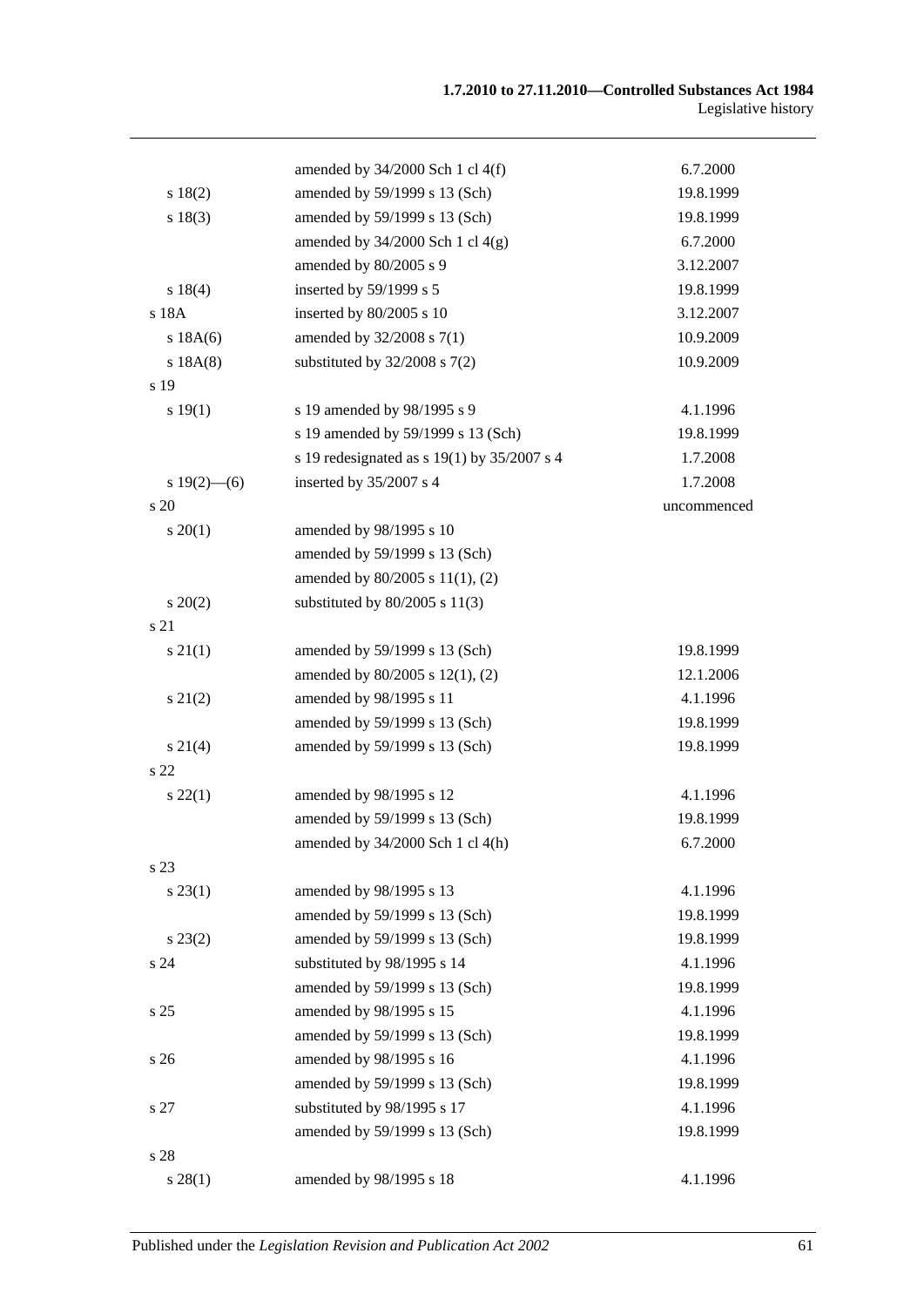|                                              | amended by 59/1999 s 13 (Sch)         | 19.8.1999  |
|----------------------------------------------|---------------------------------------|------------|
| s 29                                         | amended by 98/1995 s 19               | 4.1.1996   |
|                                              | amended by 59/1999 s 13 (Sch)         | 19.8.1999  |
| s 30                                         |                                       |            |
| $s \ 30(1)$                                  | amended by 98/1995 s 20(a)            | 4.1.1996   |
|                                              | amended by 59/1999 s 13 (Sch)         | 19.8.1999  |
| $s \ 30(2)$                                  | amended by 98/1995 s 20(b)            | 4.1.1996   |
|                                              | amended by 59/1999 s 13 (Sch)         | 19.8.1999  |
| $s \ 30(2a)$                                 | inserted by $98/1995$ s $20(c)$       | 4.1.1996   |
|                                              | amended by 59/1999 s 13 (Sch)         | 19.8.1999  |
| $s \ 30(3)$                                  | amended by 59/1999 s 13 (Sch)         | 19.8.1999  |
| $Pt\,5$                                      |                                       |            |
| heading                                      | substituted by 80/2005 s 13           | 3.12.2007  |
| Pt 5 Div 1 before<br>substitution by 80/2005 |                                       |            |
| s <sub>31</sub>                              |                                       |            |
| $s \frac{3I(1)}{2}$                          | amended by 59/1999 s 13 (Sch)         | 19.8.1999  |
| $s \, 3I(2)$                                 | amended by 64/1986 s 4                | 20.11.1986 |
|                                              | amended by 59/1999 s 13 (Sch)         | 19.8.1999  |
| $s \frac{3I(3)}{3}$                          | amended by 59/1999 s 13 (Sch)         | 19.8.1999  |
|                                              | amended by $34/2000$ Sch 1 cl $4(i)$  | 6.7.2000   |
| $s \, 3I(4)$                                 | amended by 59/1999 s 13 (Sch)         | 19.8.1999  |
| $s \, 3I(5)$                                 | inserted by $59/1999 s 6$             | 19.8.1999  |
| s <sub>32</sub>                              |                                       |            |
| $s\,32(1)$                                   | amended by 59/1999 s 13 (Sch)         | 19.8.1999  |
| $s\,32(2)$                                   | amended by 59/1999 s 13 (Sch)         | 19.8.1999  |
|                                              | amended by $34/2000$ Sch 1 cl $4(j)$  | 6.7.2000   |
| $s \, 32(3)$ and (4)                         | amended by 59/1999 s 13 (Sch)         | 19.8.1999  |
| $s\,32(5)$                                   | amended by 64/1986 s 5                | 20.11.1986 |
|                                              | amended by $29/1990 s 4(a)$           | 26.9.1991  |
|                                              | amended by $69/1991 s 16(a)$ , (b)    | 6.7.1992   |
|                                              | amended by $44/1992 s 3(a), (b)$      | 6.7.1992   |
|                                              | $B(b)(iii)$ deleted by 44/1992 s 3(c) | 6.7.1992   |
|                                              | amended by 59/1999 s 13 (Sch)         | 19.8.1999  |
| $s\,32(5a)$                                  | inserted by $28/1990 s 2$             | 26.4.1990  |
| $s\,32(6)$                                   | substituted by $29/1990 s 4(b)$       | 26.9.1991  |
| $s\,32(7)$                                   | inserted by 59/1999 s 7               | 19.8.1999  |
| s <sub>33</sub>                              |                                       |            |
| $s \, 33(1)$                                 | amended by $64/1986 s 6(a)$           | 20.11.1986 |
|                                              | amended by 59/1999 s 13 (Sch)         | 19.8.1999  |
|                                              | amended by $34/2000$ Sch 1 cl $4(k)$  | 6.7.2000   |
| $s\,33(1a)$                                  | inserted by $64/1986$ s $6(b)$        | 20.11.1986 |
|                                              | amended by 59/1999 s 13 (Sch)         | 19.8.1999  |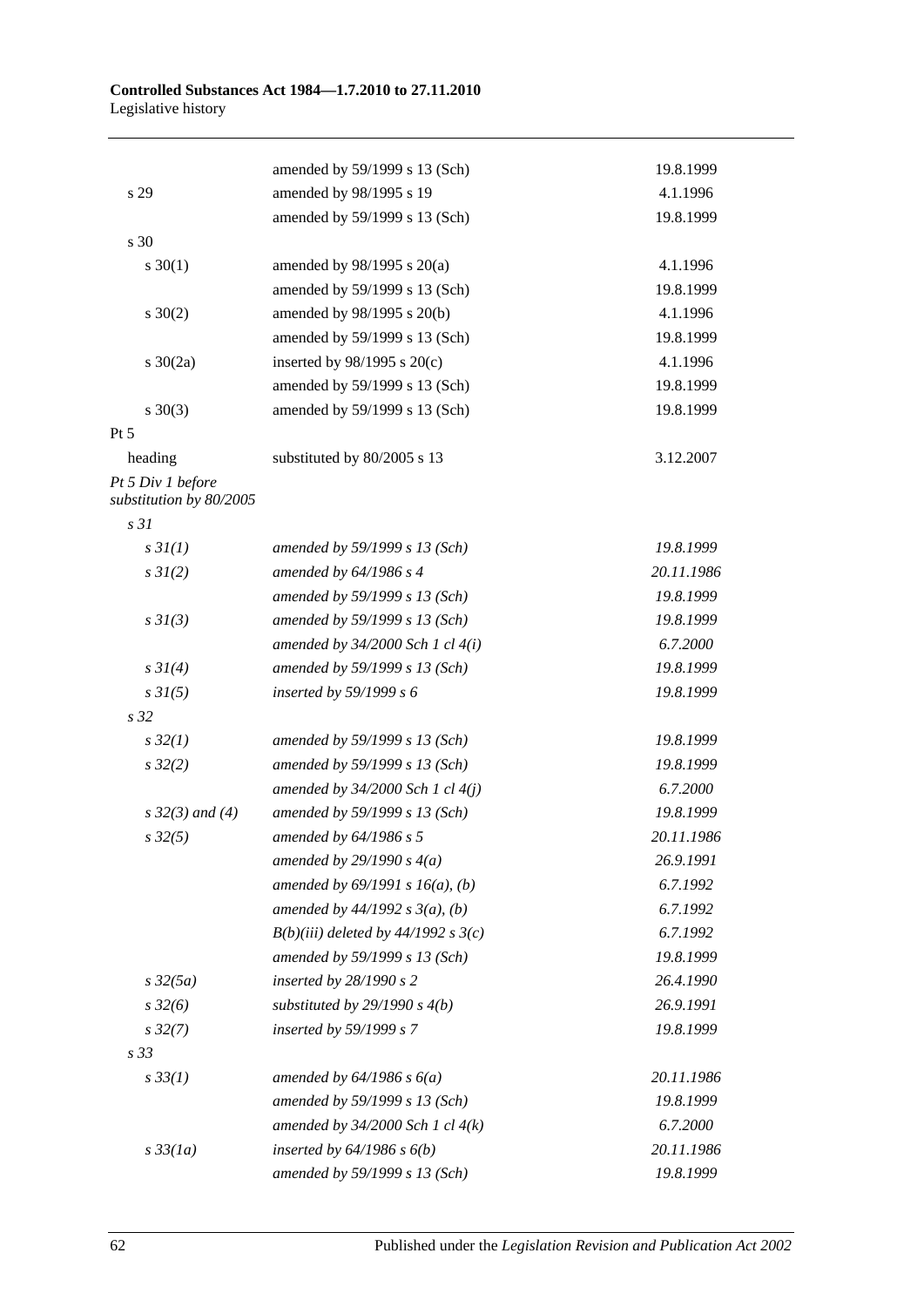|                  | amended by $34/2000$ Sch 1 cl $4(l)$           | 6.7.2000   |
|------------------|------------------------------------------------|------------|
| $s \, 33(2)$     | amended by 59/1999 s 13 (Sch)                  | 19.8.1999  |
| $s \, 33(3)$     | amended by $64/1986 s 6(c)$                    | 20.11.1986 |
|                  | amended by $34/2000$ Sch 1 cl $4(m)$           | 6.7.2000   |
| $s \, 33(4)$     | amended by $64/1986 s 6(d)$                    | 20.11.1986 |
|                  | amended by $34/2000$ Sch 1 cl $4(n)$           | 6.7.2000   |
| $s\,33(5)$       | amended by $64/1986 s 6(e)$                    | 20.11.1986 |
|                  | amended by $34/2000$ Sch 1 cl $4(o)$ , (p)     | 6.7.2000   |
| $s \frac{33}{6}$ | amended by 59/1999 s 13 (Sch)                  | 19.8.1999  |
| Pt 5 Div 1       | substituted by 80/2005 s 14                    | 3.12.2007  |
| s 31             |                                                |            |
| $s \, 31(1)$     | amended by 32/2008 s 8(1), (2)                 | 10.9.2009  |
| $s \, 31(3)$     | inserted by $32/2008$ s $8(3)$                 | 10.9.2009  |
| Pt 5 Div 2       | substituted by 80/2005 s 14                    | 3.12.2007  |
| s 33             |                                                |            |
| $s \, 33(4)$     | substituted by 32/2008 s 9                     | 10.9.2009  |
| s 33D            | amended by 11/2008 Sch 1 cl 1                  | 8.6.2008   |
| Pt 5 Div 3       | inserted by 80/2005 s 14                       | 3.12.2007  |
| s 33GA           | inserted by 11/2008 Sch 1 cl 2                 | 8.6.2008   |
| Pt 5 Div 4       | inserted by 80/2005 s 14                       | 3.12.2007  |
| s <sub>33J</sub> |                                                |            |
| s $33J(1)$       | s 33J redesignated as s 33J(1) by 32/2008 s 10 | 10.9.2009  |
| $s \, 33J(2)$    | inserted by 32/2008 s 10                       | 10.9.2009  |
| s 33K            |                                                |            |
| s 33K(1)         | amended by 32/2008 s 11(1)                     | 10.9.2009  |
| $s \, 33K(2)$    | amended by 32/2008 s 11(2)                     | 10.9.2009  |
| $s \, 33K(3)$    | inserted by 32/2008 s 11(3)                    | 10.9.2009  |
| s 33LA           | inserted by 50/2007 s 4                        | 19.10.2008 |
| s 33LB           | inserted by 32/2008 s 12                       | 10.9.2009  |
| Pt 5 Div 5       | inserted by 80/2005 s 14                       | 3.12.2007  |
| s 330A           | inserted by 32/2008 s 13                       | 10.9.2009  |
| Pt 5 Div 6       |                                                |            |
| heading          | inserted by 80/2005 s 14                       | 3.12.2007  |
| s 34             | substituted by 64/1986 s 7                     | 29.3.1990  |
|                  | amended by 59/1999 s 13 (Sch)                  | 19.8.1999  |
|                  | substituted by 87/2000 s 4                     | 1.10.2001  |
| $ss 35 - 39$     | amended by 59/1999 s 13 (Sch)                  | 19.8.1999  |
|                  | substituted by 87/2000 s 4                     | 1.10.2001  |
| $\sin 40$        | substituted by 87/2000 s 4                     | 1.10.2001  |
| s 40A            | inserted by 87/2000 s 4                        | 1.10.2001  |
| $s$ 40 $B$       | inserted by $87/2000 s4$                       | 1.10.2001  |
|                  | deleted by 48/2004 s 4                         | 30.9.2004  |
| Pt 6             | heading substituted by 59/1999 s 8             | 19.8.1999  |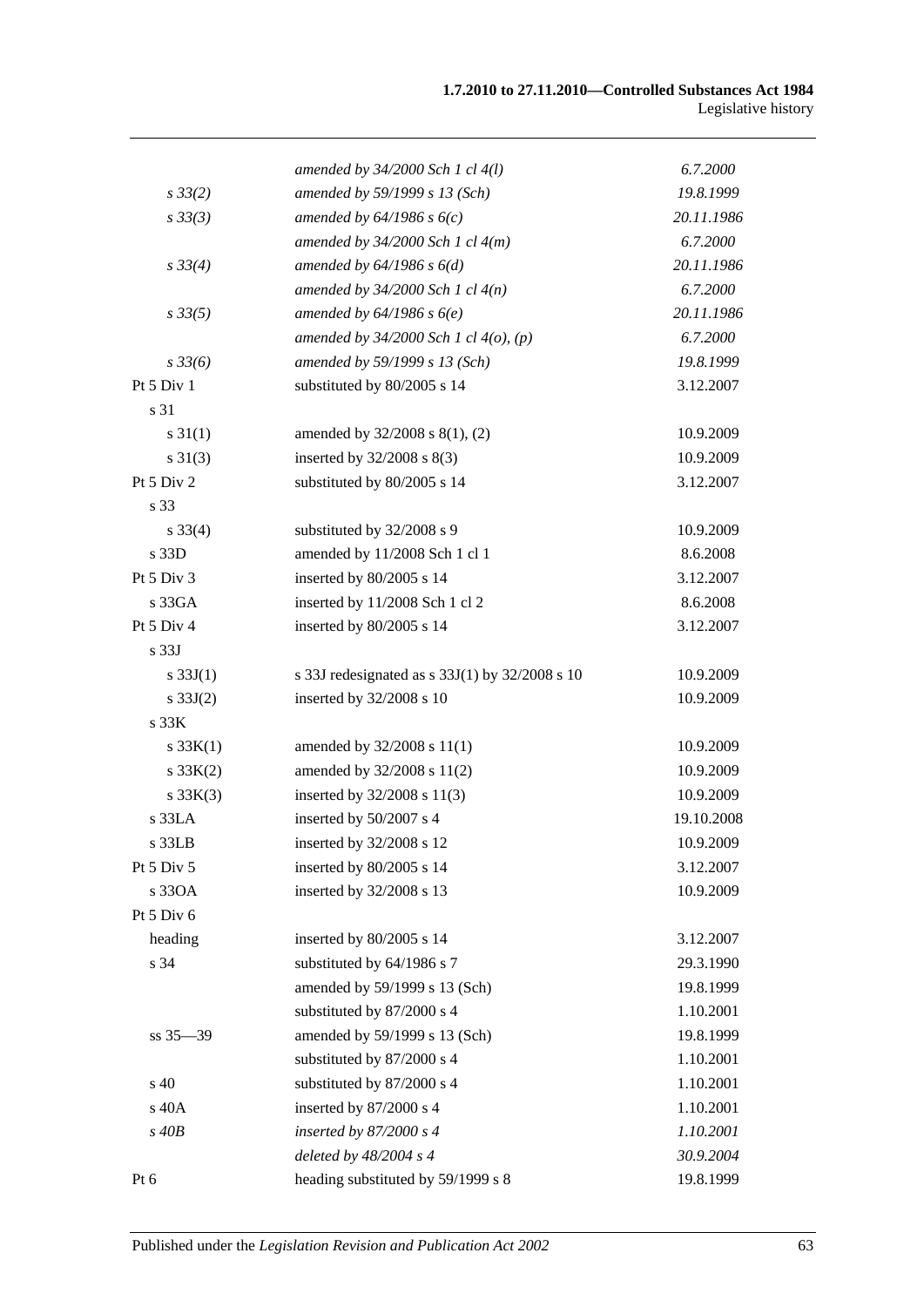#### **Controlled Substances Act 1984—1.7.2010 to 27.11.2010** Legislative history

| Div 1 heading                           | deleted by 59/1999 s 9                                                   | 19.8.1999  |
|-----------------------------------------|--------------------------------------------------------------------------|------------|
| ss 41 and 42                            | amended by 59/1999 s 13 (Sch)                                            | 19.8.1999  |
|                                         | deleted by 80/2005 s 15                                                  | 3.12.2007  |
| 19/2005                                 | s 43 before deletion by substituted by 17/1986 s 13 (Sch)                | 1.3.1987   |
| $s\,43(1)$ and (2)                      | deleted by $69/1991 s 16(c)$                                             | 6.7.1992   |
| $s\,43(3)$                              | amended by 59/1999 s 13 (Sch)                                            | 19.8.1999  |
| $s\,43$                                 | deleted by 19/2005 Sch 1 cl 2                                            | 2.4.2006   |
| s <sub>44</sub>                         |                                                                          |            |
| $s\,44(1)$                              | s 44 amended by 29/1990 s 5                                              | 26.9.1991  |
|                                         | s 44 amended by 59/1999 s 13 (Sch)                                       | 19.8.1999  |
|                                         | s 44 amended by 87/2000 s 5                                              | 1.10.2001  |
|                                         | s 44 amended by 19/2005 Sch 1 cl 3                                       | 2.4.2006   |
|                                         | s 44 amended by 80/2005 s 16(1)-(3)                                      | 3.12.2007  |
|                                         | s 44(db) deleted by 80/2005 s 16(3)                                      | 3.12.2007  |
|                                         | s 44 amended and redesignated as s 44(1) by<br>$32/2008$ s $14(1)$ , (2) | 10.9.2009  |
| $s\ 44(2)$ and (3)                      | inserted by 32/2008 s 14(2)                                              | 10.9.2009  |
| s <sub>45</sub>                         | amended by 59/1999 s 13 (Sch)                                            | 19.8.1999  |
| $s$ 45 $A$                              | inserted by 64/1986 s 8                                                  | 30.4.1987  |
| $s\,45A(1)$                             | amended by 49/1991 Sch 2                                                 | 6.7.1992   |
|                                         | amended by 59/1999 s 13 (Sch)                                            | 19.8.1999  |
| $s\,45A(2)$                             | amended by 34/1996 s 4 (Sch cl 12)                                       | 3.2.1997   |
|                                         | amended by 59/1999 s 13 (Sch)                                            | 19.8.1999  |
| $s\,45A(3)$                             | substituted by $34/1996$ s 4 (Sch cl 12)                                 | 3.2.1997   |
| $s\,45A(4)$ - (6)                       | deleted by $34/1996$ s 4 (Sch cl 12)                                     | 3.2.1997   |
| $s\,45A(8)$                             | amended by 29/1990 s 6                                                   | 26.9.1991  |
| artificially<br>enhanced<br>cultivation | inserted by $47/2002$ s $3(a)$                                           | 1.2.2003   |
|                                         | deleted by 32/2008 s 15                                                  | 10.9.2009  |
| child                                   | deleted by 80/2005 s 17                                                  | 3.12.2007  |
| simple cannabis<br>offence              | amended by 59/1999 s 13 (Sch)                                            | 19.8.1999  |
|                                         | amended by $47/2002$ s $3(b)$                                            | 1.2.2003   |
|                                         | substituted by 80/2005 s 17                                              | 3.12.2007  |
| Pt 6 Div 2                              | amended by 17/1986 s 13 (Sch)                                            | 1.3.1987   |
|                                         | deleted by 59/1999 s 10                                                  | 19.8.1999  |
| Pt 7                                    | heading substituted by 59/1999 s 11                                      | 19.8.1999  |
| s 50                                    |                                                                          |            |
| s 50(1)                                 | amended by 32/2008 s 16                                                  | 10.9.2009  |
| s $50(2)$ and (3)                       | amended by 59/1999 s 13 (Sch)                                            | 19.8.1999  |
| s 51                                    |                                                                          |            |
| s 51(1)                                 | amended by $43/1986$ s $5(c)$                                            | 16.10.1986 |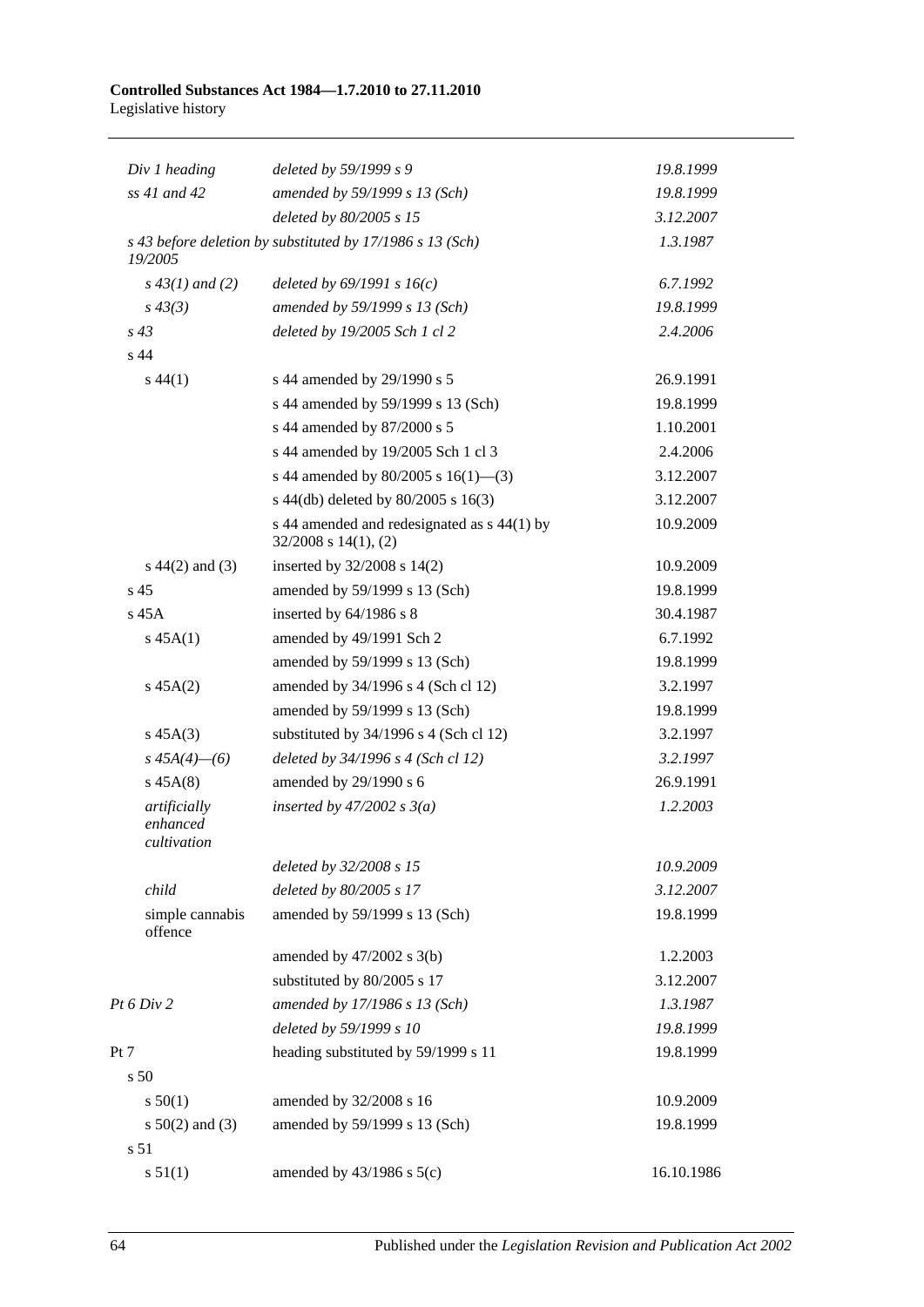|                      | amended by 59/1999 s 13 (Sch)              | 19.8.1999  |
|----------------------|--------------------------------------------|------------|
|                      | amended by 32/2008 s 17                    | 10.9.2009  |
| s 51(2)              | amended by $43/1986$ s $5(d)$              | 16.10.1986 |
|                      | amended by 59/1999 s 13 (Sch)              | 19.8.1999  |
| s <sub>52</sub>      |                                            |            |
| $s\,52(2)$           | amended by 17/1986 s 13 (Sch)              | 1.3.1987   |
|                      | amended by 59/1999 s 13 (Sch)              | 19.8.1999  |
|                      | amended by $80/2005$ s $18(1)$ —(3)        | 12.1.2006  |
| s 52(4)              | amended by 59/1999 s 13 (Sch)              | 19.8.1999  |
|                      | amended by 80/2005 s 18(4)                 | 12.1.2006  |
| s 52(5)              | amended by 59/1999 s 13 (Sch)              | 19.8.1999  |
| $s\,52(6)$           | amended by 59/1999 s 13 (Sch)              | 19.8.1999  |
|                      | amended by 33/2008 s 5(1), (2)             | 23.10.2008 |
| $s 52(7)$ and (8)    | amended by 59/1999 s 13 (Sch)              | 19.8.1999  |
|                      | deleted by $33/2008 s 5(3)$                | 23.10.2008 |
| s 52(9)              | amended by 59/1999 s 13 (Sch)              | 19.8.1999  |
|                      | amended by 33/2008 s 5(4), (5)             | 23.10.2008 |
| s 52(10)             | amended by 59/1999 s 13 (Sch)              | 19.8.1999  |
|                      | amended by 33/2008 s 5(6)                  | 23.10.2008 |
| s 52(11)             | amended by 59/1999 s 13 (Sch)              | 19.8.1999  |
|                      | substituted by $80/2005$ s $18(5)$         | 12.1.2006  |
|                      | substituted by $33/2008$ s $5(7)$          | 23.10.2008 |
| $s\,52(12)$          | amended by 98/1995 s 21                    | 4.1.1996   |
|                      | amended by 59/1999 s 13 (Sch)              | 19.8.1999  |
|                      | deleted by $33/2008$ s $5(7)$              | 23.10.2008 |
| s $52A$ -see s $52E$ |                                            |            |
| $ss 52A - 52D$       | inserted by 33/2008 s 6                    | 23.10.2008 |
| s 52E                | s 52A inserted by 27/1994 s 3              | 13.10.1994 |
|                      | s 52A substituted by 59/1999 s 12          | 19.8.1999  |
|                      | s 52A redesignated as s 52E by 33/2008 s 7 | 23.10.2008 |
| $s$ 52E(2)           | amended by 80/2005 s 19(1)                 | 3.12.2007  |
| $s$ 52E(6a)          | inserted by 80/2005 s 19(2)                | 12.1.2006  |
| s 52E(7)             | amended by 80/2005 s 19(3)                 | 3.12.2007  |
| $s$ 52E(10)          | amended by 80/2005 s 19(4)                 | 3.12.2007  |
| $s$ 52E(12)          | substituted by 19/2005 Sch 1 cl 4          | 2.4.2006   |
| s 53                 |                                            |            |
| s 53(1)              | amended by $43/1986$ s $5(e)$              | 16.10.1986 |
|                      | amended by 59/1999 s 13 (Sch)              | 19.8.1999  |
| s 53(2)              | amended by $43/1986$ s $5(f)$              | 16.10.1986 |
|                      | amended by 27/1994 s 4                     | 13.10.1994 |
|                      | amended by 80/2005 s 20                    | 3.12.2007  |
| s 53(4)              | amended by $43/1986$ s $5(g)$              | 16.10.1986 |
|                      | amended by 59/1999 s 13 (Sch)              | 19.8.1999  |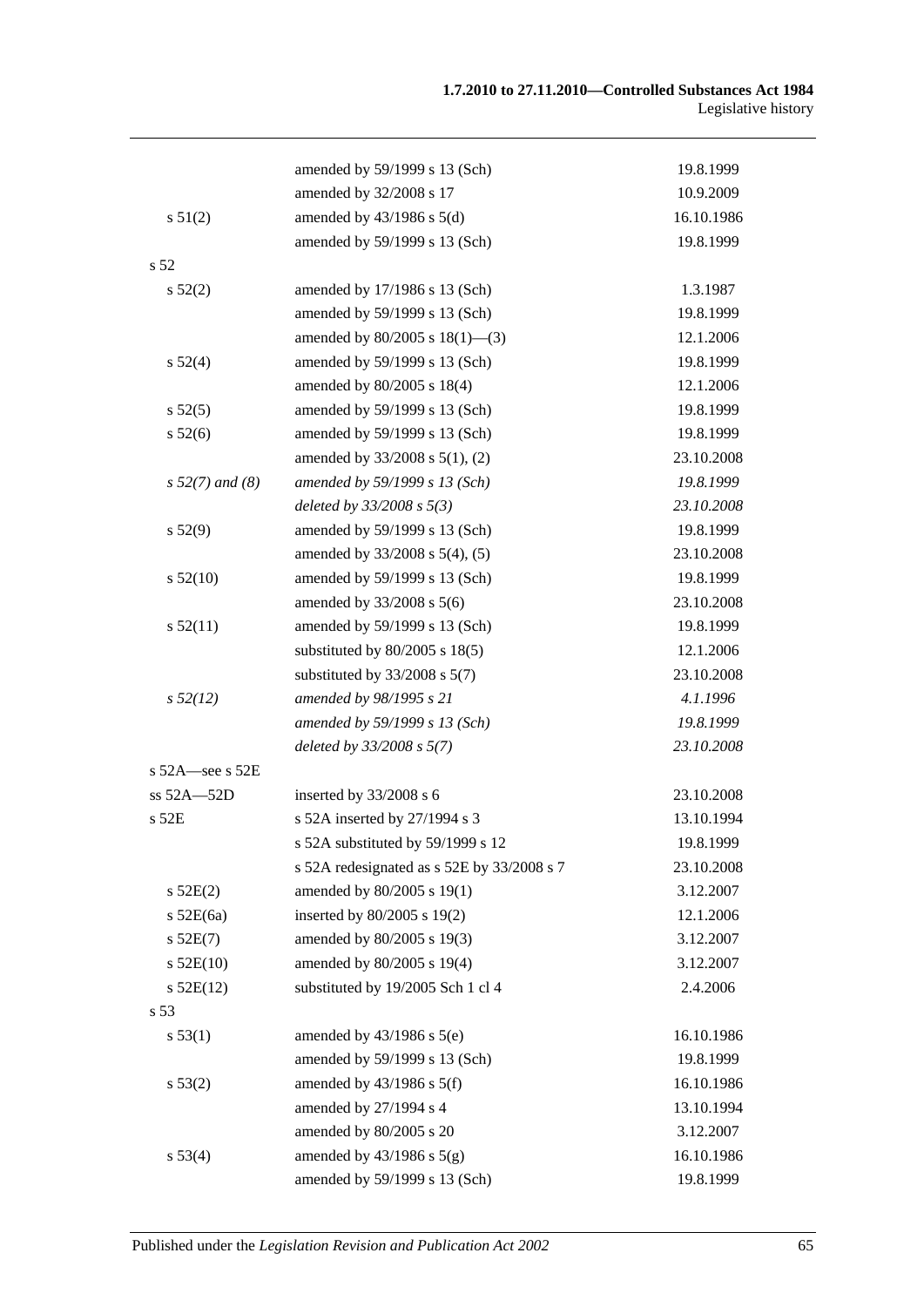|                                    | amended by $34/2000$ Sch 1 cl $4(r)$       | 6.7.2000   |
|------------------------------------|--------------------------------------------|------------|
| s 54 before deletion by<br>84/2009 |                                            |            |
| s 54(1)                            | amended by $43/1986$ s $5(h)$ , (i)        | 16.10.1986 |
|                                    | (d) deleted by $43/1986 s 5(i)$            | 16.10.1986 |
|                                    | amended by 59/1999 s 13 (Sch)              | 19.8.1999  |
| $s\,54(2)$                         | amended by 59/1999 s 13 (Sch)              | 19.8.1999  |
| s 54                               | deleted by 84/2009 s 69                    | 1.2.2010   |
| s <sub>55</sub>                    |                                            |            |
| s 55(4)                            | amended by $80/2005$ s $21(1)$             | 12.1.2006  |
| $s 55(5)$ (7)                      | substituted by $80/2005$ s $21(2)$         | 12.1.2006  |
| s 55(8)                            | inserted by $80/2005$ s $21(2)$            | 12.1.2006  |
| Pt 8                               |                                            |            |
| s <sub>55</sub>                    |                                            |            |
| s 55(1)                            | amended by $34/2000$ Sch 1 cl $4(s)$       | 6.7.2000   |
| s 55(2)                            | amended by $34/2000$ Sch 1 cl 4(t)         | 6.7.2000   |
| s 55(2a)                           | inserted by $64/1986$ s $9(a)$             | 20.11.1986 |
|                                    | amended by 98/1995 s 22                    | 4.1.1996   |
|                                    | amended by 59/1999 s 13 (Sch)              | 19.8.1999  |
| s 55(3)                            | amended by 59/1999 s 13 (Sch)              | 19.8.1999  |
|                                    | amended by 34/2000 Sch 1 cl 4(u)           | 6.7.2000   |
| s 55(4)                            | substituted by $64/1986$ s $9(b)$          | 20.11.1986 |
|                                    | amended by 59/1999 s 13 (Sch)              | 19.8.1999  |
|                                    | amended by $34/2000$ Sch 1 cl $4(v)$ , (w) | 6.7.2000   |
| $s 55(5)$ (7)                      | inserted by $64/1986$ s $9(b)$             | 20.11.1986 |
| s <sub>56</sub>                    |                                            |            |
| s 56(1)                            | amended by 64/1986 s 10                    | 20.11.1986 |
|                                    | amended by 59/1999 s 13 (Sch)              | 19.8.1999  |
|                                    | amended by $34/2000$ Sch 1 cl $4(x)$       | 6.7.2000   |
|                                    | substituted by 80/2005 s 22                | 3.12.2007  |
|                                    | amended by 32/2008 s 18                    | 10.9.2009  |
| s 56(2)                            | amended by 59/1999 s 13 (Sch)              | 19.8.1999  |
| s 57                               |                                            |            |
| s 57(1)                            | substituted by $64/1986$ s $11(a)$         | 20.11.1986 |
|                                    | amended by $34/2000$ Sch 1 cl $4(y)$       | 6.7.2000   |
| s 57(2)                            | substituted by $64/1986$ s $11(a)$         | 20.11.1986 |
|                                    | amended by $34/2000$ Sch 1 cl $4(z)$       | 6.7.2000   |
| s 57(3)                            | amended by 64/1986 s 11(b)                 | 20.11.1986 |
|                                    | amended by 59/1999 s 13 (Sch)              | 19.8.1999  |
|                                    | amended by 34/2000 Sch 1 cl 4(za)          | 6.7.2000   |
| s 57(4)                            | amended by 98/1995 s 23                    | 4.1.1996   |
|                                    | amended by 59/1999 s 13 (Sch)              | 19.8.1999  |
| s 57(5)                            | amended by 64/1986 s 11(c)                 | 20.11.1986 |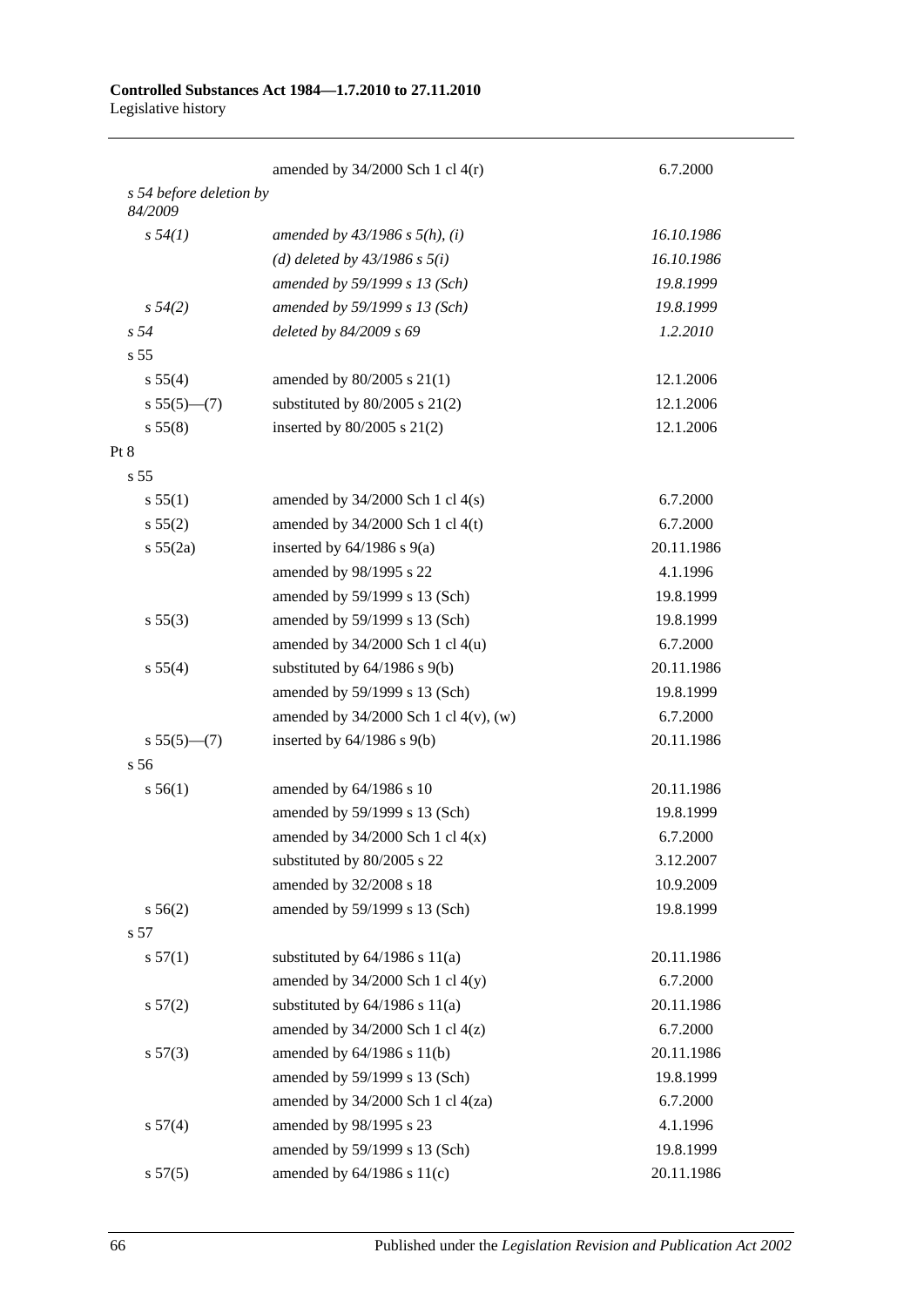|                | substituted by 80/2005 s 23                    | 12.1.2006  |
|----------------|------------------------------------------------|------------|
| s 57(6)        | amended by 59/1999 s 13 (Sch)                  | 19.8.1999  |
|                | amended by 34/2000 Sch 1 cl (zb)               | 6.7.2000   |
|                | substituted by 80/2005 s 23                    | 12.1.2006  |
| s 57(7)        | substituted by 80/2005 s 23                    | 12.1.2006  |
| s 57(8)        | inserted by 80/2005 s 23                       | 12.1.2006  |
| s 57A          | inserted by 80/2005 s 24                       | 12.1.2006  |
| s 58           |                                                |            |
| s 58(1)        | amended by $34/2000$ Sch 1 cl $4(zc)$ , $(zd)$ | 6.7.2000   |
|                | amended by $80/2005$ s $25(1)$ —(3)            | 12.1.2006  |
| s 58(1a)       | inserted by $80/2005$ s $25(4)$                | 12.1.2006  |
| s 58(3)        | amended by 59/1999 s 13 (Sch)                  | 19.8.1999  |
| s 59           | amended by 98/1995 s 24                        | 4.1.1996   |
|                | amended by 59/1999 s 13 (Sch)                  | 19.8.1999  |
|                | deleted by 80/2005 s 26                        | 12.1.2006  |
| s 60           |                                                |            |
| s 60(1)        | amended by $34/2000$ Sch 1 cl $4(ze)$          | 6.7.2000   |
|                | substituted by 80/2005 s 27                    | 12.1.2006  |
| s 60(2)        | amended by 59/1999 s 13 (Sch)                  | 19.8.1999  |
|                | amended by $34/2000$ Sch 1 cl $4(ze)$ , $(zf)$ | 6.7.2000   |
| s 60(4)        | amended by 98/1995 s 25                        | 4.1.1996   |
|                | amended by 59/1999 s 13 (Sch)                  | 19.8.1999  |
| ss 60A and 60B | inserted by 80/2005 s 28                       | 12.1.2006  |
| s 61           |                                                |            |
| s 61(1)        | amended by 59/1999 s 13 (Sch)                  | 19.8.1999  |
|                | amended by $34/2000$ Sch 1 cl $4(zg)$          | 6.7.2000   |
|                | amended by 32/2008 s 19                        | 10.9.2009  |
| s 61(2)        | amended by $43/1986$ s $5(j)$                  | 16.10.1986 |
|                | amended by 59/1999 s 13 (Sch)                  | 19.8.1999  |
| $s \, 61(2a)$  | inserted by $80/2005$ s $29(1)$                | 3.12.2007  |
| s 61(3)        | amended by $43/1986$ s $5(k)$                  | 16.10.1986 |
|                | amended by 59/1999 s 13 (Sch)                  | 19.8.1999  |
| s 61(4)        | inserted by 80/2005 s 29(2)                    | 3.12.2007  |
| s 61A          | inserted by 64/1986 s 12                       | 20.11.1986 |
|                | deleted by 87/2000 s 6                         | 1.10.2001  |
| s 62           | amended by 59/1999 s 13 (Sch)                  | 19.8.1999  |
| s 62A          | inserted by $34/2000$ Sch 1 cl $4(zh)$         | 6.7.2000   |
| s 63           |                                                |            |
| s 63(2)        | amended by 59/1999 s 13 (Sch)                  | 19.8.1999  |
|                | amended by 50/2007 s 5                         | 26.9.2008  |
| s 63(3)        | amended by 64/1986 s 13(a)                     | 20.11.1986 |
|                | amended by 29/1990 s 7                         | 26.9.1991  |
|                | amended by 59/1999 s 13 (Sch)                  | 19.8.1999  |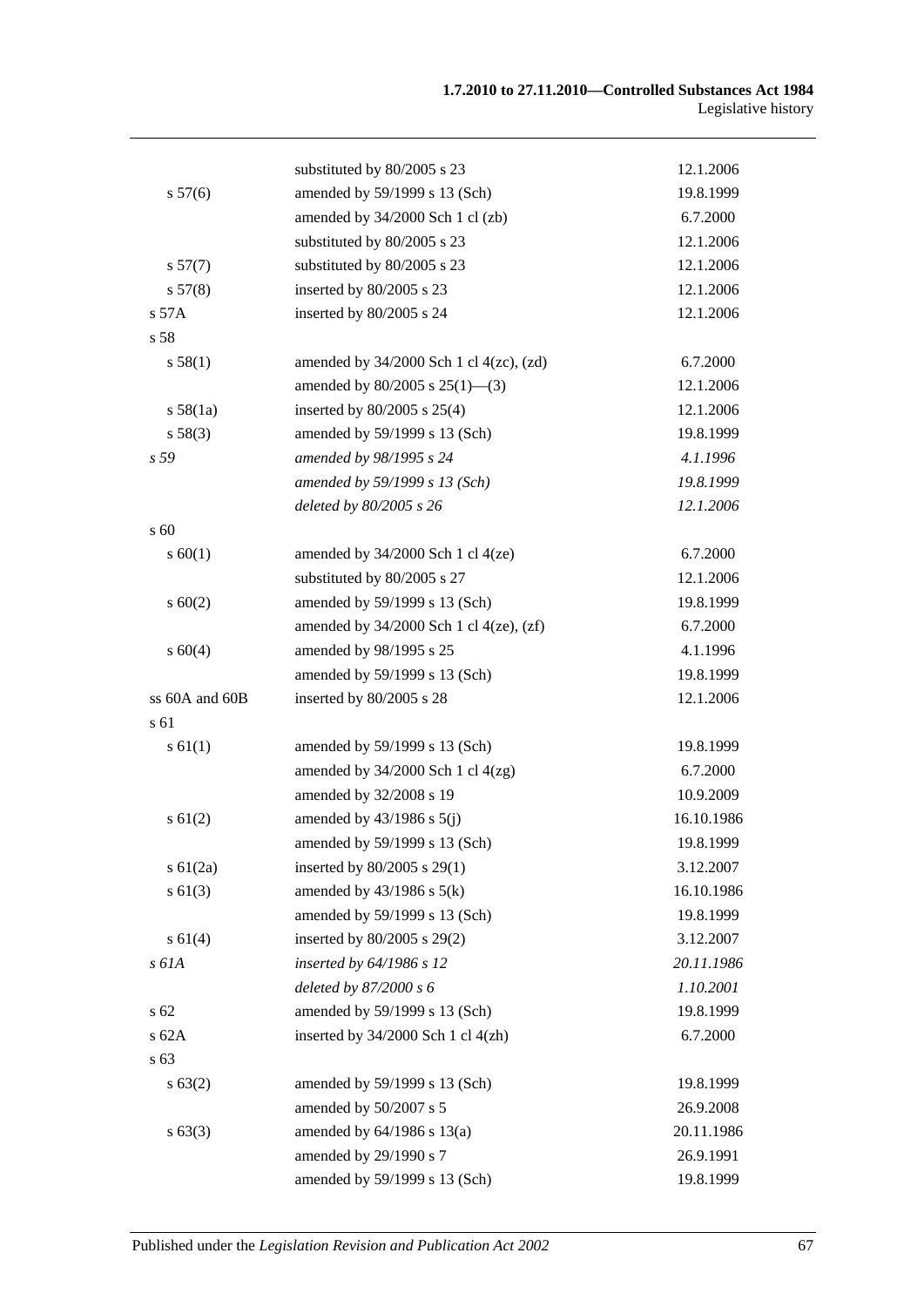|             | amended by $80/2005$ s $30(1)$      | 3.12.2007  |
|-------------|-------------------------------------|------------|
| $s\,63(4)$  | amended by $64/1986$ s $13(b)$      | 20.11.1986 |
|             | amended by $98/1995$ s $26(a)$      | 4.1.1996   |
|             | amended by $80/2005$ s $30(2)$ —(5) | 3.12.2007  |
| $s\,63(5)$  | substituted by $98/1995$ s $26(b)$  | 4.1.1996   |
|             | amended by 32/2008 s 20             | 10.9.2009  |
| $s\,63(5a)$ | inserted by $98/1995$ s $26(b)$     | 4.1.1996   |
| $s\,63(6)$  | amended by 80/2005 s 30(6)          | 3.12.2007  |
|             | amended by 33/2008 s 8              | 23.10.2008 |

## **Transitional etc provisions associated with Act or amendments**

## *Statutes Repeal and Amendment (Courts) Act 1991*

#### **22—Transitional provisions—general**

- (1) This section applies to amendments made by this Act or the *[Justices Amendment](http://www.legislation.sa.gov.au/index.aspx?action=legref&type=act&legtitle=Justices%20Amendment%20Act%201991)  Act [1991](http://www.legislation.sa.gov.au/index.aspx?action=legref&type=act&legtitle=Justices%20Amendment%20Act%201991)*.
- (2) The following transitional provisions apply in relation to those amendments:
	- (a) if the effect of the amendment is to reduce the penalty for an offence, the amendment applies whether the offence was committed before or after the amendment takes effect;
	- (b) if the effect of the amendment is to increase the penalty for an offence, the amendment applies only to offences committed after it takes effect;
	- (c) if the effect of the amendment is to increase or remove a time limit for commencing proceedings for an offence, the previous limit applies in respect of an offence committed before the amendment takes effect;
	- (d) an amendment affecting the classification of an offence as summary or indictable does not apply in relation to an offence committed before the amendment takes effect.

#### *Statutes Amendment and Repeal (Common Expiation Scheme) Act 1996*

#### **5—Transitional provision**

An Act repealed or amended by this Act will continue to apply (as in force immediately prior to the repeal or amendment coming into operation) to an expiation notice issued under the repealed or amended Act.

## *Controlled Substances (Drug Offence Diversion) Amendment Act 2000*

## **7—Transitional provision**

(1) Subject to subsection (2), Division 2 of Part 5 of the principal Act, as amended by this Act, applies in relation to a simple possession offence whether allegedly committed before or after the commencement of this Act.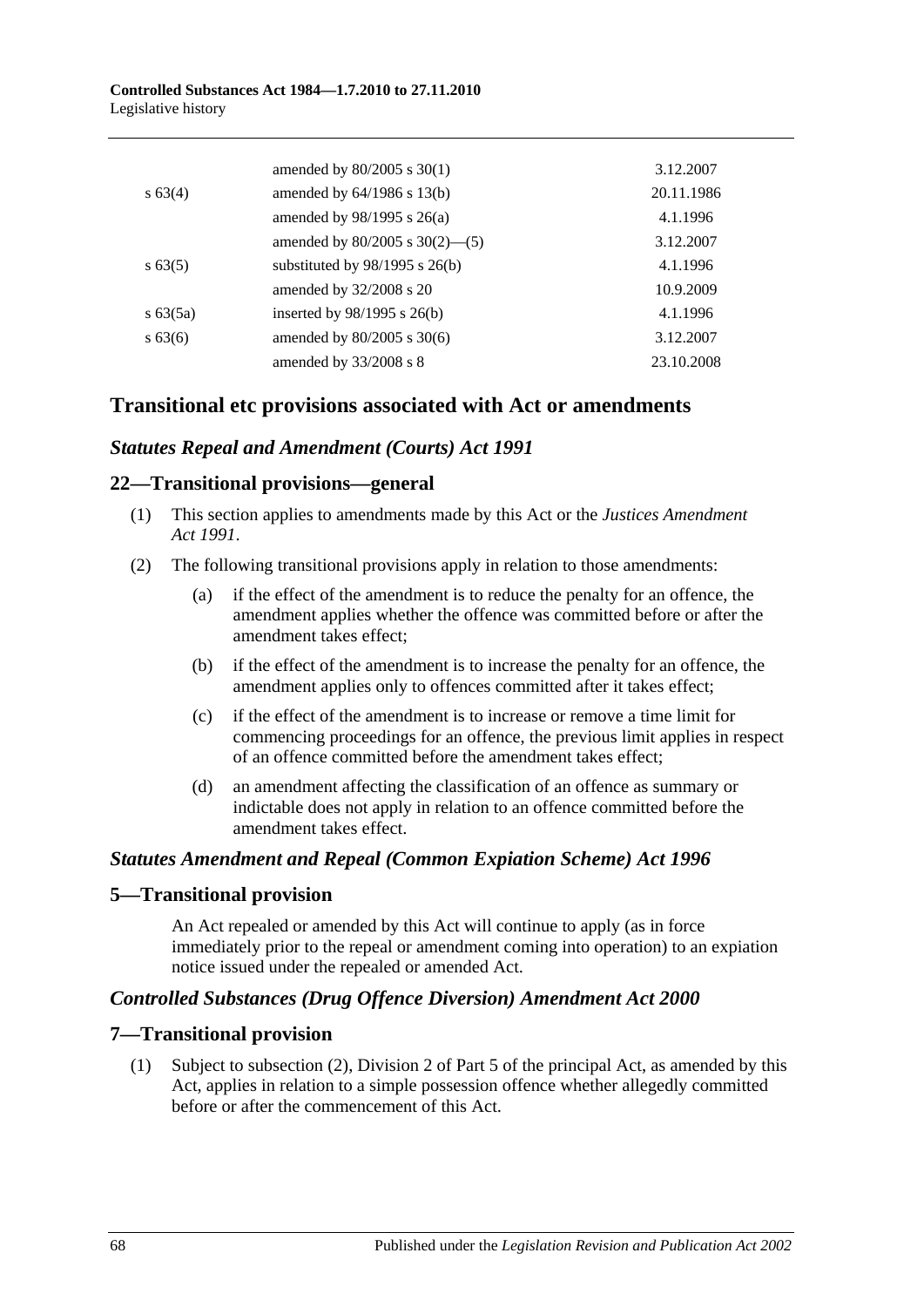- (2) Division 2 of Part 5 of the principal Act, as in force immediately before the commencement of this Act, continues to apply in relation to a simple possession offence committed before that commencement if the person alleged to have committed the offence has, at some time before that commencement, been given a notice requiring him or her to appear before an assessment panel in respect of that offence (and, for the purposes of this subsection, section 16 of the *[Acts Interpretation](http://www.legislation.sa.gov.au/index.aspx?action=legref&type=act&legtitle=Acts%20Interpretation%20Act%201915)  Act [1915](http://www.legislation.sa.gov.au/index.aspx?action=legref&type=act&legtitle=Acts%20Interpretation%20Act%201915)* applies).
- (3) The panels of legal practitioners and health professionals established by the Minister under section 34(2) and (3) of the principal Act, as in force immediately before the commencement of this Act—
	- (a) continue in existence and will be maintained by the Minister in the manner contemplated by that section; and
	- (b) together form a body that the Minister will accredit as a drug assessment service under and in accordance with the Act as in force after that commencement.

## *Controlled Substances (Cannabis) Amendment Act 2002*

## **4—Transitional provision**

Section 45A of the principal Act, as in force immediately before the commencement of this Act, continues to apply in relation to offences alleged to have been committed before that commencement.

#### *Controlled Substances (Serious Drug Offences) Amendment Act 2005, Sch 1*

#### **6—Transitional provision**

An amendment to the principal Act effected by a provision of this Act only applies in relation to an offence if the offence is committed on or after the commencement of the provision.

## **Historical versions**

Reprint No 1—1.7.1991 Reprint No 2—26.9.1991 Reprint No 3—21.11.1991 Reprint No 4—6.7.1992 Reprint No 5—10.9.1992 Reprint No 6—13.10.1994 Reprint No 7—4.1.1996 Reprint No 8—3.2.1997 Reprint No 9—19.8.1999 Reprint No 10—6.7.2000 Reprint No 11—1.10.2001 Reprint No 12—1.2.2003 30.9.2004 12.1.2006 2.4.2006